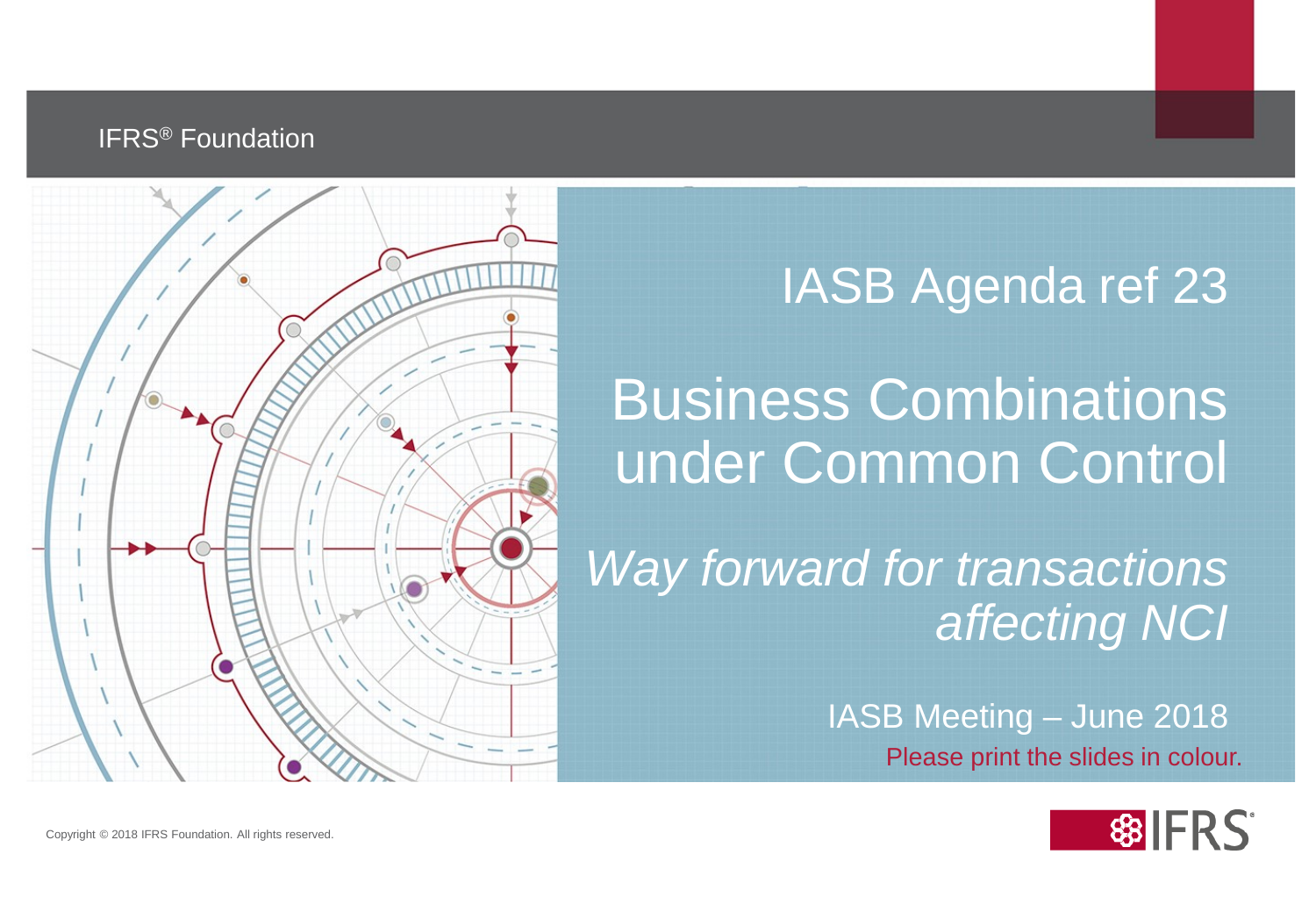### **Disclaimer** 2

These slides have been prepared for discussion at a public meeting of the International Accounting Standards Board (Board) and do not represent the views of the Board or any individual member of the Board. Comments on the application of IFRS® Standards do not purport to set out acceptable or unacceptable application of IFRS Standards. Technical decisions are made in public and reported in IASB® *Update*.

| <b>Project</b>     | <b>Business Combinations under Common Control (BCUCC)</b> |                   |                      |  |
|--------------------|-----------------------------------------------------------|-------------------|----------------------|--|
| <b>Paper topic</b> | Way forward for transactions affecting NCI                |                   |                      |  |
| <b>Contact(s)</b>  | <b>Yulia Feygina</b>                                      | yfeygina@ifrs.org | +44 (0) 20 7332 2743 |  |
|                    | <b>Ashley Carboni</b>                                     | acarboni@ifrs.org | +44 (0)20 7246 6905  |  |

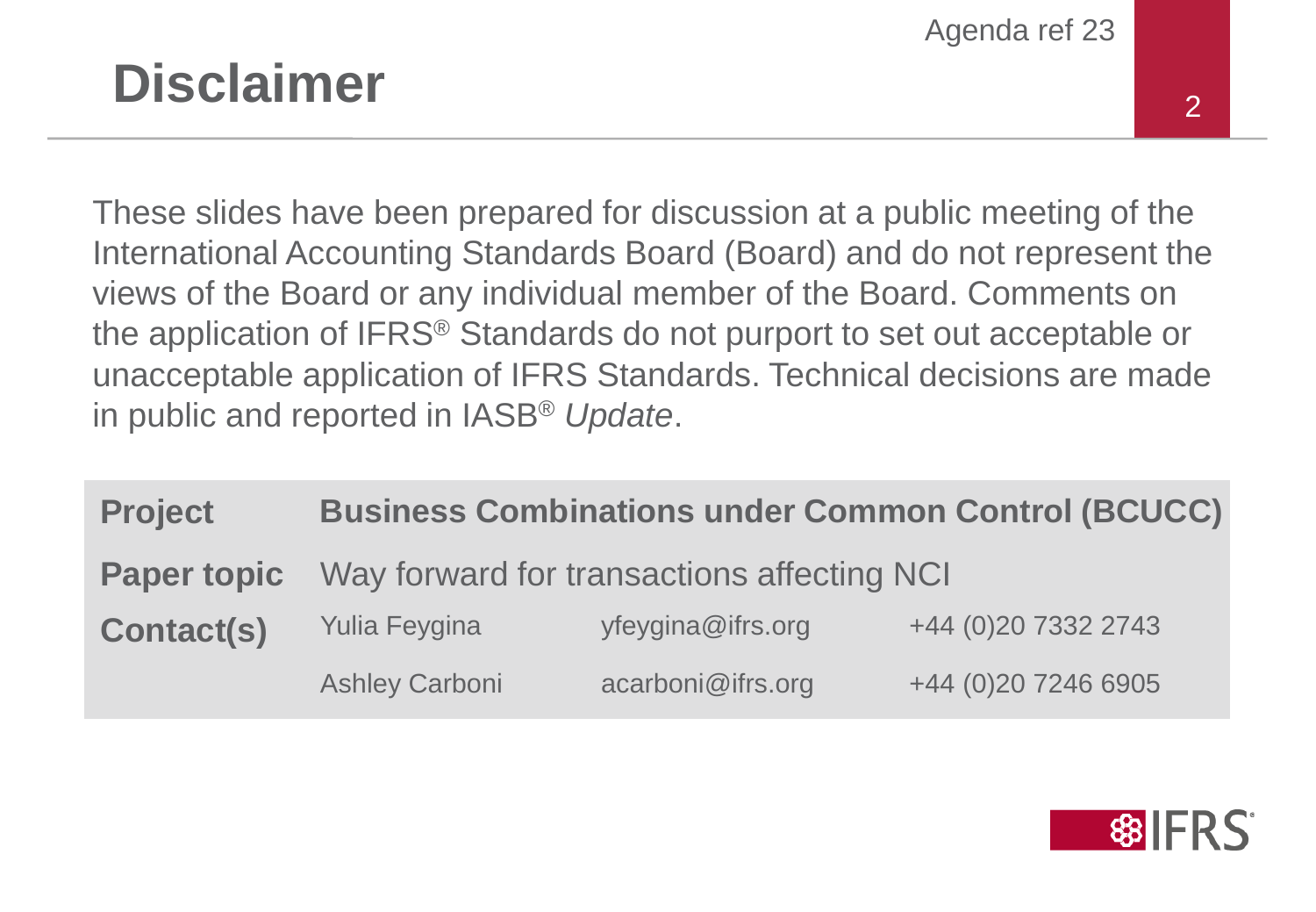### **Purpose of the session** 3



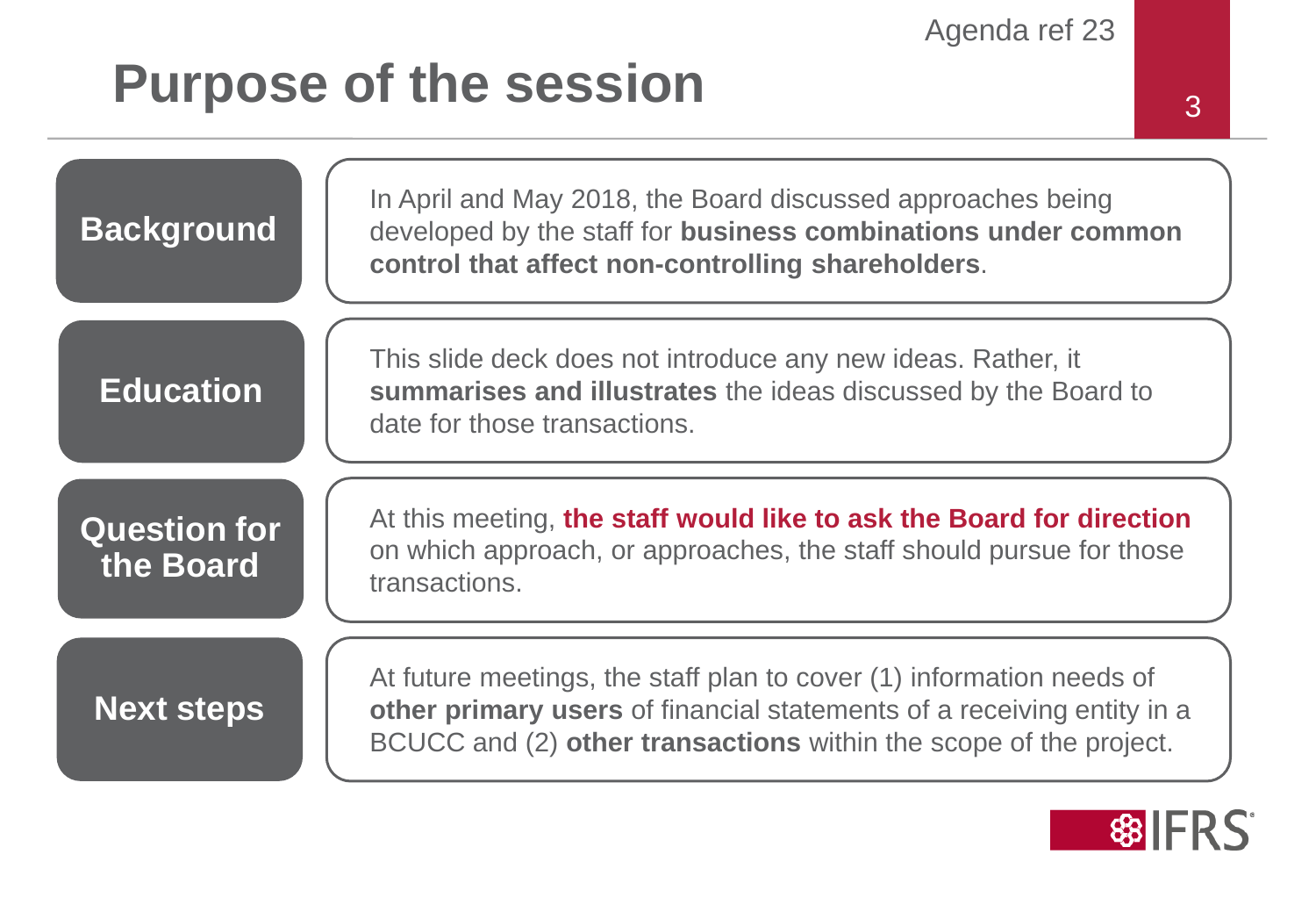## **Content** <sup>4</sup>

| <b>Recap</b><br>$\bullet$ |
|---------------------------|
|---------------------------|

- Taking a step back slides 10-27
- **Exploring current value approaches** slides 28-61
- Next steps and question for the Board slide 62

slides 5-9

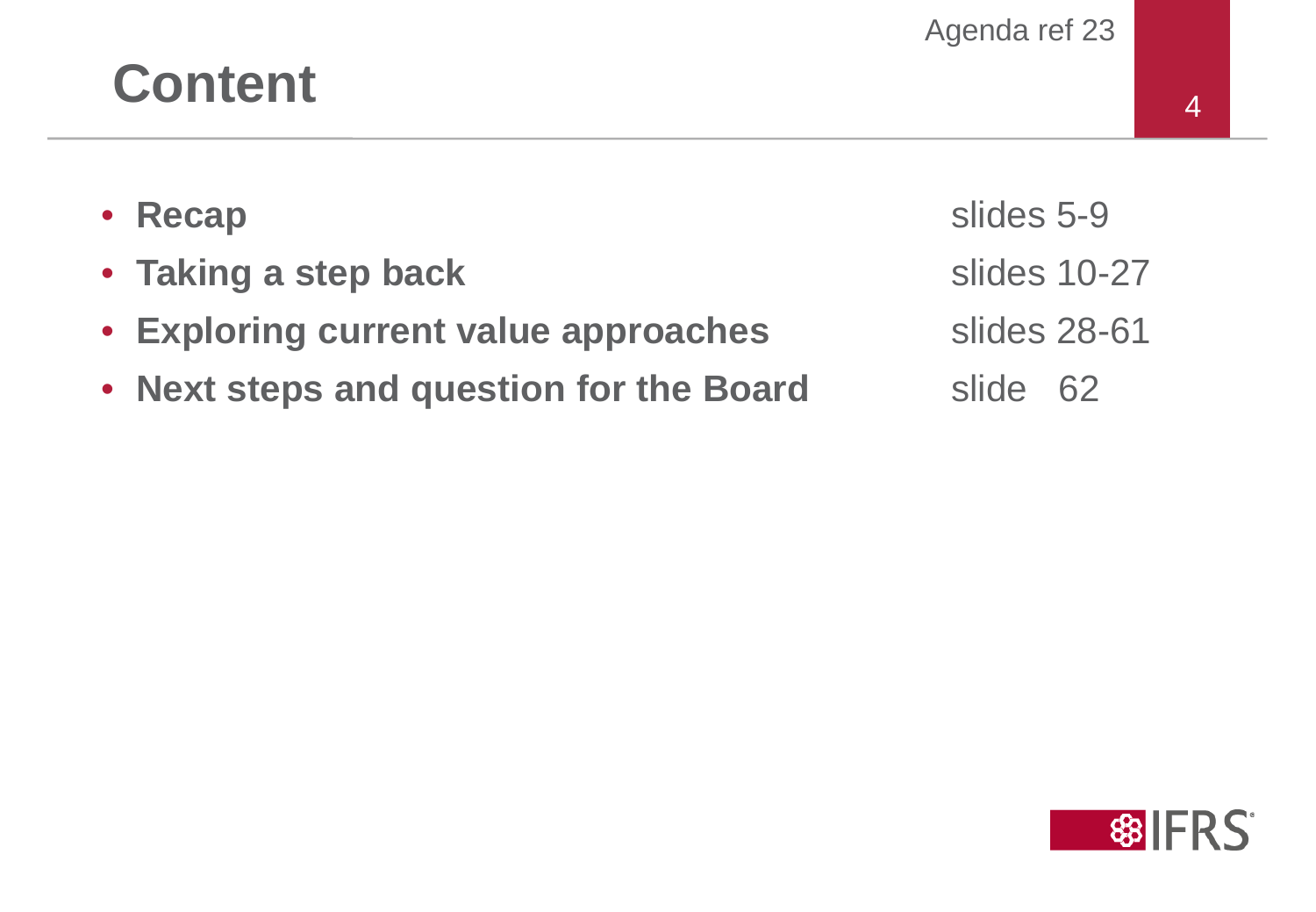

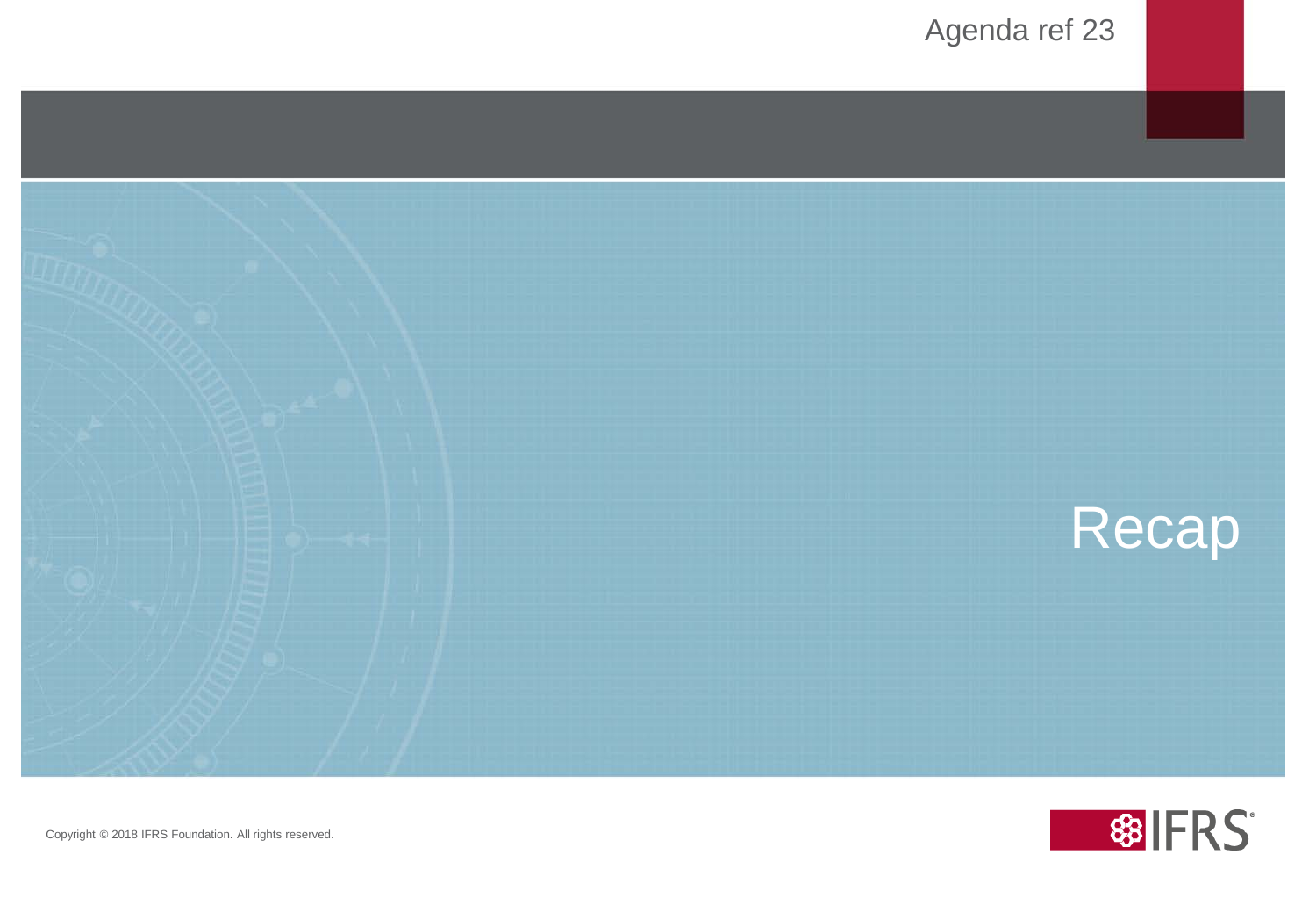### **Scope of the session** <sup>6</sup>

At this meeting, the staff **continue** to focus on:

- a **simple scenario** where Entity A acquires Entity B and the two entities are under common control;
- information needs of the **existing non-controlling shareholders** in Entity A; and
- the usefulness of information **before applying the cost constraint** on useful financial information.



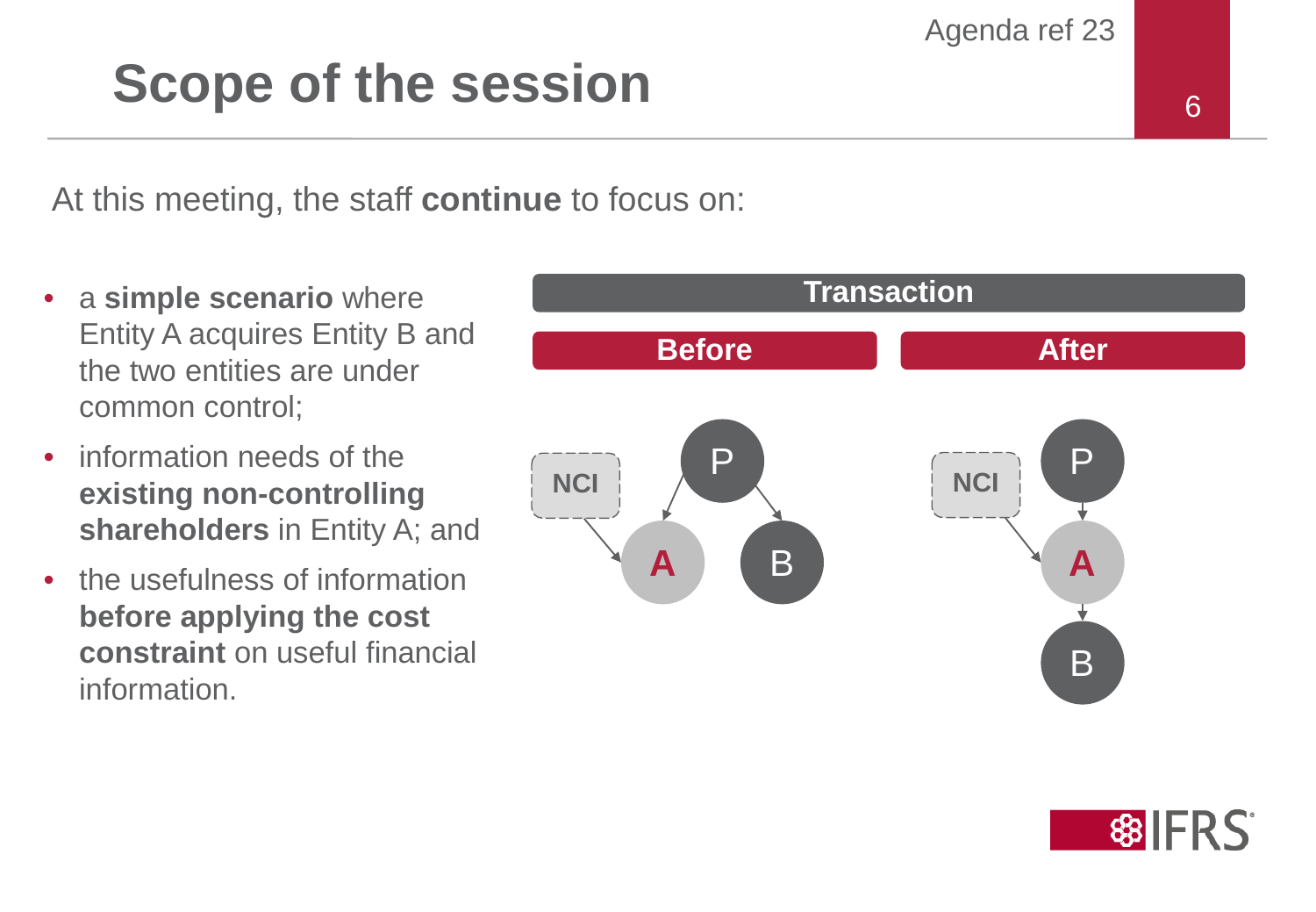### Next steps 7

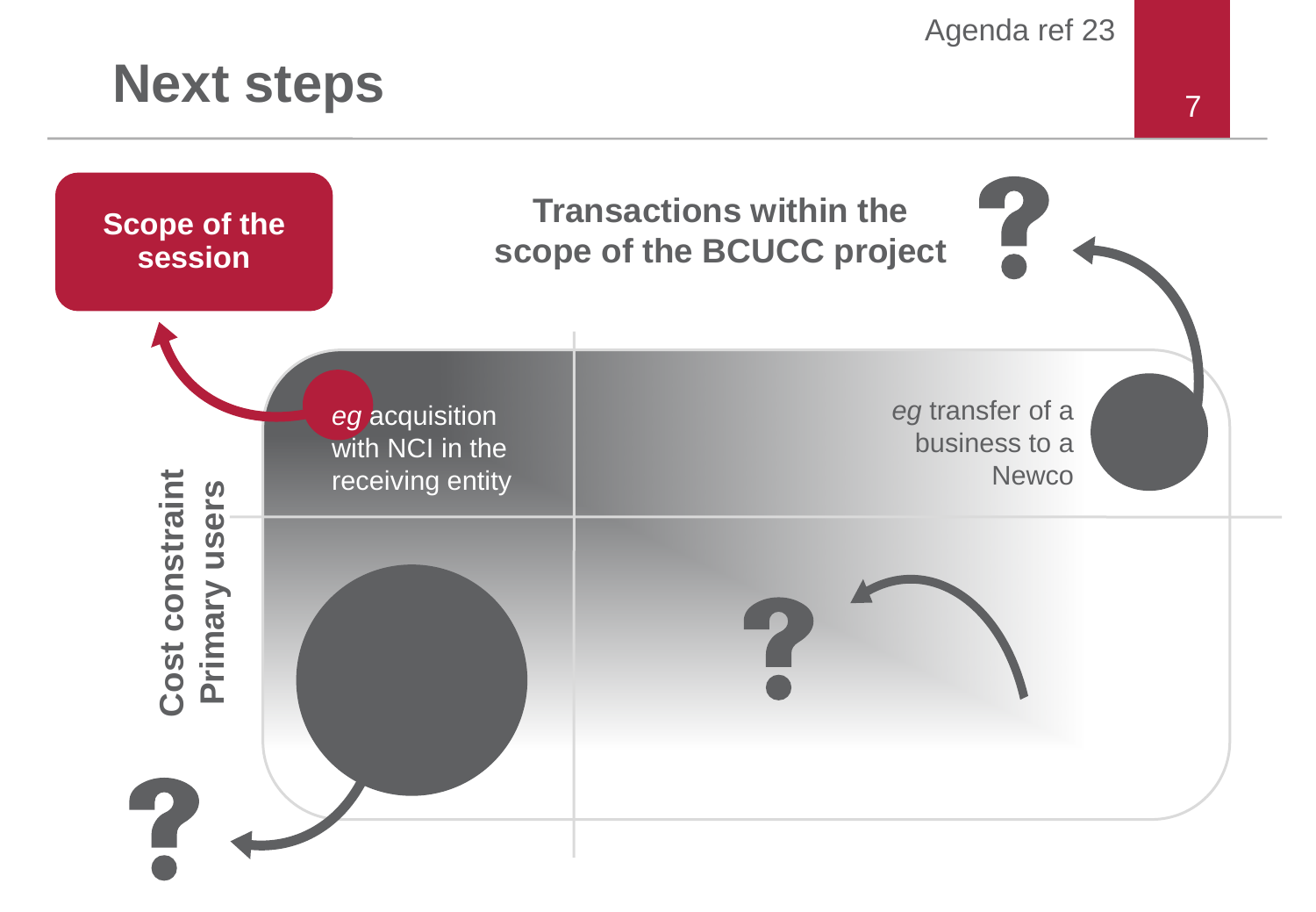### **Reminder of the approaches**

In April and May 2018, the Board discussed the following approaches:

| <b>Full Fair Value</b>                                                                                   | <b>Ceiling</b>                                                                                                                                                        | <b>Revised Ceiling</b>                                                                                                                                         |
|----------------------------------------------------------------------------------------------------------|-----------------------------------------------------------------------------------------------------------------------------------------------------------------------|----------------------------------------------------------------------------------------------------------------------------------------------------------------|
| Uses fair values<br>exchanged both to<br>calculate goodwill and to<br>identify any equity<br>transaction | Uses <b>IFRS 3 Business</b><br><b>Combinations except for</b><br>capping goodwill by<br>reference to fair value<br>received and identifying<br>any equity transaction | Uses IFRS 3 except for<br>capping goodwill using<br>the mechanics of IAS 36<br><b>Impairment of Assets</b><br>and identifying any equity<br><b>transaction</b> |

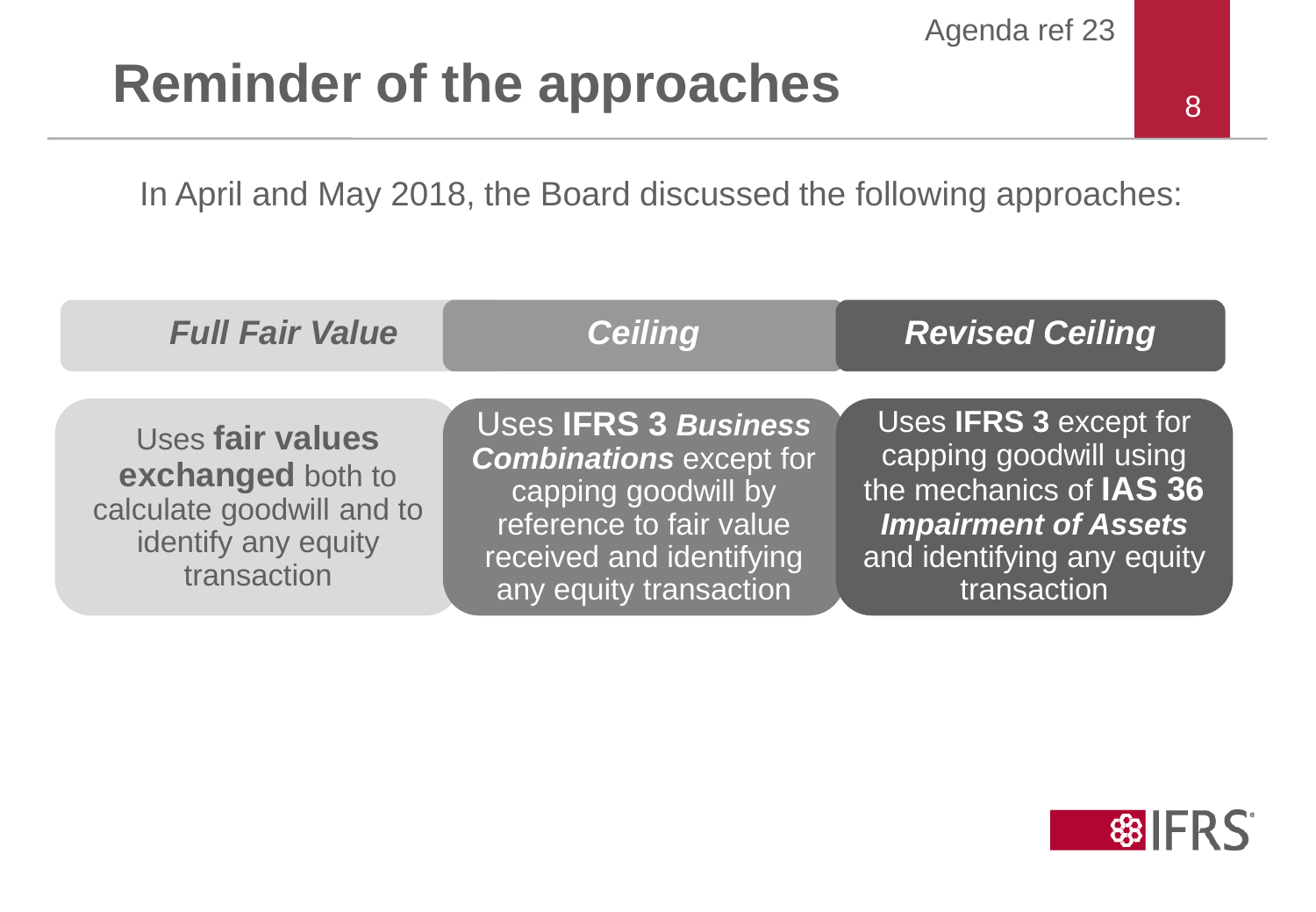### **Reminder of key takeaways**

**Pricing the transaction** Business combinations under common control **occur on terms that are not necessarily different from those that would have been negotiated by independent parties**. In particular, jurisdictions may have requirements that are intended to protect non-controlling shareholders.

**Cost and complexity** All approaches would involve costs and complexity related to determining fair values, in particular the need to determine **the fair value of the acquired business** or perform an **impairment test applying IAS 36 as of the acquisition date**.

**Measurement uncertainty**

All approaches involve measurement uncertainty related either to the use of **the fair value of the acquired business** for recognition or for identifying an equity transaction or to **applying the impairment test is IAS 36 as of the acquisition date**.

#### **Synergies**

All approaches **fail or may fail to reflect any synergies** arising from the combination. However, it is **debatable whether synergies arise** in a BCUCC in the same way they arise in a business combination between independent parties.

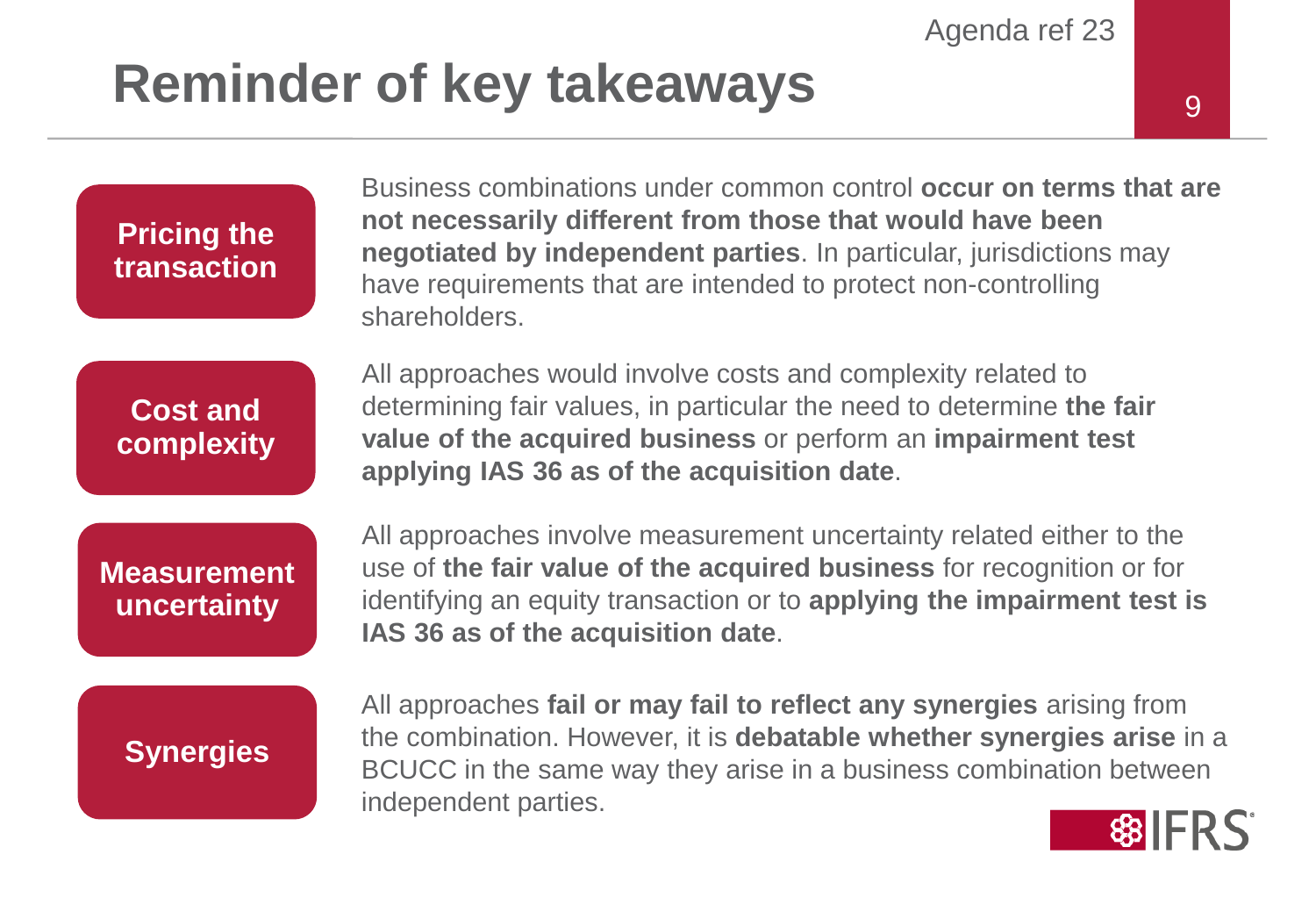



Copyright © 2018 IFRS Foundation. All rights reserved.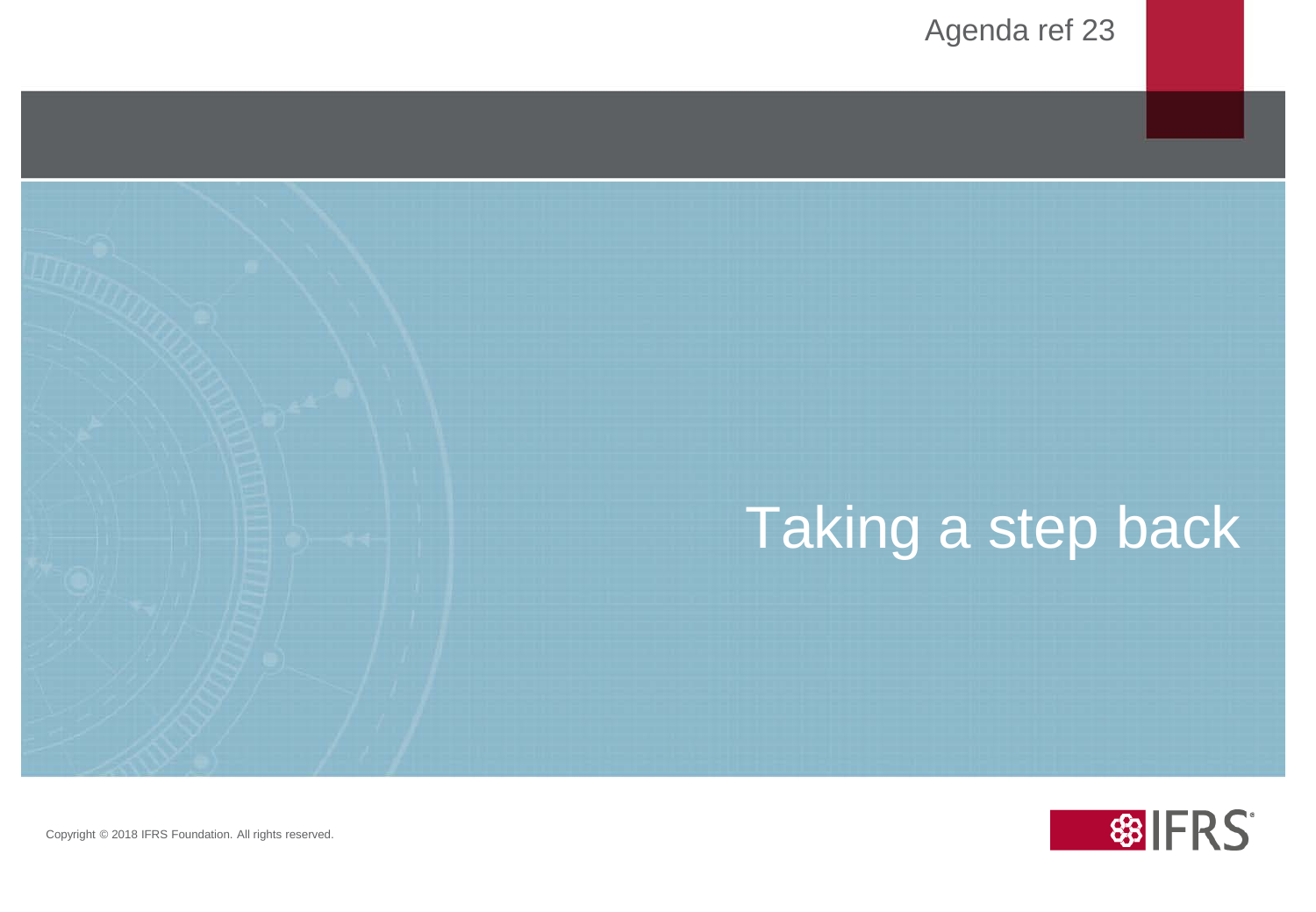### **Measurement bases**

**How could the receiving entity reflect acquired assets and liabilities in a BCUCC?**

#### **Conceptual Framework**

**Historical cost Current value Predecessor carrying amounts**

#### **Existing practice**

Receiving entity will allocate the consideration transferred across the acquired assets and liabilities (eg based on their relative fair values).

Receiving entity will reflect acquired assets and liabilities at their current values (eg at fair values).

Receiving entity will reflect acquired assets and liabilities at their predecessor carrying amounts (eg the carrying amounts reflected in the transferee's financial statements).

**Consider information provided in different scenarios…**

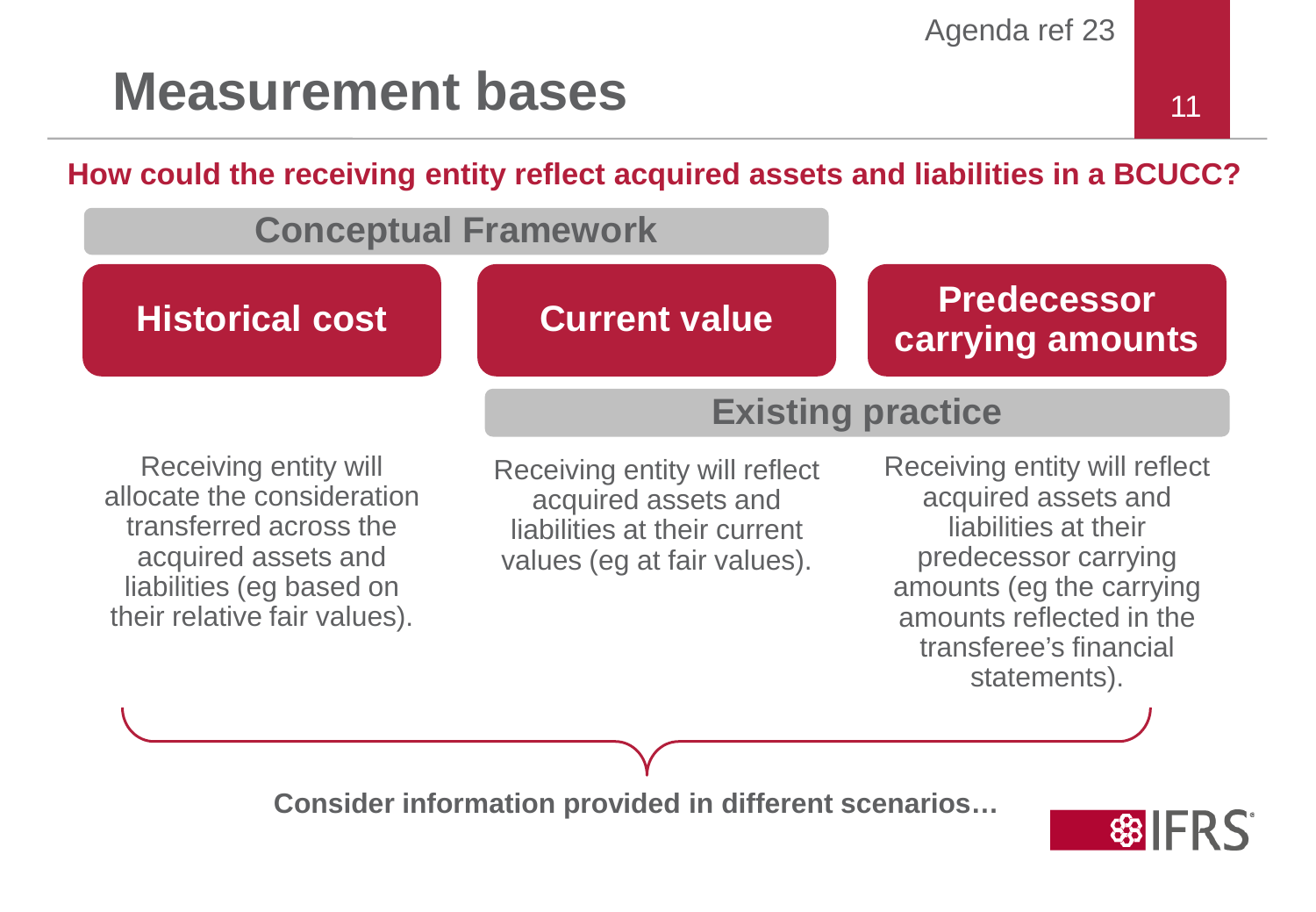# **Illustrative scenario**<br>
12

The following illustrations consider the outcomes of applying measurement bases identified on slide 11 by the receiving entity in a business combination under common control.

The scenarios considered are:

- Equal values are exchanged;
- Higher value is given up; and
- Higher value is received.

In all scenarios the following are kept constant:

- Any synergies arising from the combination;
- Fair value of the acquired business;
- Fair value of the acquired identifiable net assets; and
- Carrying amounts of the acquired net assets.



Different scenarios result from changing consideration transferred. For simplicity, assume the consideration is paid in cash.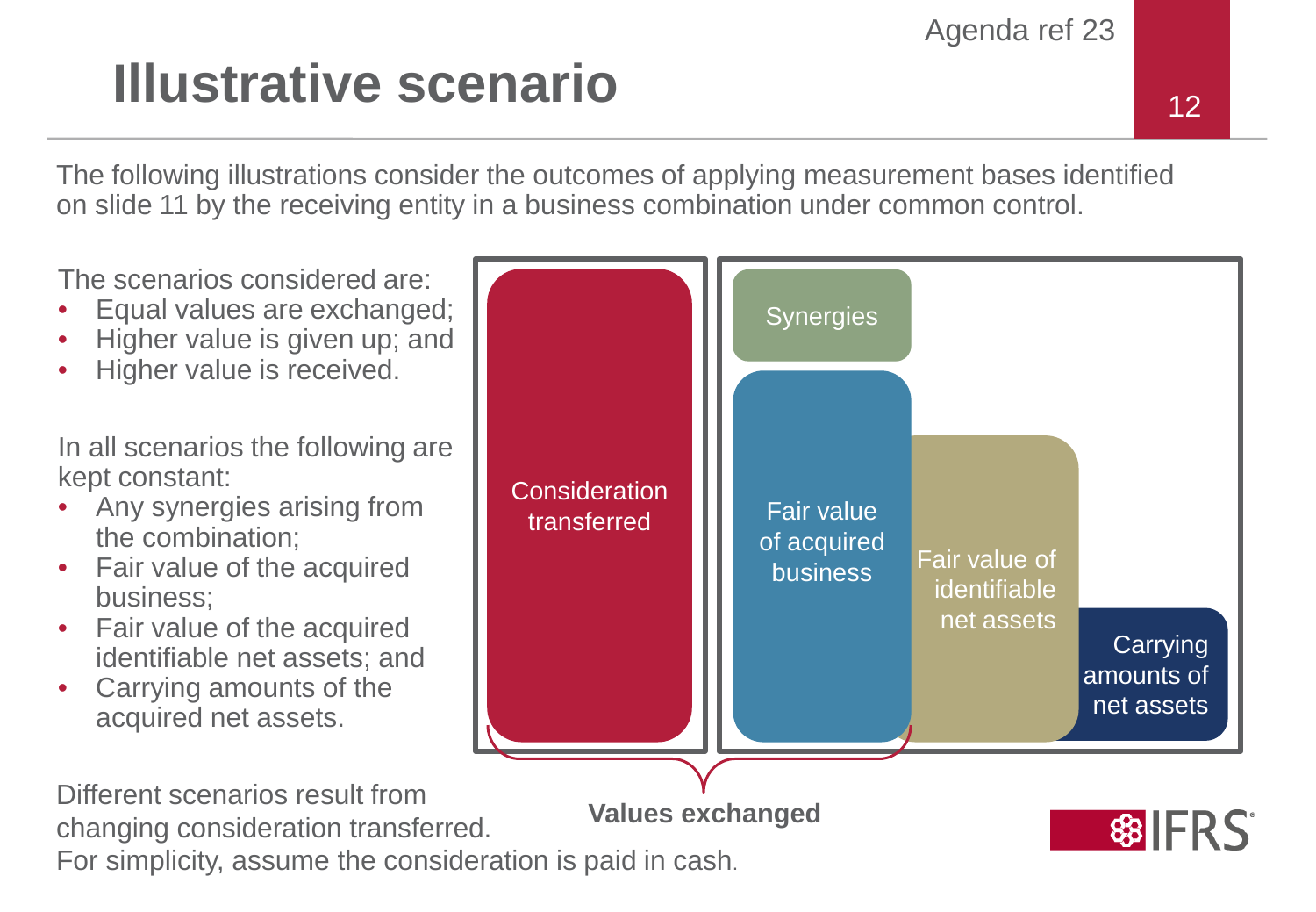### **Health warning** 13 đ

- The staff acknowledge that a price in a business combination results from negotiations and **falls within a range** between the minimum price the seller will accept and the maximum price the buyer will pay. However, in principle, consideration transferred includes a payment for the acquired business and for combination synergies.
- The following **illustrations are simplified** and are designed to demonstrate whether and how different scenarios will be reflected under various approaches. The illustrations are not intended to suggest how often each scenario might happen and how different the amounts might be. They merely illustrate the mechanics. Finally, the illustrations assume that the items can be measured.

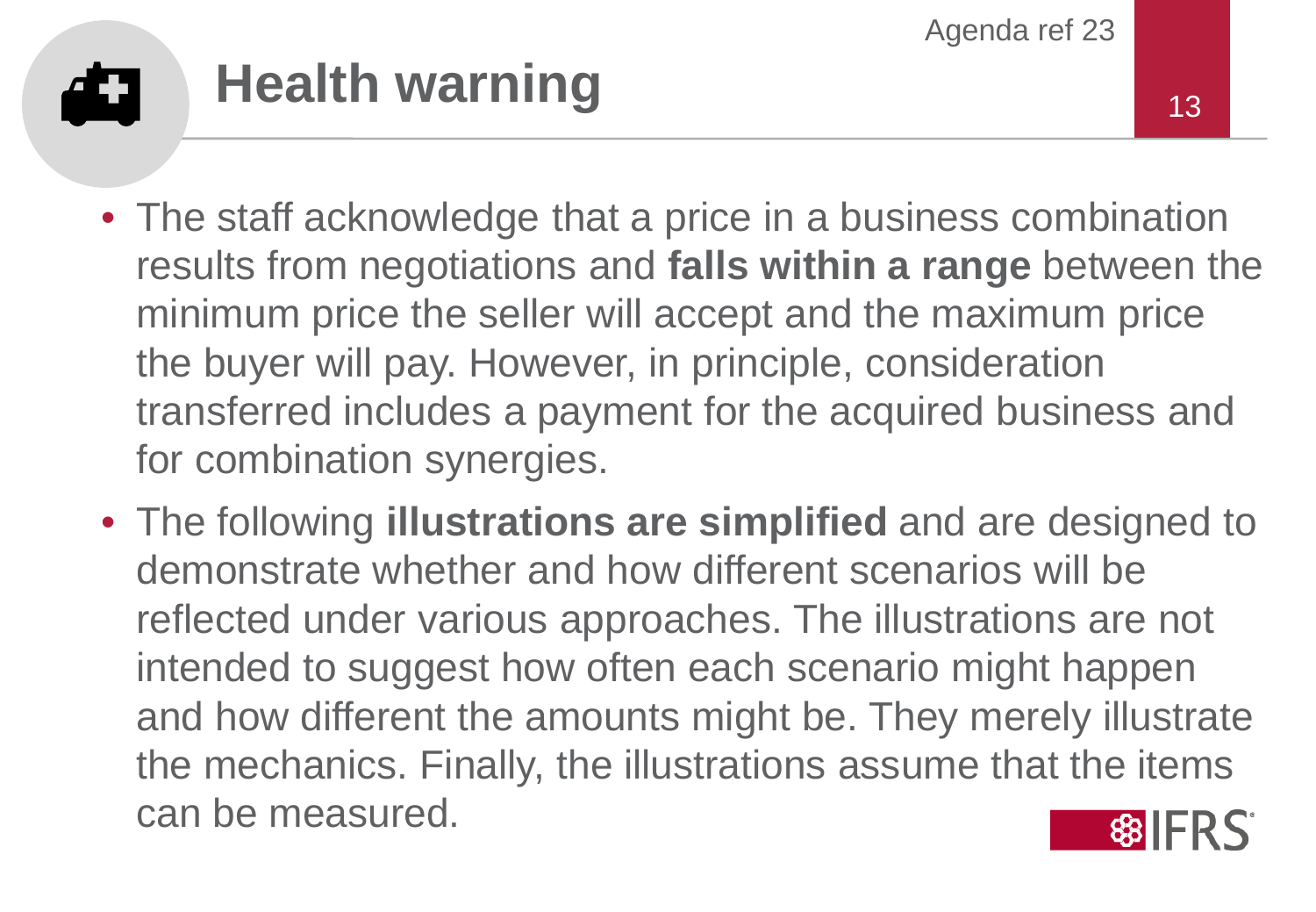## **Equal values exchanged (1/4)**

### **Applying a historical cost approach…**



Applying a historical cost approach would result in:

- recognising acquired net assets at amounts higher than both the predecessor carrying amounts and the fair values of those net assets; and
- a need to perform an impairment test and likely recognition of an impairment loss.



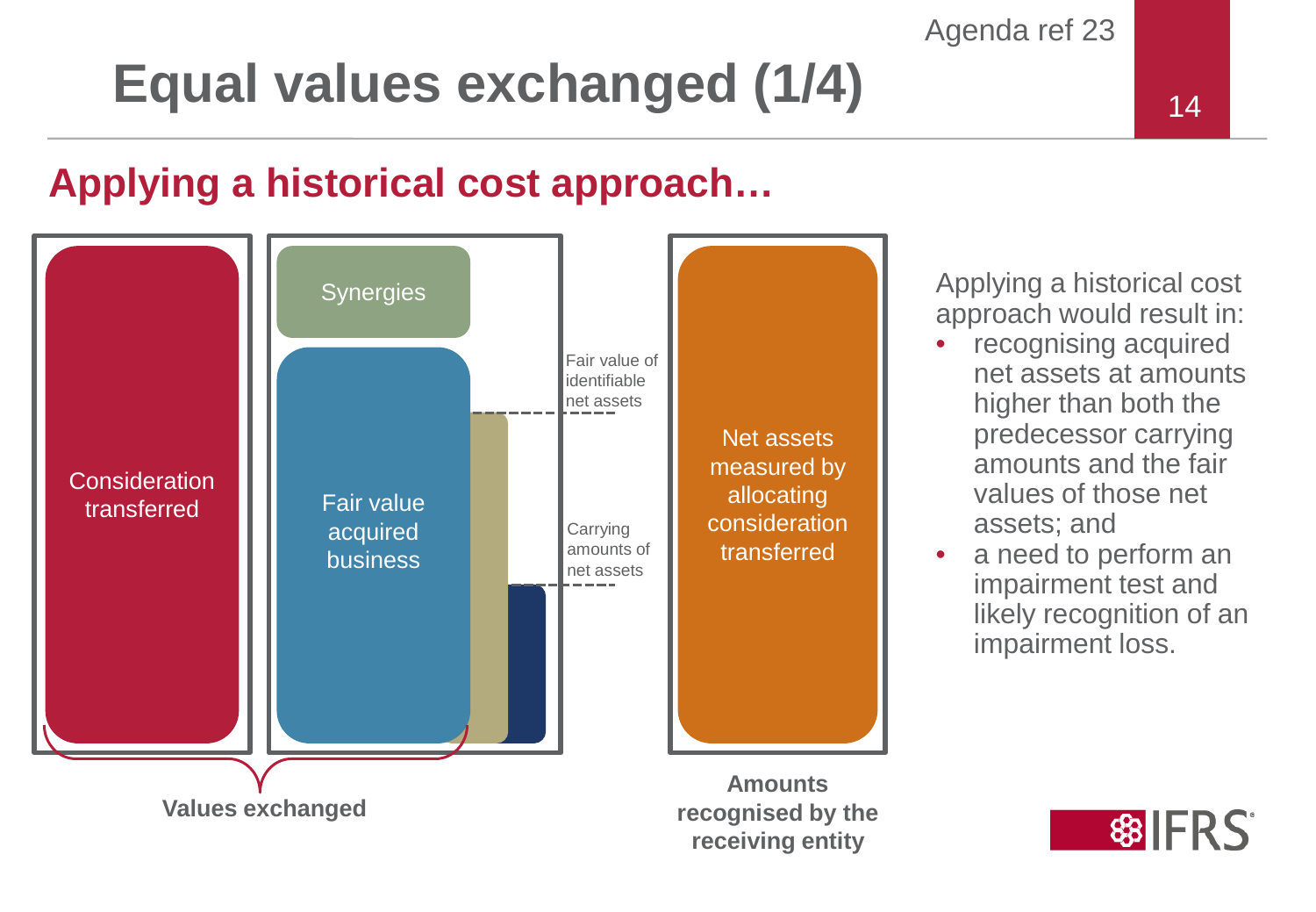## **Equal values exchanged (2/4)**

### **Applying a current value approach…**



To provide the most relevant information, a current value approach would aim to:

- recognise acquired identifiable net assets at fair value; and
- recognise goodwill that comprises goodwill previously generated in the acquired business and any combination synergies.

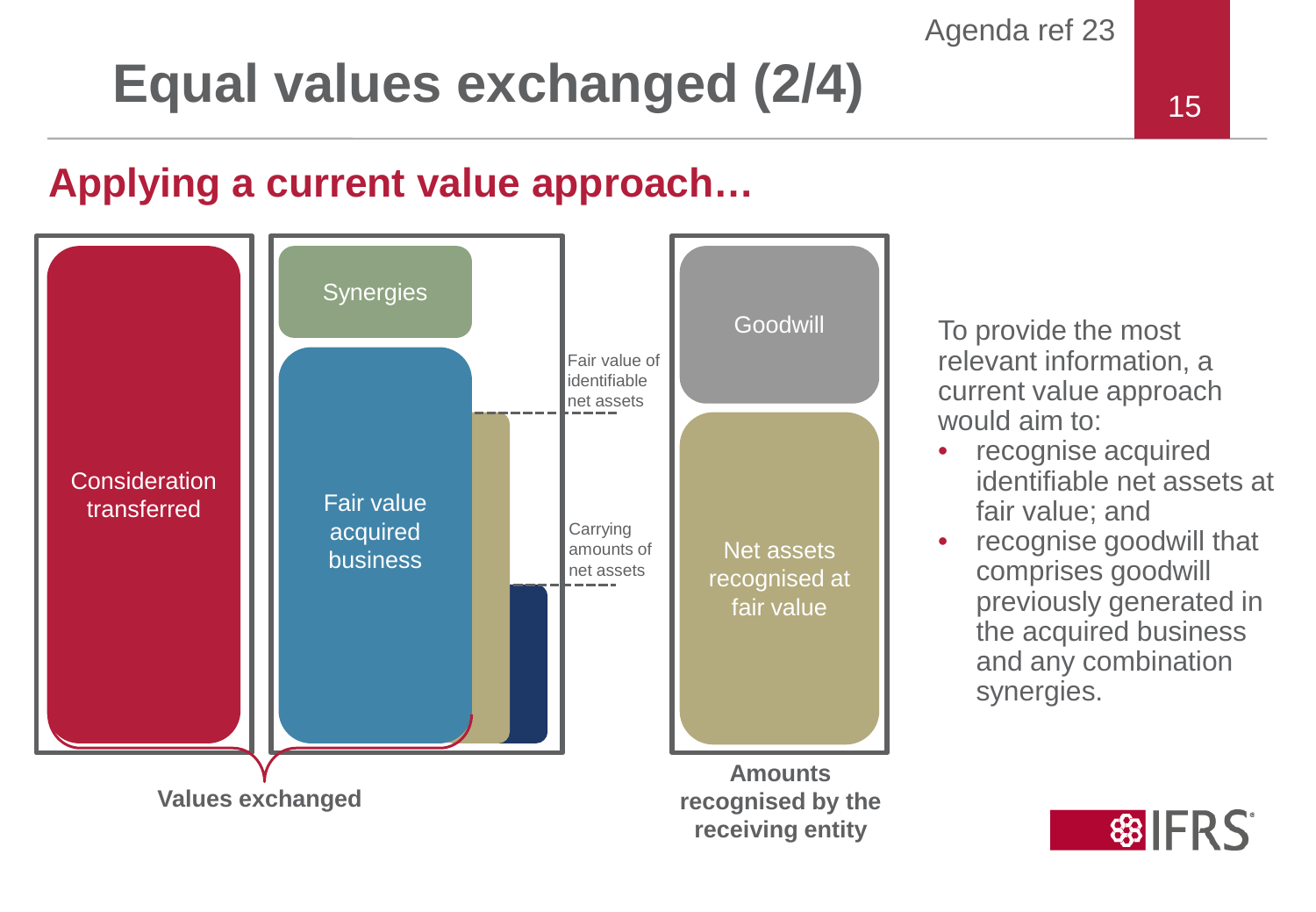## Equal values exchanged (3/4) and the setting of the setting of the setting of the setting of the setting of the setting of the setting of the setting of the setting of the setting of the setting of the setting of the setti

### **Applying a predecessor carrying amounts approach…**



Applying a predecessor carrying amounts approach would result in:

- recognising acquired net assets at their predecessor carrying amounts; and
- recognising distribution\* from equity as the excess of the fair value of the consideration transferred over the predecessor carrying amounts of net assets.

\*A recognised distribution might not be as significant as the picture suggests.

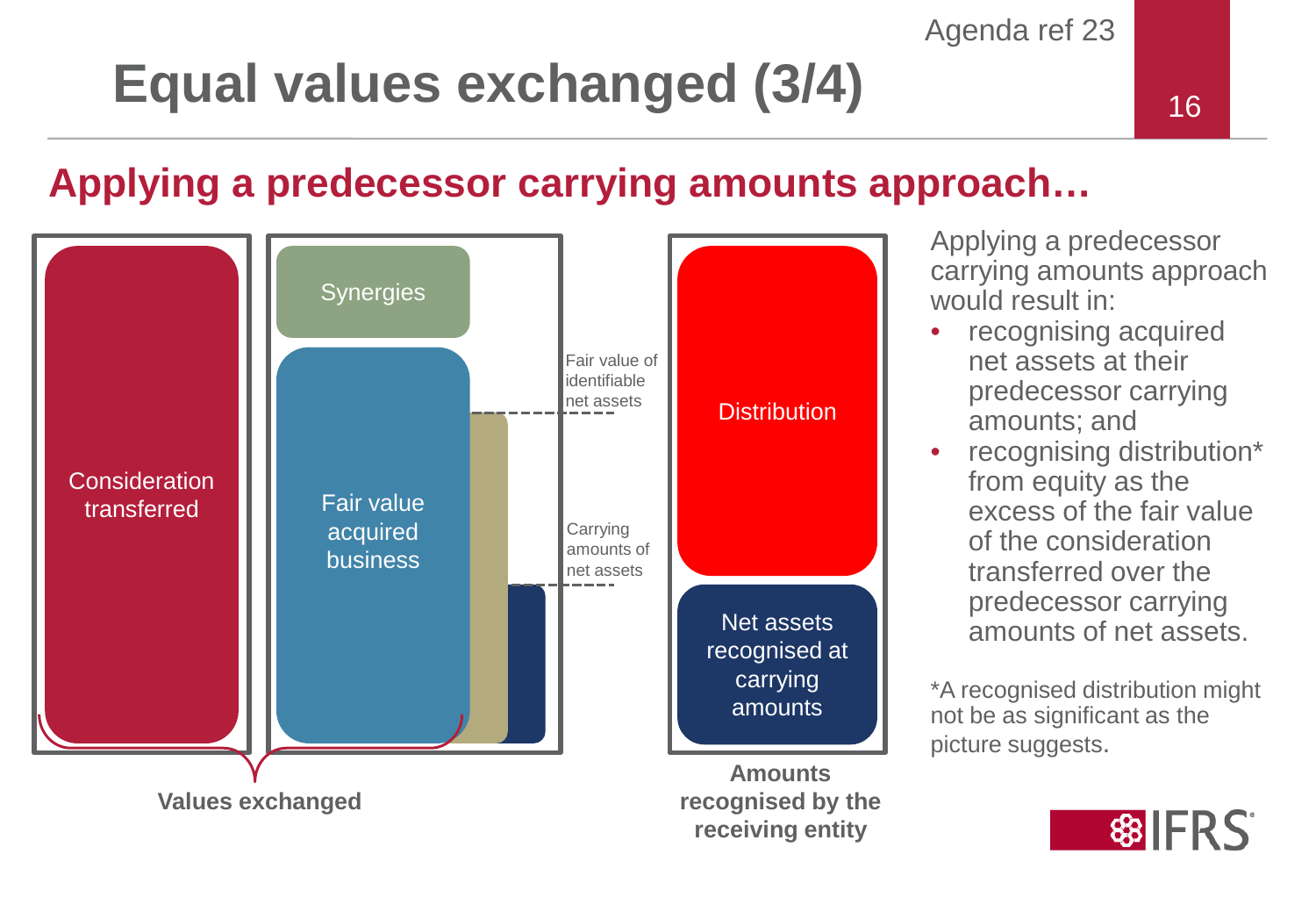## **Equal values exchanged (4/4)**

#### **Compare the approaches…**



The staff think that when equal values are exchanged in a BCUCC:

- a **historical cost approach** that results in recognising acquired net assets at amounts higher that their fair value and might result in recognising an impairment loss would not provide useful information;
- a **current value approach** that recognises acquired identifiable net assets at fair value and recognises goodwill that is measured as the excess of the fair value of the consideration transferred over the fair value of the acquired identifiable net assets and that comprises goodwill previously generated in the acquired business and any combination synergies would provide useful information; and
- a **predecessor carrying amounts approach** that results in recognising a distribution would not provide useful information for such transactions.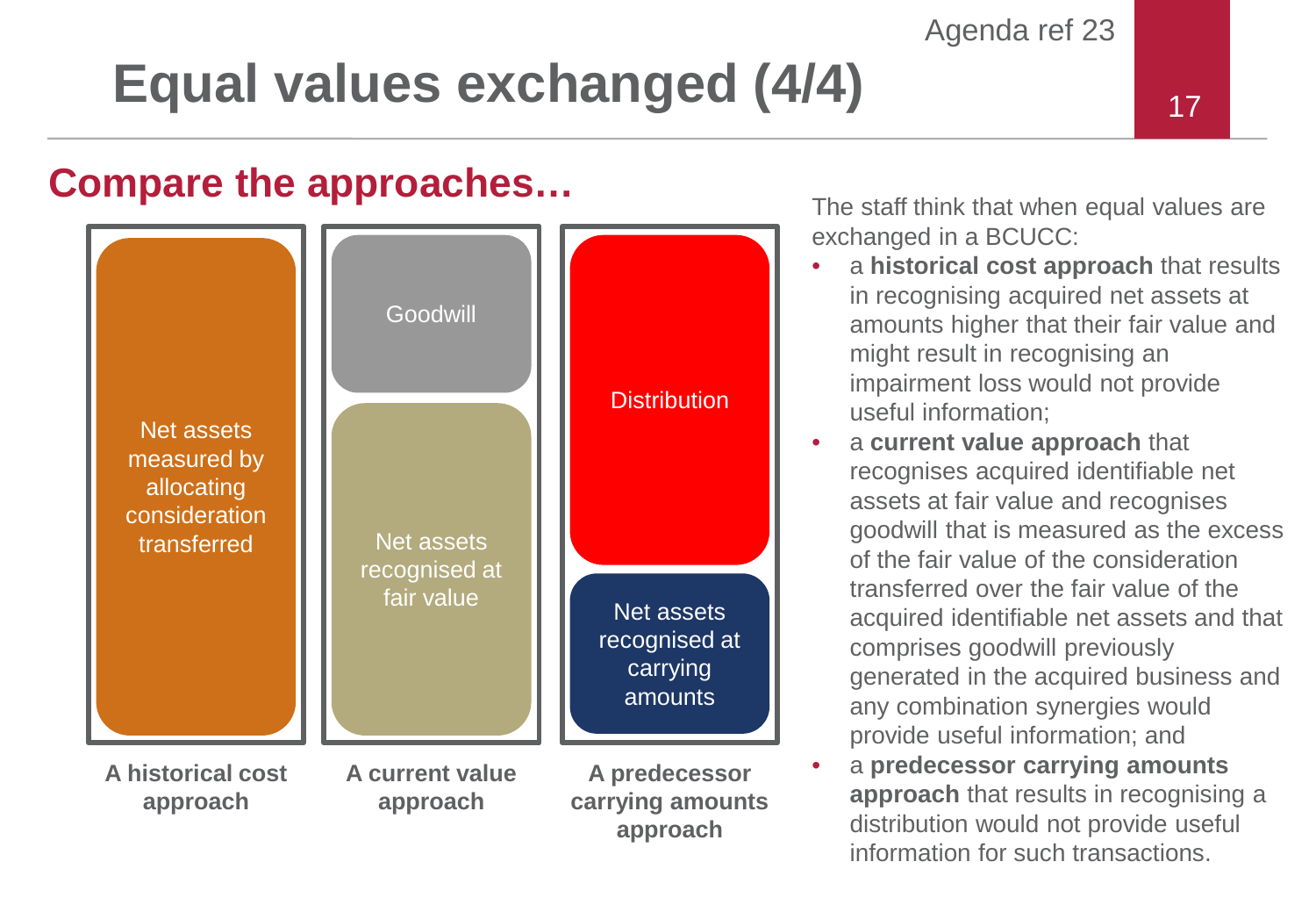# **Higher value given up (1/4)** 18

### **Applying a historical cost approach…**



Applying a historical cost approach would result in:

- recognising acquired net assets at amounts higher than both the predecessor carrying amounts and the fair values of those net assets; and
- a need to perform an impairment test and likely recognition of an impairment loss.

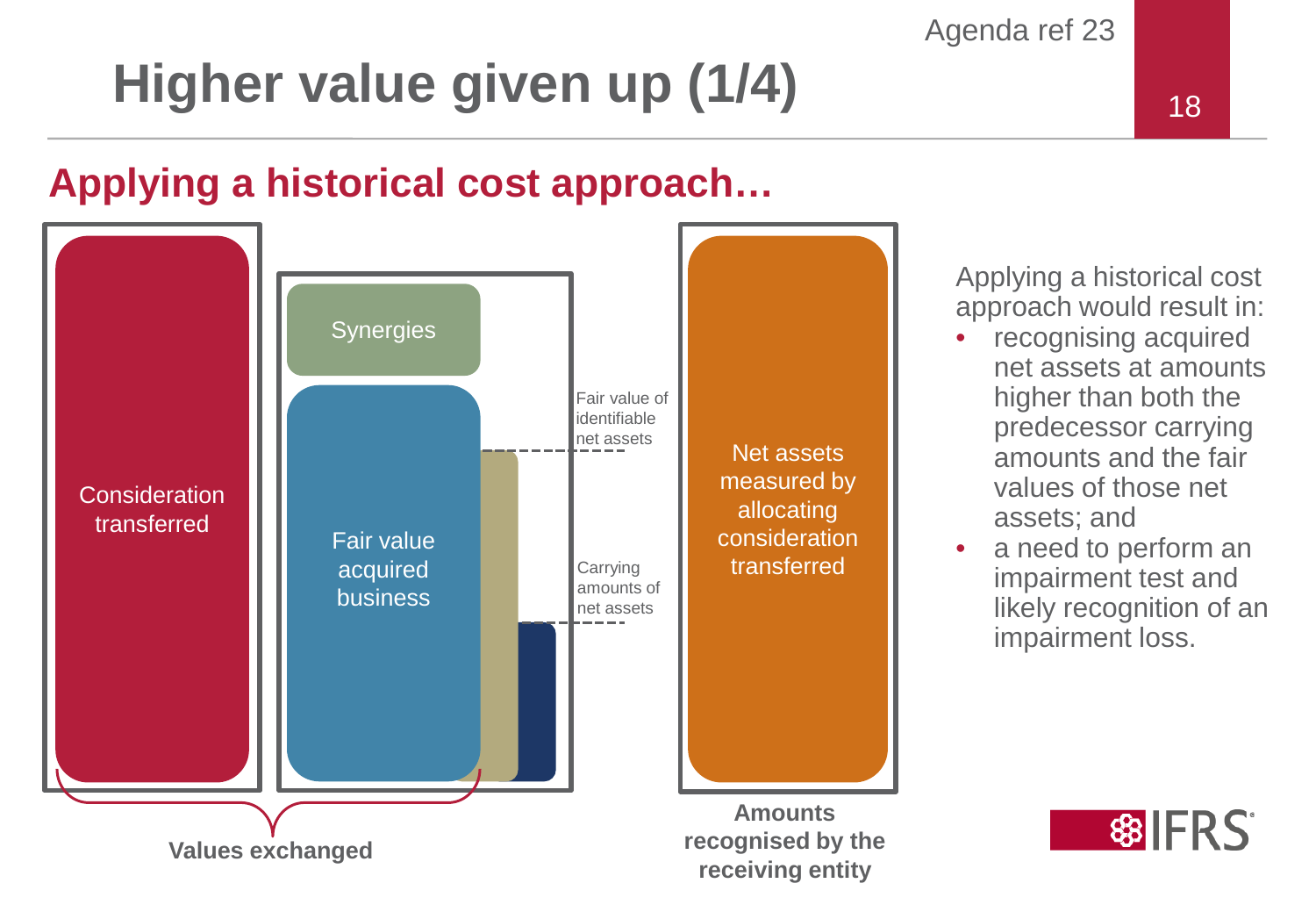# **Higher value given up (2/4)** 19

### **Applying a current value approach…**



Applying a current value approach would result in:

- recognising acquired identifiable net assets at fair values;
- recognising goodwill that comprises goodwill that was previously generated in the acquired business and any combination synergies; and
- recognising a distribution measured as the excess of the fair value of the consideration transferred over what a market participant would pay for the acquired business and any combination synergies.



**receiving entity**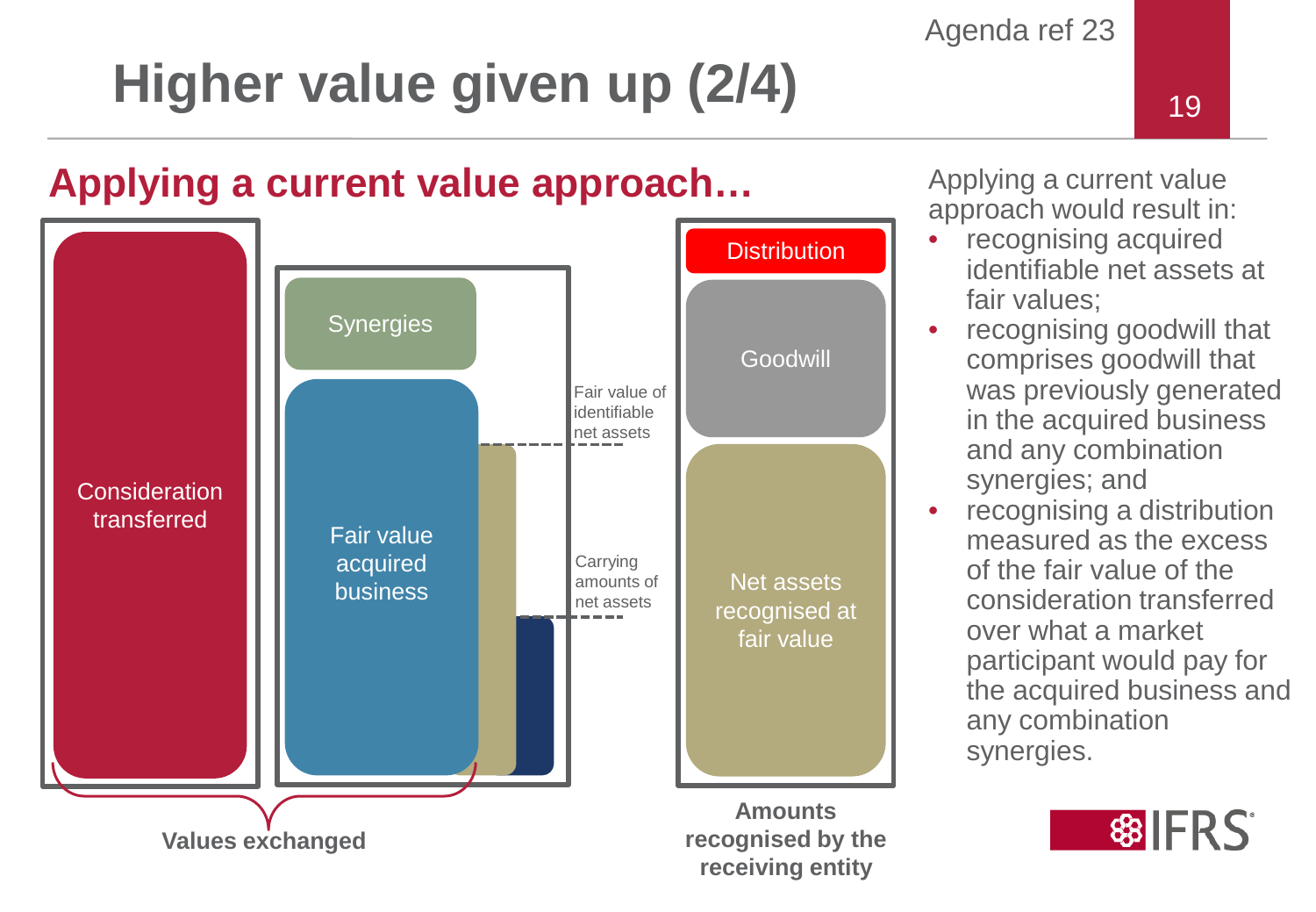# **Higher value given up (3/4)** 20

### **Applying a predecessor carrying amounts approach…**



Applying a predecessor carrying amounts approach would result in:

- recognising acquired net assets at their predecessor carrying amounts; and
- recognising distribution\* from equity as the excess of the fair value of the consideration transferred over the predecessor carrying amounts of net assets.

\*A recognised distribution might not be as significant as the picture suggests.

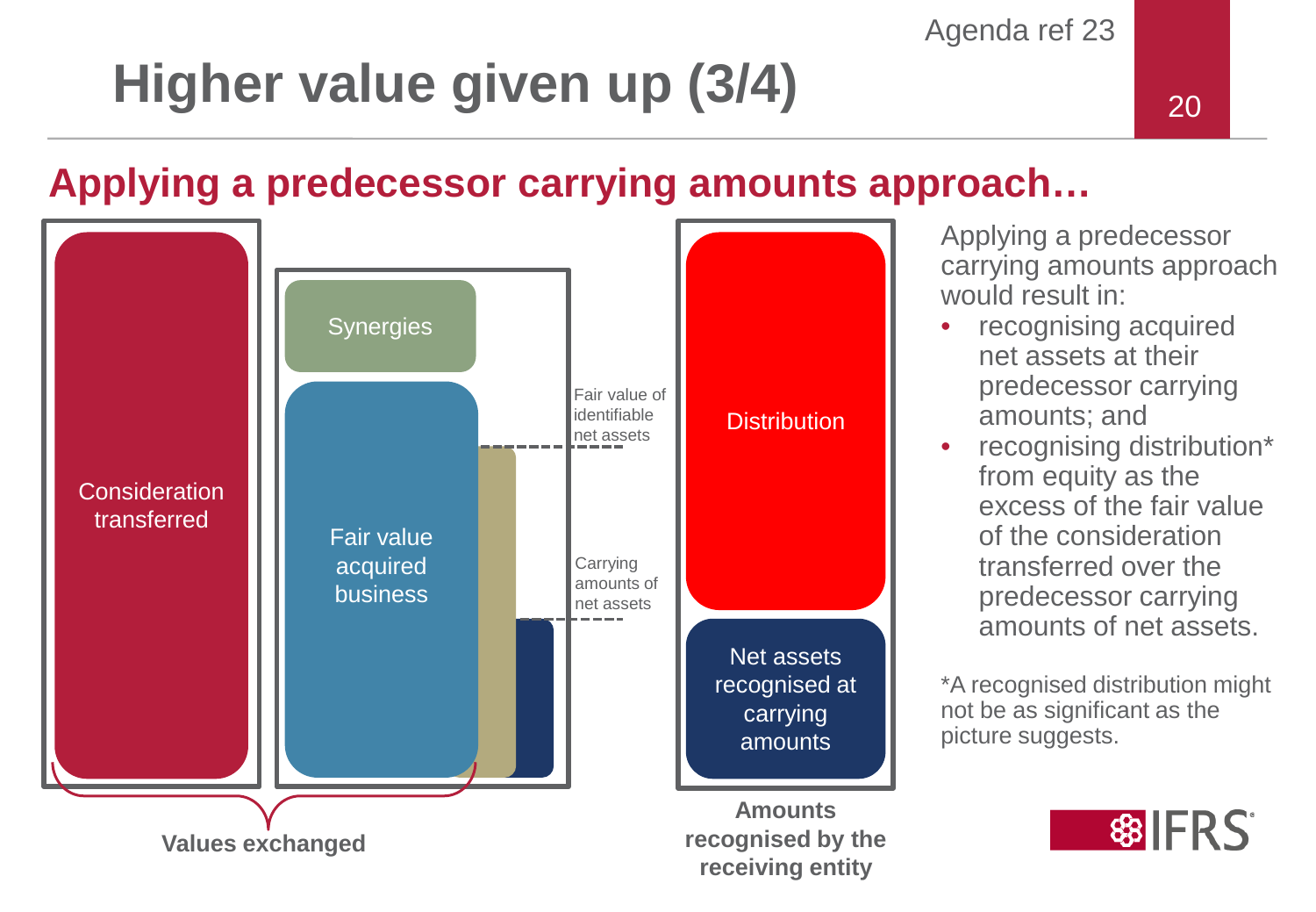# **Higher value given up (4/4)**

### **Compare the approaches...** The staff think that when a higher value is



given up in a BCUCC:

- a **historical cost approach** that does not reflect the overpayment would not provide useful information;
- a **current value approach** that recognises a distribution as the difference between the fair values exchanged, recognises acquired identifiable net assets at fair value, and recognises goodwill that is measured as the excess of the fair value of the consideration transferred over the fair value of the acquired identifiable net assets and that comprises goodwill that was previously in the acquired business and any combination synergies would provide useful information; and
- a **predecessor carrying amounts approach** that results in recognising a distribution measured as a difference between the fair values of the consideration transferred and the predecessor carrying amounts of net assets would not provide useful information for such transactions.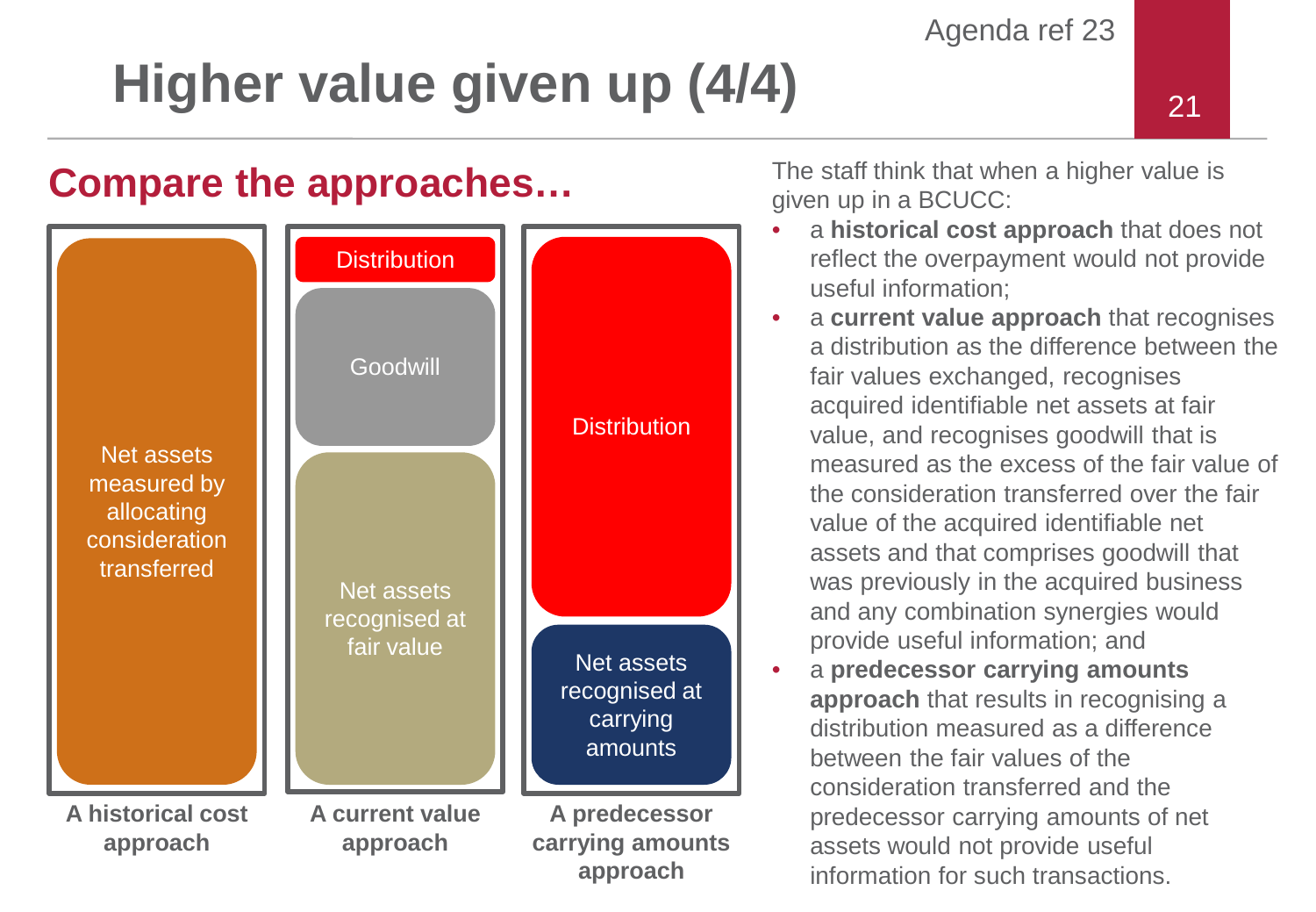# **Higher value received (1/5)** 22

### **Applying a historical cost approach…**



Applying a historical cost approach would:

- not reflect the excess of the value received over the value given up as a contribution; and
- result in recognising acquired net assets at allocated values.

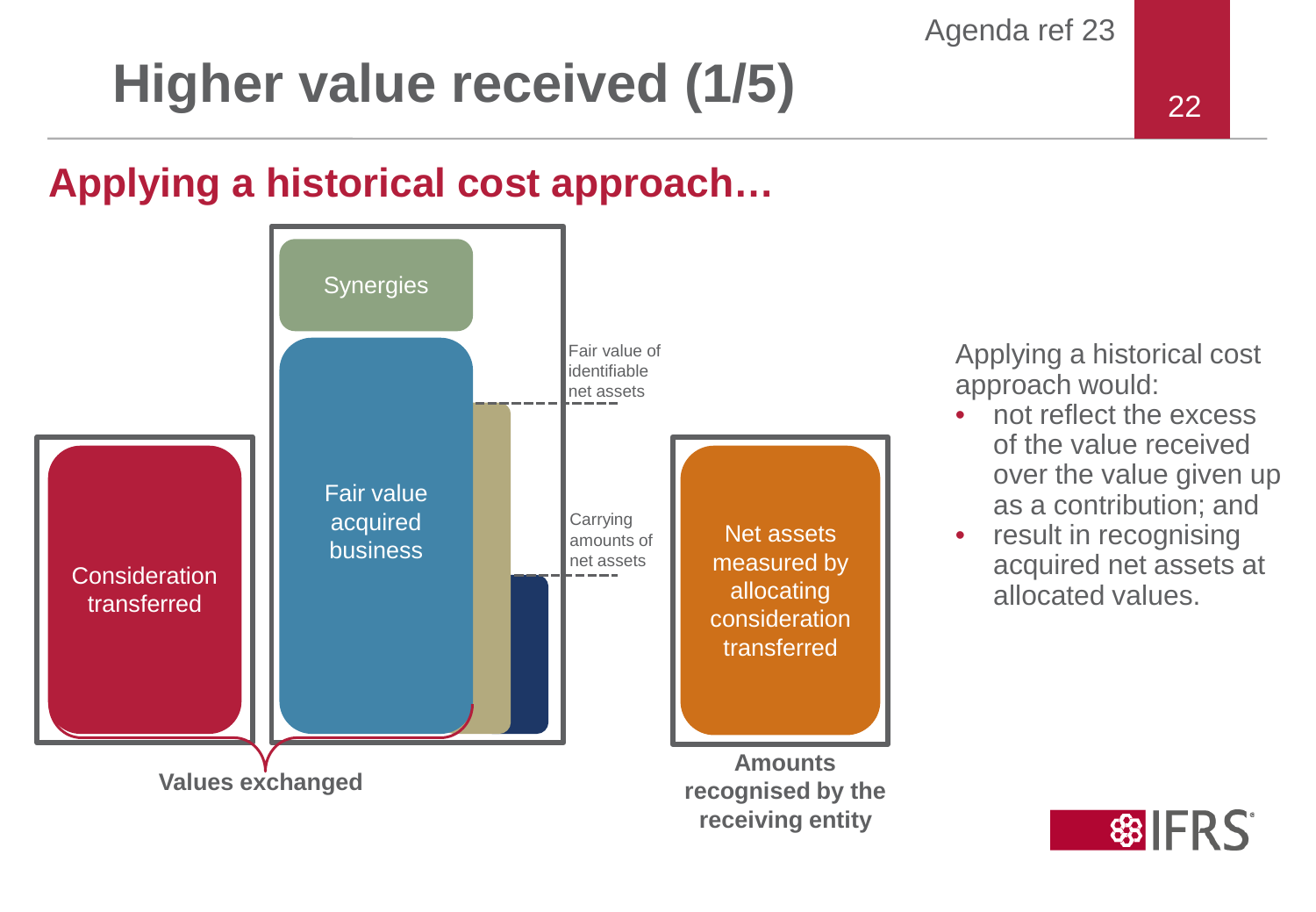## **Higher value received (2/5)**

### **Applying a current value approach…**



Applying a current value approach would result in:

**Contribution to equity**

- recognising goodwill that comprises goodwill that was previously generated in the acquired business and any combination synergies; and
- recognising a contribution as the excess of what a market participant would pay for the acquired business and any combination synergies over the fair value of the consideration transferred.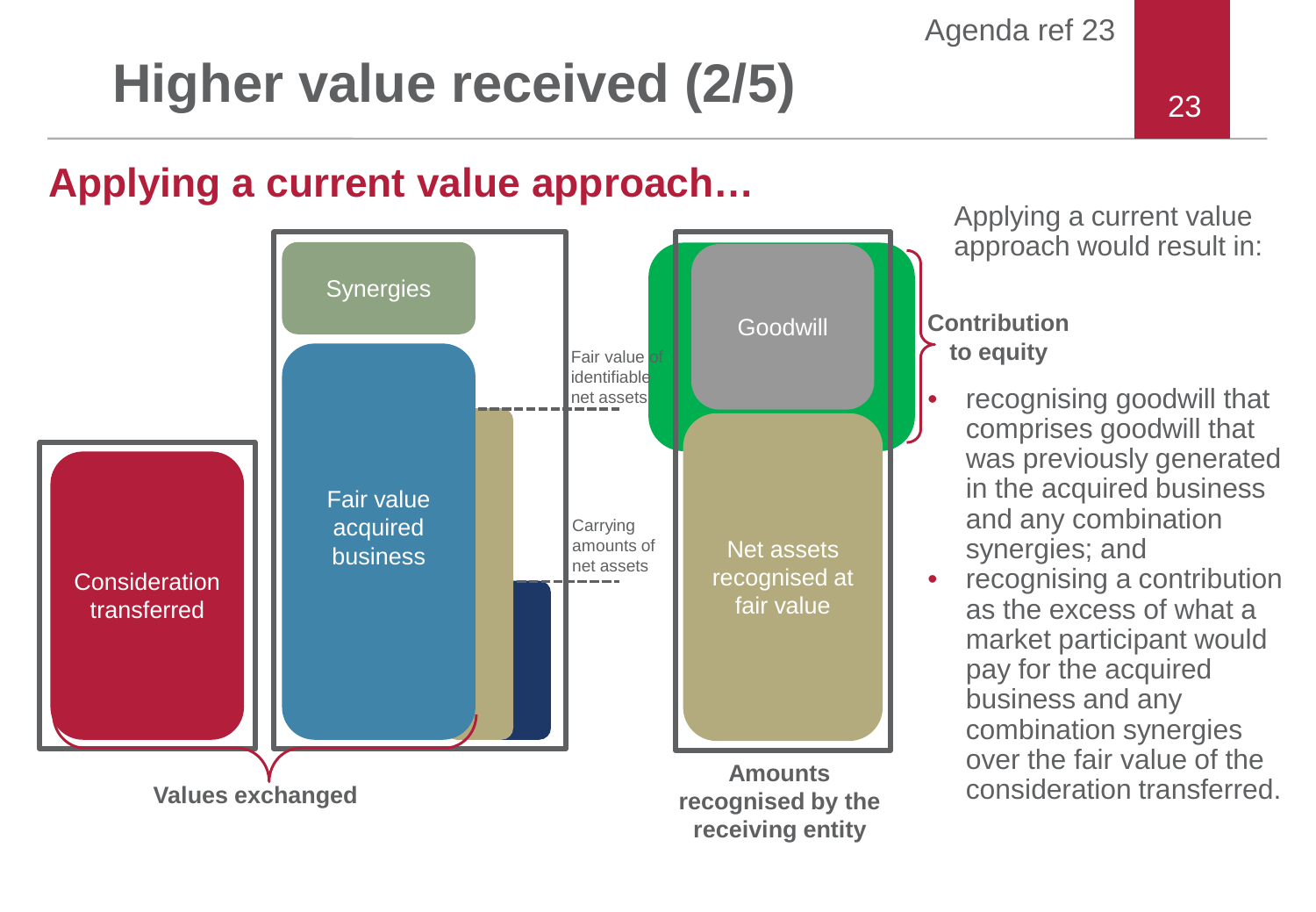## **Higher value received (3/5)**

#### **Applying a predecessor carrying amounts approach… Case 1**



Applying a predecessor carrying amounts approach would result in recognising a contribution to equity if the fair value of the consideration transferred is less that the predecessor carrying amounts of net assets but…(see Case 2 on slide 25)

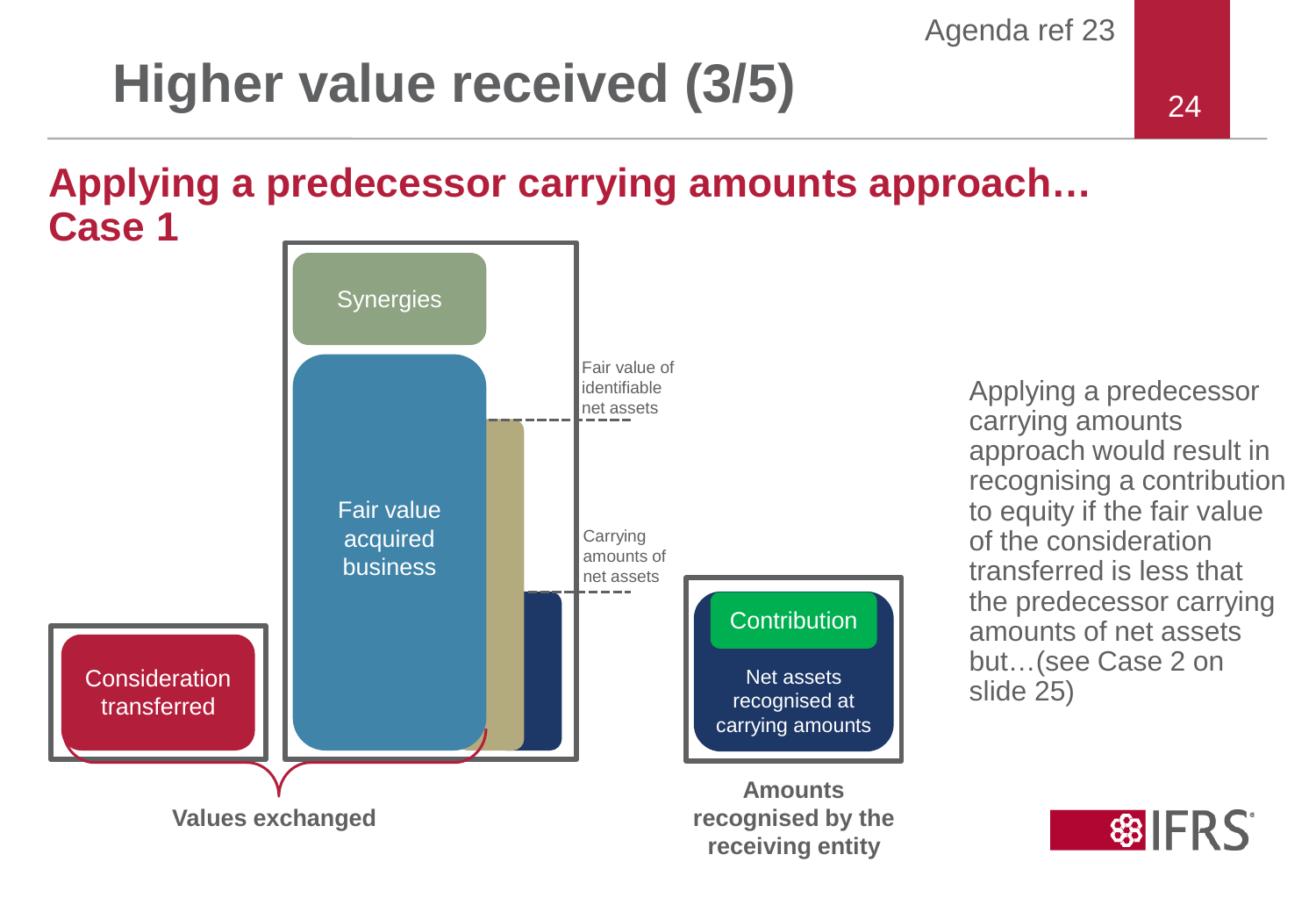# **Higher value received (4/5)**

#### **Applying a predecessor carrying amounts approach… Case 2**



Applying a predecessor carrying amounts approach would result in recognising a distribution from equity if the fair value of the consideration transferred is more that the predecessor carrying amounts of net assets even though the consideration given is below the value received.

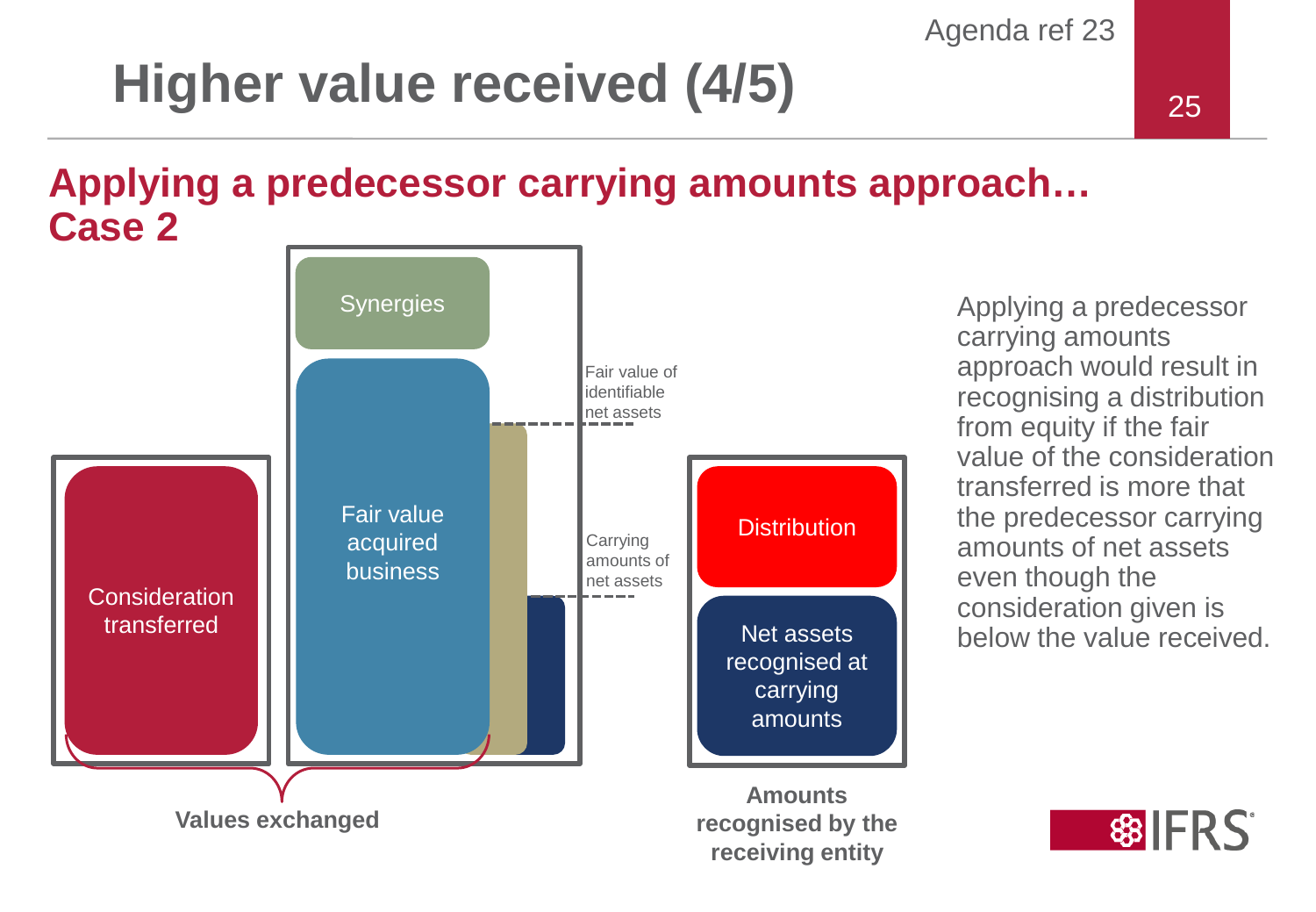# **Higher value received (5/5)** 26

#### **Compare the approaches…**



The staff think that when a higher value is received in a BCUCC:

- a **historical cost approach** that does not reflect the contribution would not provide useful information;
- a **current value approach** that recognises a contribution as the difference between the fair values exchanged would provide useful information; and
- a **predecessor carrying amounts approach** that may result in recognising a distribution instead of a contribution would not provide useful information for such transactions.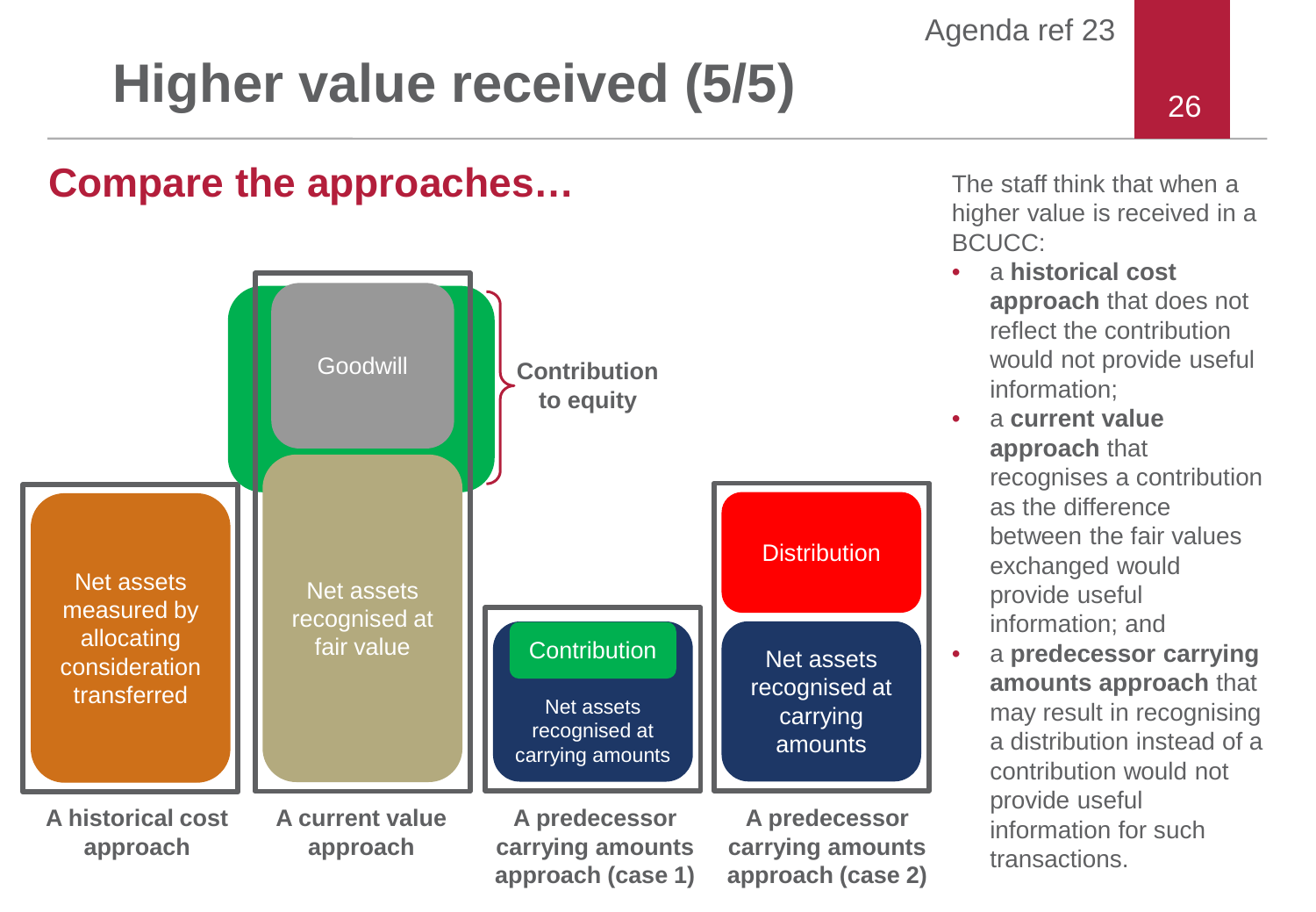## **Staff observations – all approaches**

27

The staff continue to think that a historical cost approach and a predecessor carrying amounts approach would not provide useful information about a business combination under common control where NCI are affected. This is because:

- For transactions where **equal values are exchanged**:
	- A historical cost approach might overstate acquired net assets and might also result in recognition of an impairment loss;
	- A predecessor carrying amounts approach might result in recognising a distribution from equity; and
- For transactions where **unequal values are exchanged** both approaches might fail to reflect any overpayment or underpayment.

In contrast, a current value approach would **aim to reflect** an exchange of equal values as such and would aim to reflect an overpayment as a distribution from equity and an underpayment as contribution to equity if unequal values are exchanged.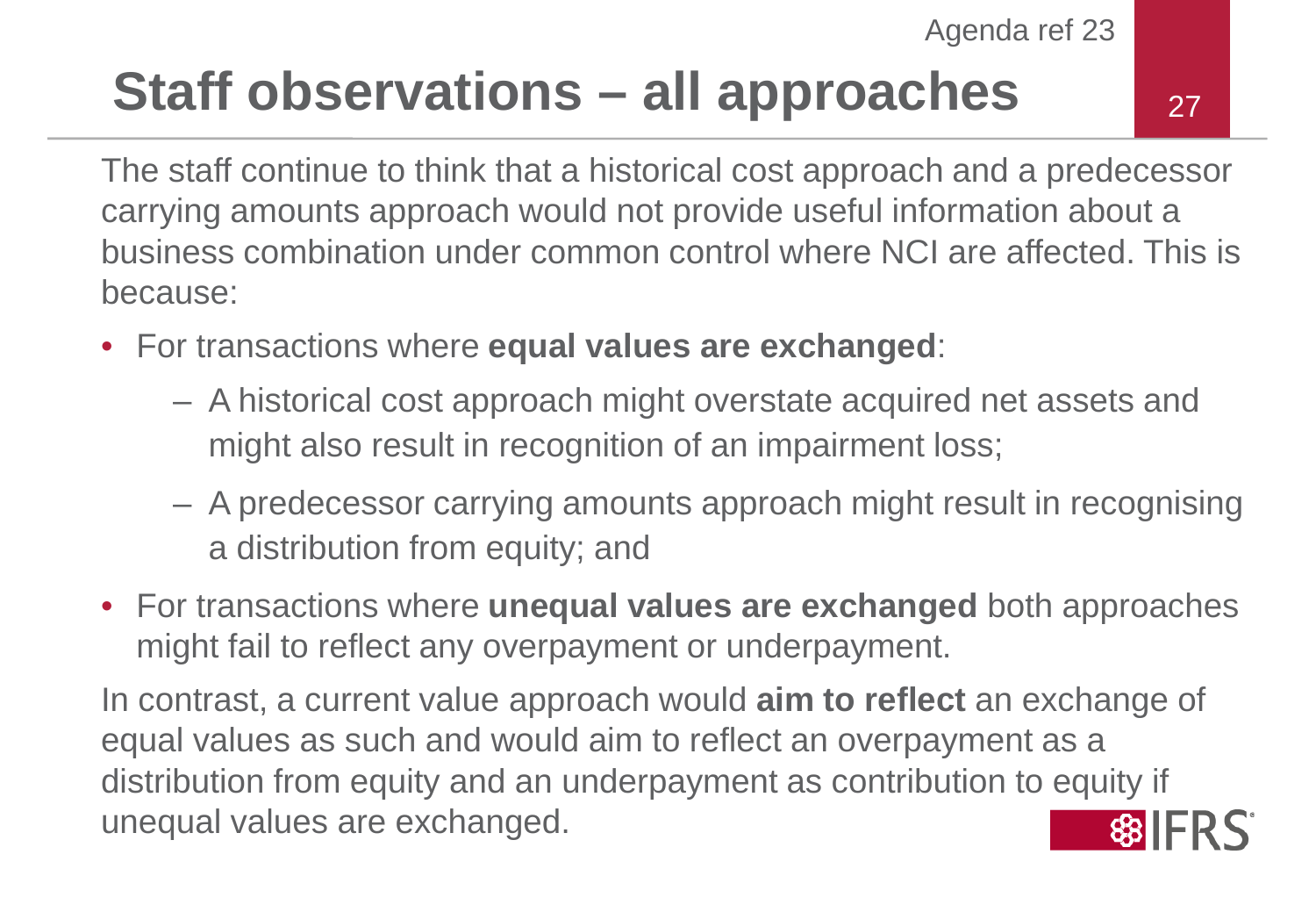### Exploring current value approaches

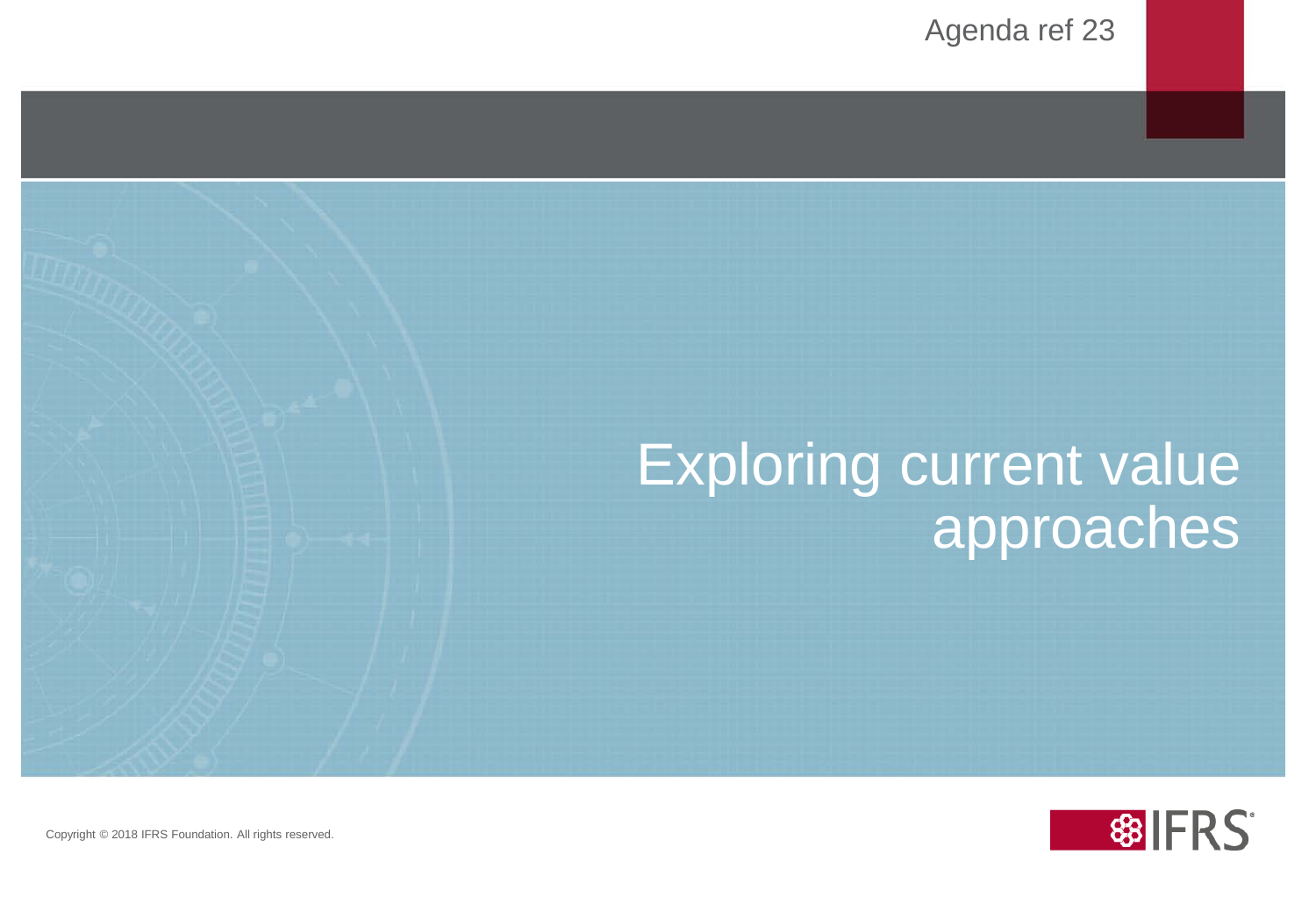### **Current value approaches for BCUCC**

#### 29

#### **Current value**

### **Acquisition method**

#### *Full Fair Value*

#### *Ceiling*

#### *Revised Ceiling*

The following illustrations consider information provided by various current value approaches in the scenarios presented on slide 12.

To provide the most relevant information, a current value approach would aim to provide information about:

- fair value of acquired identifiable net assets;
- goodwill that comprises both goodwill previously generated in the acquired business and combinations synergies, if any; and
- a contribution to or a distribution from the receiving entity's equity, if unequal values are exchanged.

As the following illustrations demonstrate, none of the current value approaches identified by the staff provides all that information in all cases.

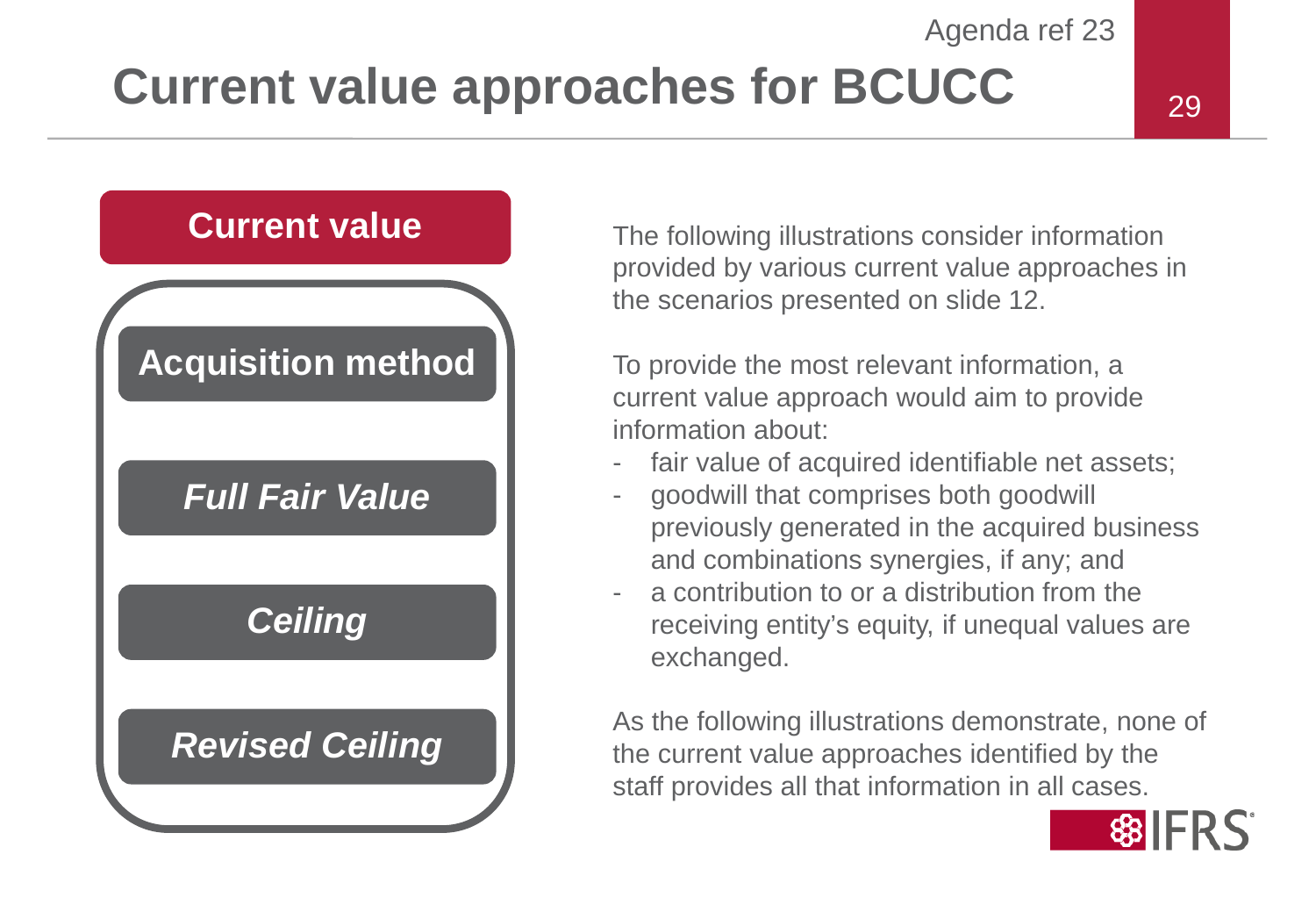### **Current value approaches – overview of**

| overview of content                                                                                                                                                 |                                     |
|---------------------------------------------------------------------------------------------------------------------------------------------------------------------|-------------------------------------|
| • Equal values exchanged                                                                                                                                            | <b>slides 31-36</b>                 |
| • Higher value given up                                                                                                                                             | slides 37-42                        |
| • Higher value received<br>- Case 1 – Consideration is less than the fair value<br>of the acquired identifiable net assets                                          | <b>slides 43-58</b><br>slides 44-48 |
| - Case 2 – Consideration is more than the fair value<br>of the acquired identifiable net assets but less than<br>the fair value of the acquired business            | slides 49-53                        |
| - Case 3 – Consideration is more than the fair value<br>of the acquired business but less than the aggregate<br>fair value of the acquired business and combination |                                     |
| synergies                                                                                                                                                           | slides 54-58                        |

• Summary and staff observations The Summary and staff observations



30

Agenda ref 23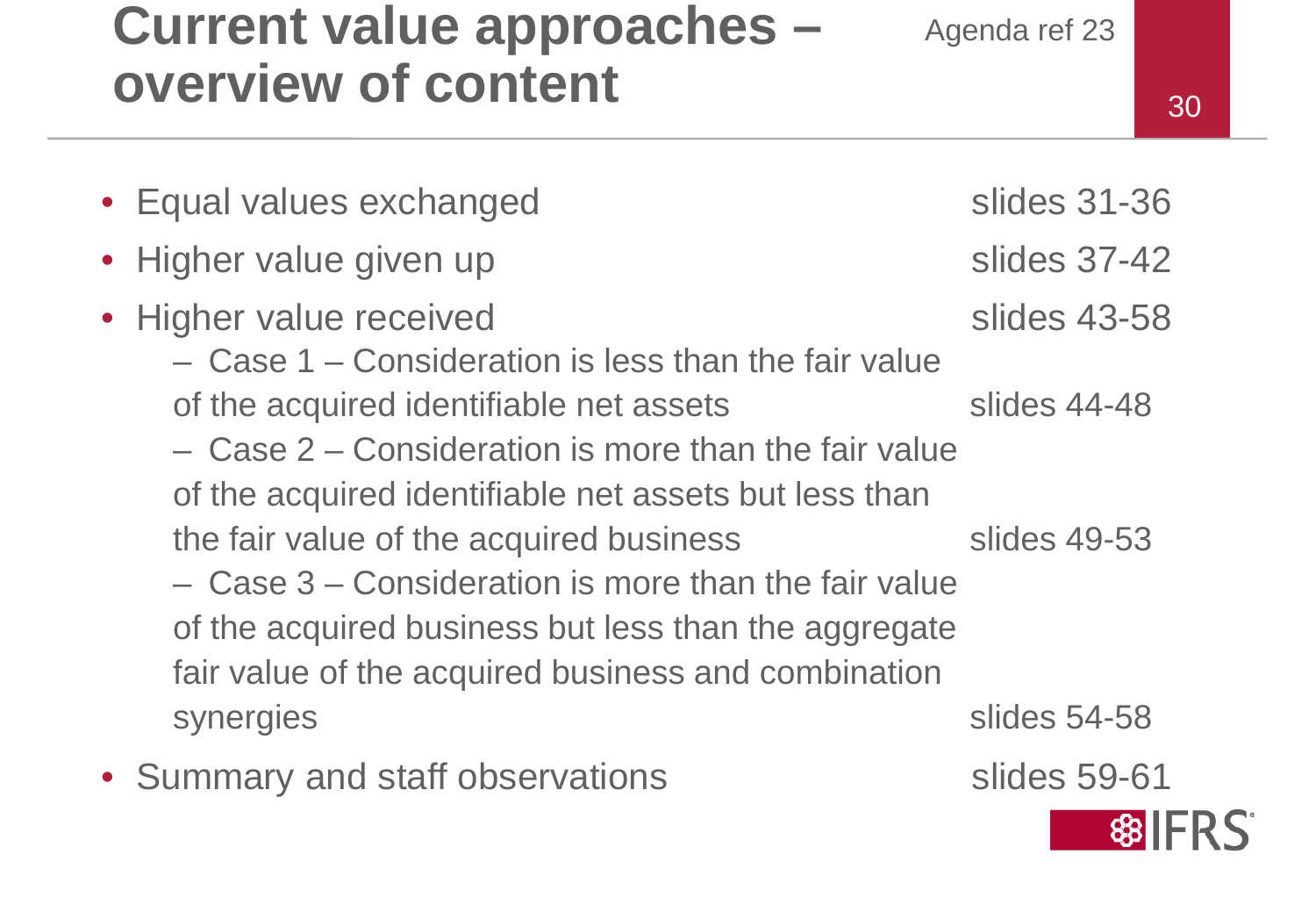### Exploring current value approaches – equal values exchanged

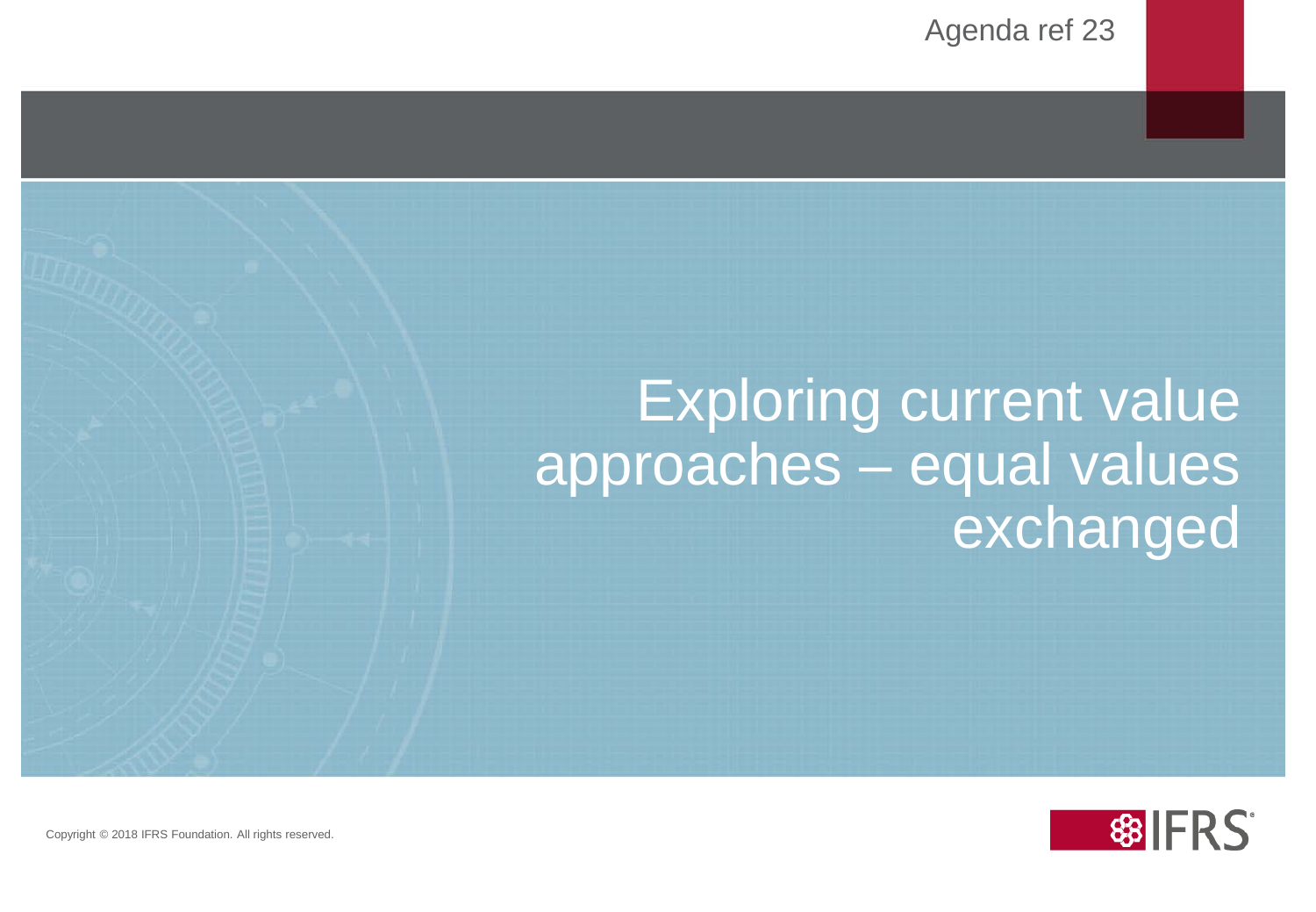## **Equal values exchanged (1/5)** 32

### **Applying the acquisition method set out in IFRS 3…**



Goodwill is measured as the excess of the fair value of the consideration transferred over the fair value of the acquired identifiable net assets.

Recognised goodwill might comprise both goodwill that was previously generated in the acquired business and any combination synergies.

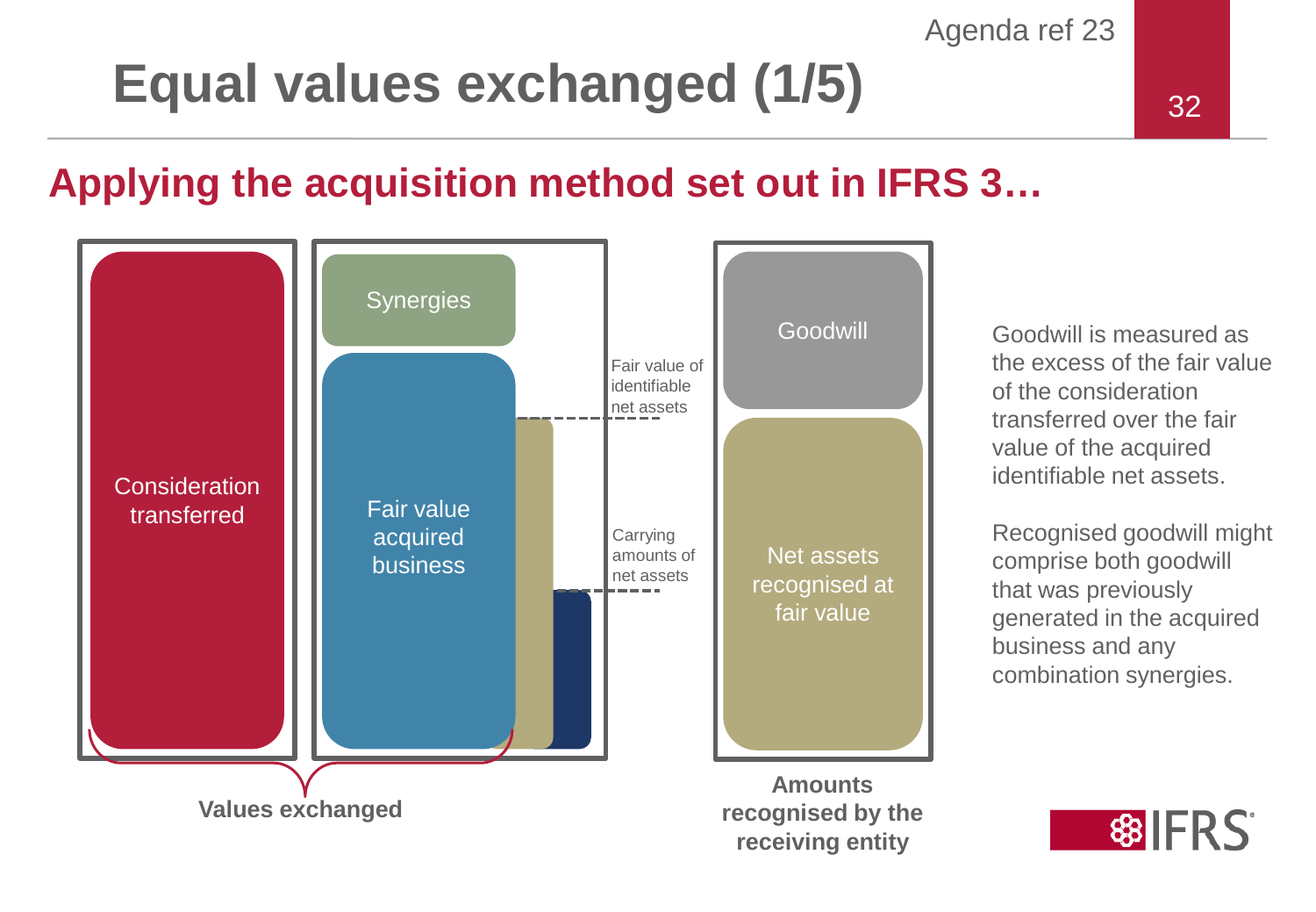# **Equal values exchanged (2/5)**



#### **Applying the** *Full Fair Value* **approach…**



Any excess of the fair value of the consideration transferred over the fair value of the acquired business is recognised as distribution. This would not provide relevant information if there are combination synergies.

Goodwill is measured as the excess of the fair value of the acquired business over the fair value of the acquired identifiable net assets.

Recognised goodwill reflects goodwill that was previously generated in the acquired business. Any combination synergies are not included within recognised goodwill.

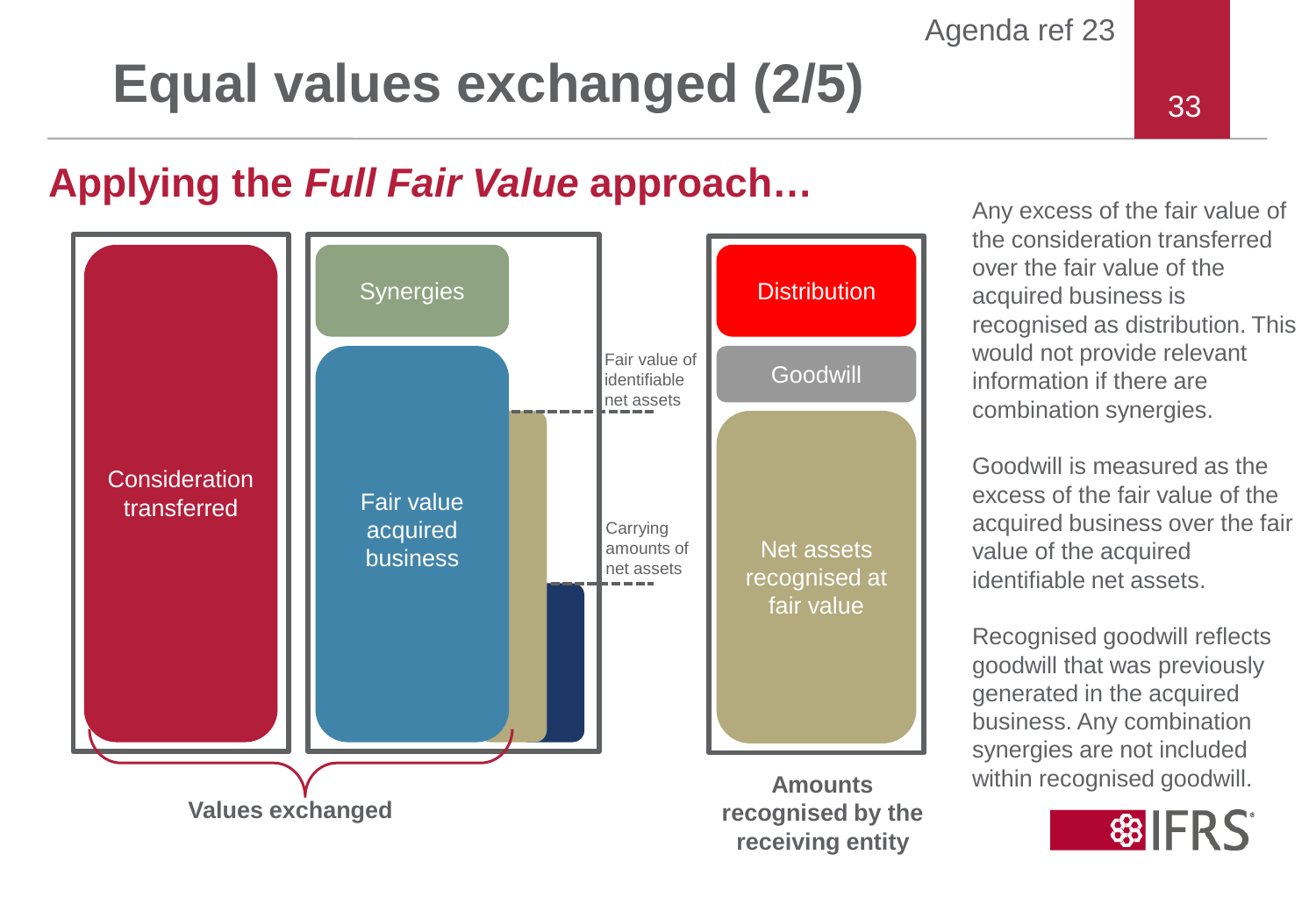# **Equal values exchanged (3/5)**

### **Applying the** *Ceiling* **approach…**



Any excess of the fair value of the consideration transferred over the fair value of the acquired business is recognised as distribution which would not provide relevant information if there are combination synergies.

Agenda ref 23

Goodwill is measured as the excess of the fair value of the consideration transferred over the fair value of the acquired identifiable net assets but is capped at the fair value of the acquired business.

Recognised goodwill reflects goodwill that was previously generated in the acquired business. Any combination synergies are not included within recognised goodwill.

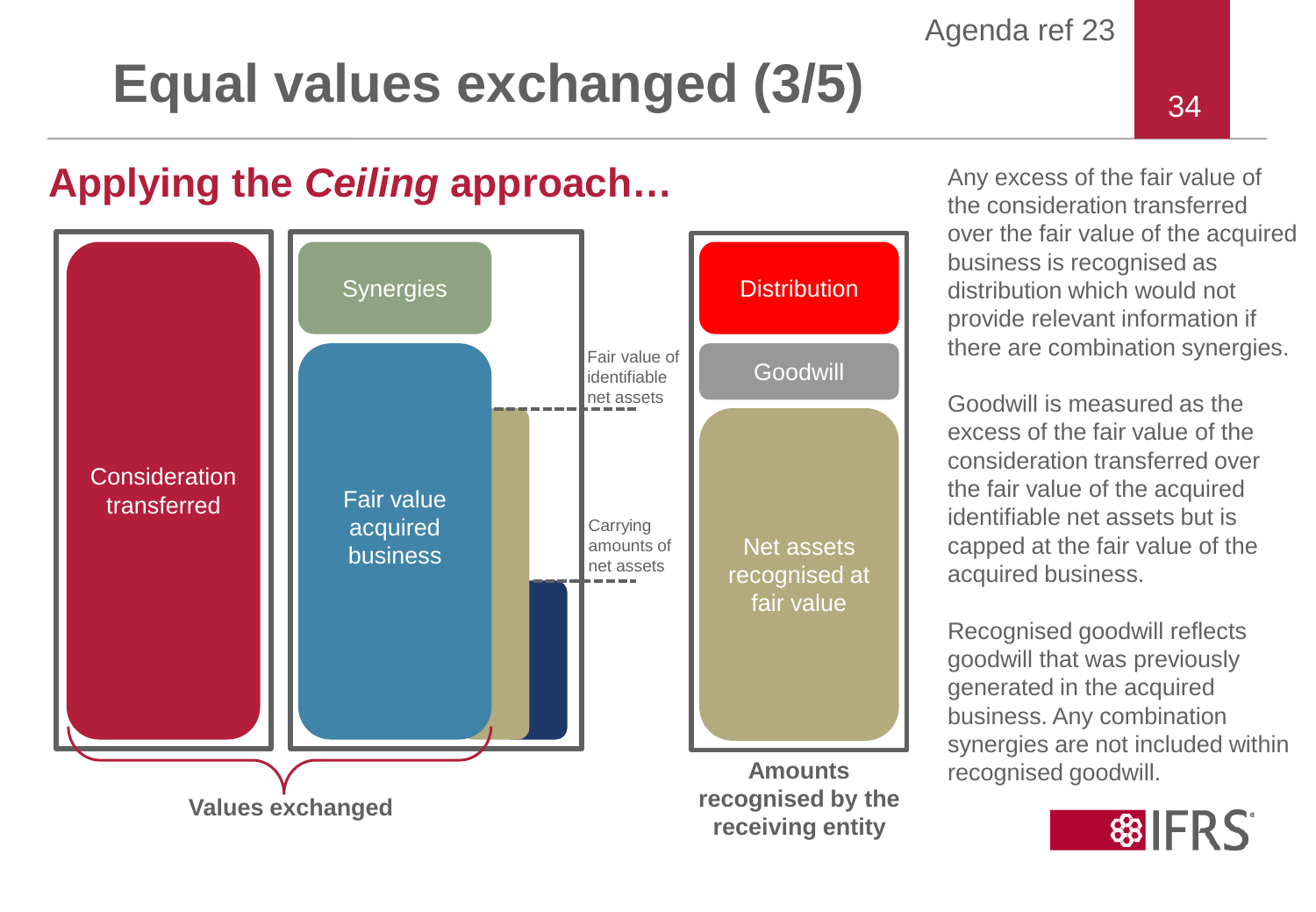## Equal values exchanged (4/5) **1200** 135

### **Applying the** *Revised Ceiling* **approach…**



Goodwill is provisionally measured as the excess of the fair value of the consideration transferred over the fair value of the acquired identifiable net assets and tested as of the acquisition date applying the mechanics of the impairment test in IAS 36 to identify any distribution.

Recognised goodwill might comprise both goodwill that was previously generated in the acquired business and combination synergies.

In our illustration, no equity distribution is identified applying the mechanics of the impairment test in IAS 36 as equal values are exchanged.

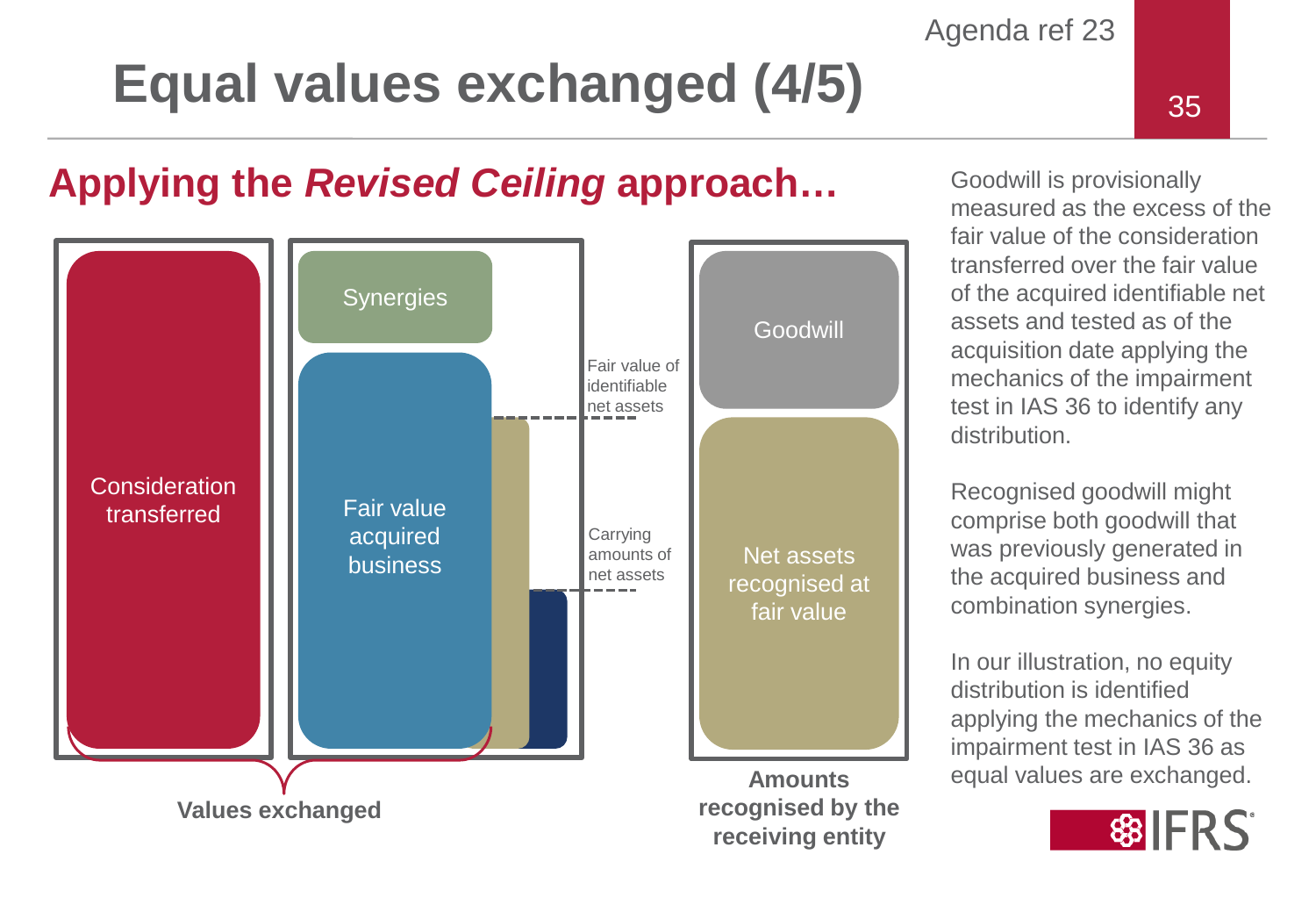# **Equal values exchanged (5/5)** 36





When equal values are exchanged, the acquisition method and the *Revised Ceiling* approach would provide useful information but the *Revised Ceiling* approach would involve higher costs and complexity.

Agenda ref 23

The *Full Fair Value* and the *Ceiling* approaches would provide useful information only if combination synergies are not significant.

This is because under these approaches any excess of the fair value of the consideration transferred over the fair value of the acquired business is recognised as a distribution from equity.

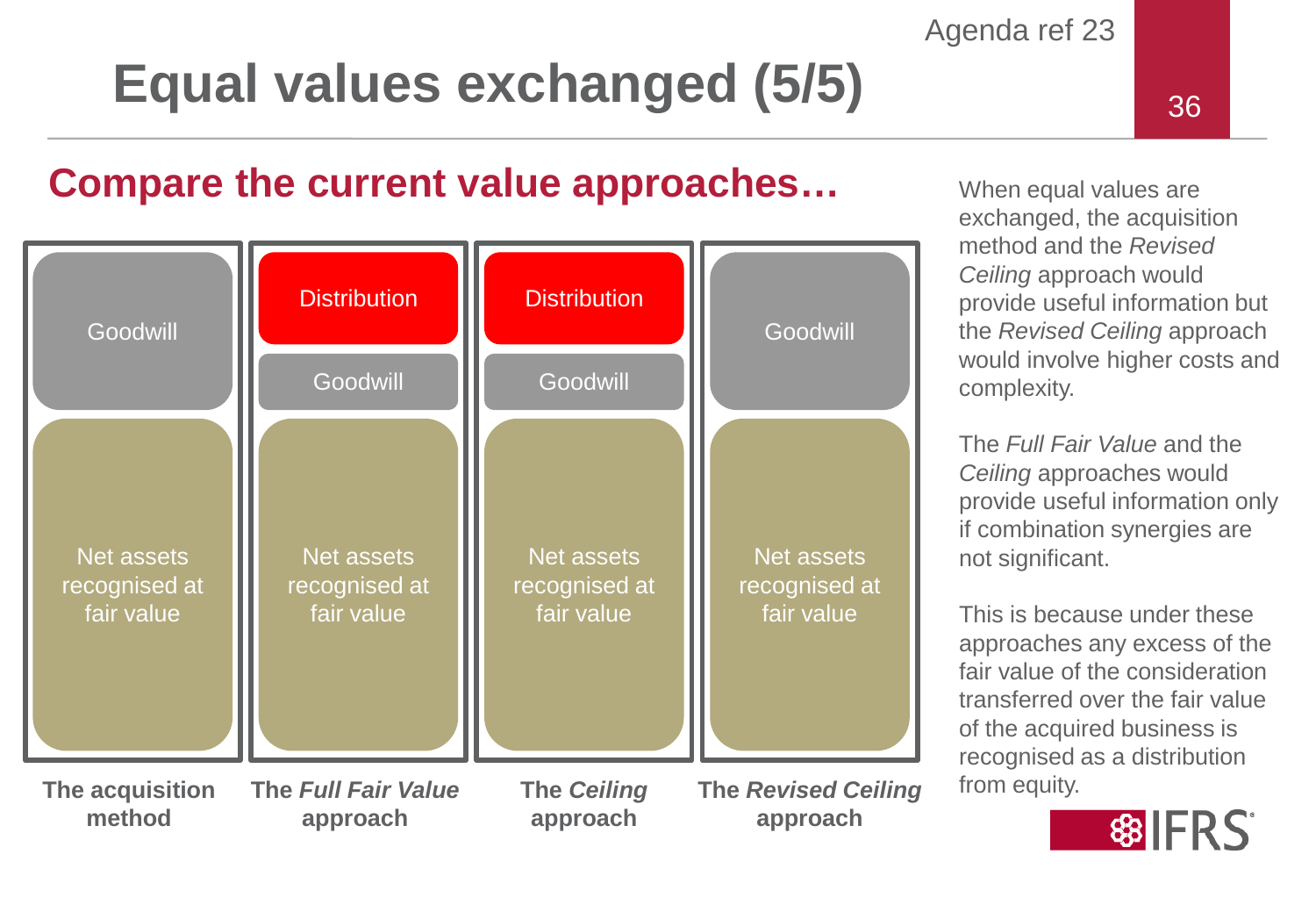# Exploring current value approaches – higher value given up

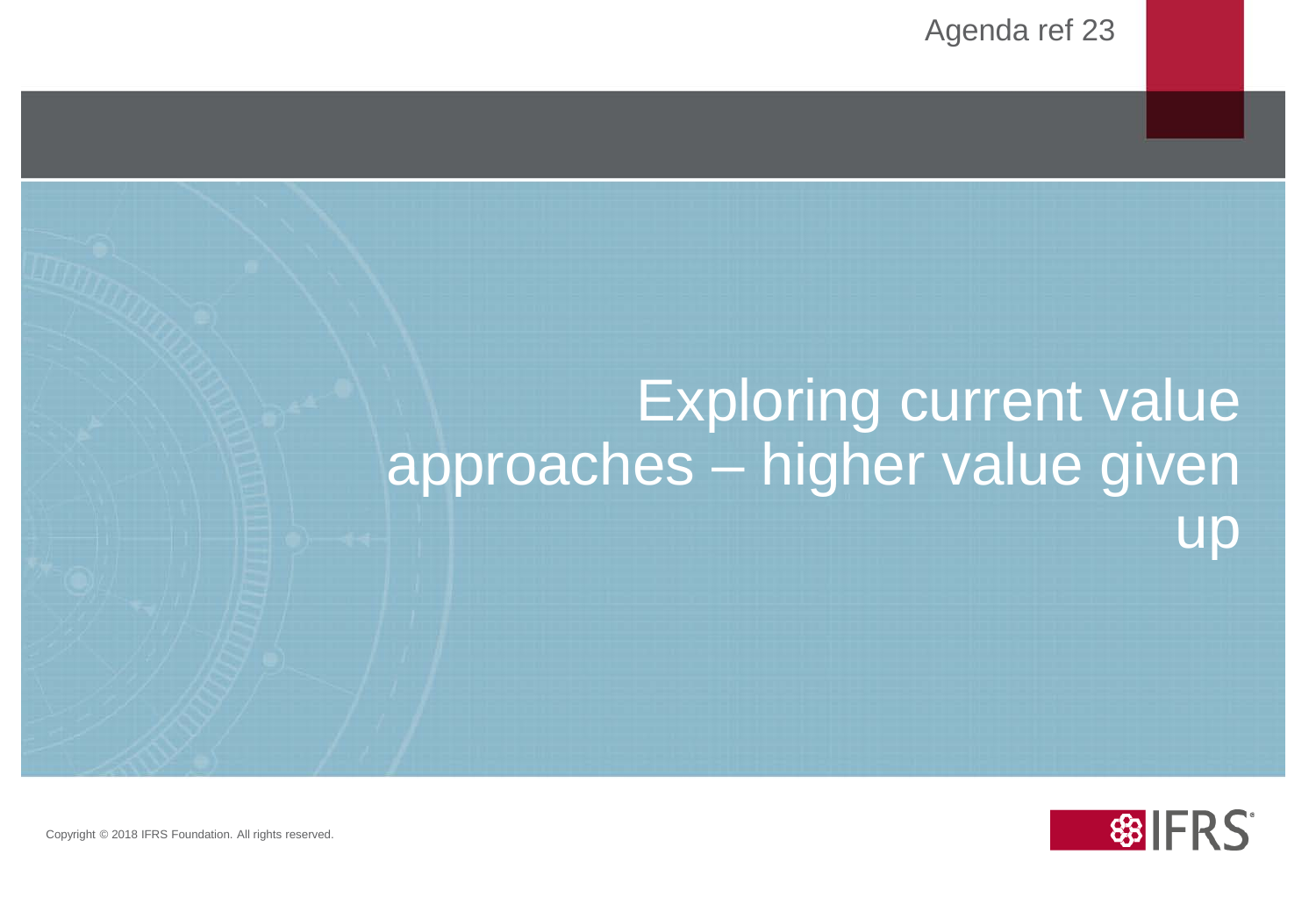# Higher value given up (1/5) and the setting of the setting of the setting of the setting of the setting of the set

### **Applying the acquisition method set out in IFRS 3…**



Goodwill is measured as the excess of the fair value of the consideration transferred over the fair value of the acquired identifiable net assets.

Fair value of the consideration transferred is considered to provide the best evidence of the fair value of the acquirer's interest in the acquiree.

Any excess of the fair value of the consideration over what a market participant would pay for both the acquired business and the combination synergies is included within goodwill.

Goodwill is tested for impairment applying IAS 36.

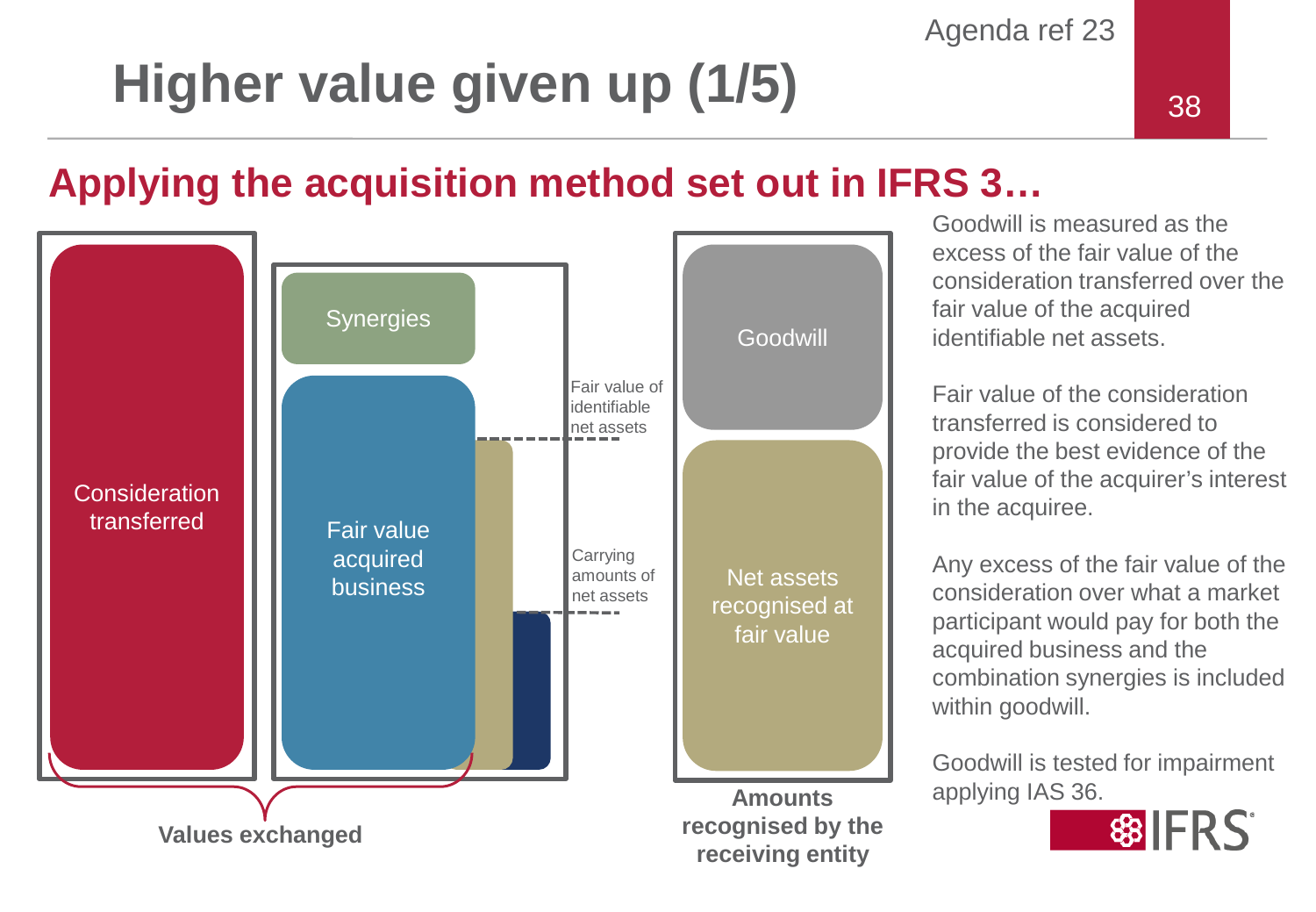# **Higher value given up (2/5)**

#### **Applying the** *Full Fair Value* **approach…**



Distribution is measured as excess of the fair value of the consideration transferred over the fair value of the acquired business and may be overstated if there are combination synergies.

Agenda ref 23

Goodwill is measured as the excess of the fair value of the acquired business over the fair value of the acquired identifiable net assets.

Recognised goodwill reflects goodwill that was previously generated in the acquired business. Any combination synergies are not included within recognised goodwill.

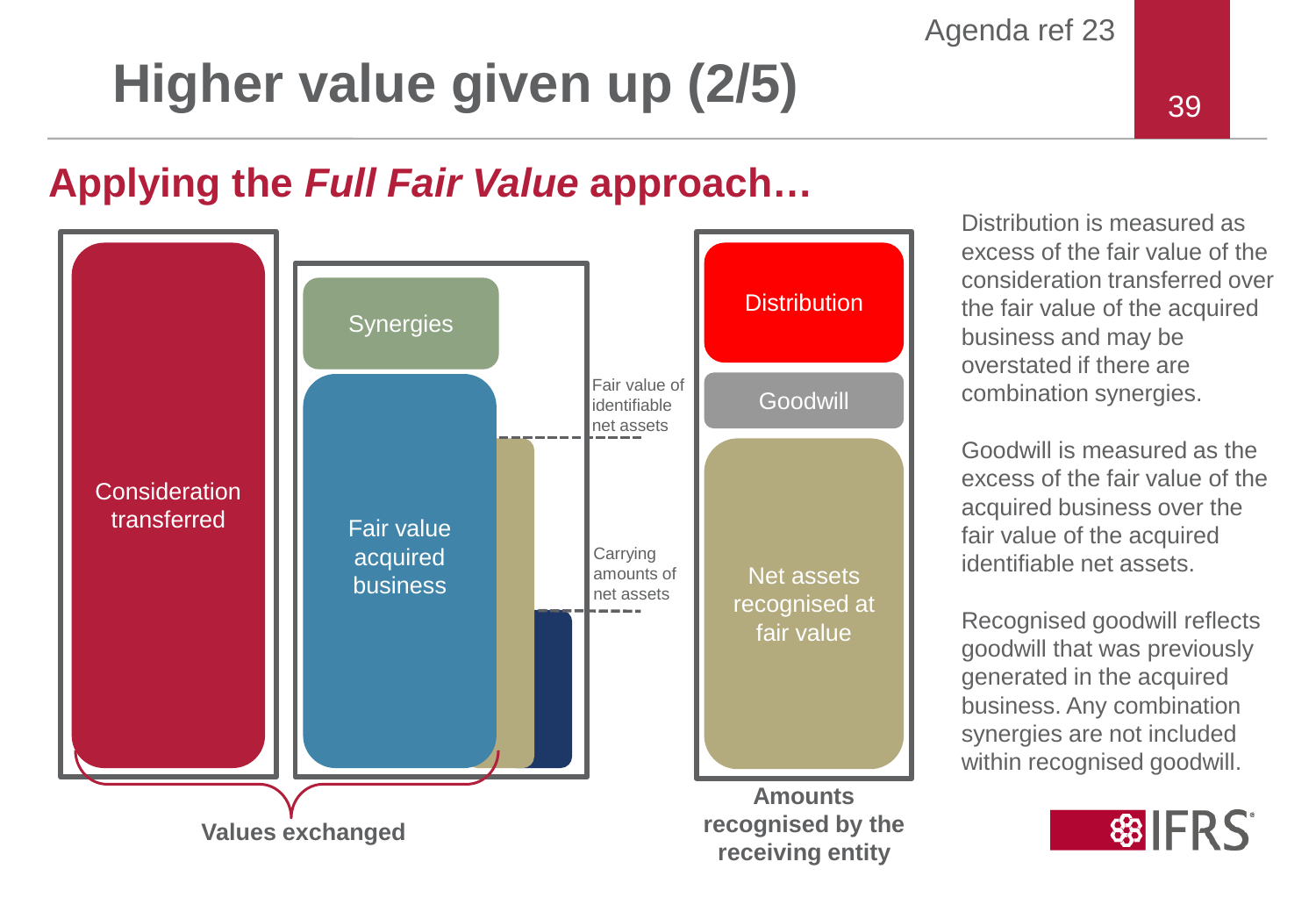# Higher value given up (3/5) and the setting of the setting of the setting of the setting of the setting of the setting of the setting of the setting of the setting of the setting of the setting of the setting of the settin

### **Applying the** *Ceiling* **approach…**



Distribution is measured as excess of the fair value of the consideration transferred over the fair value of the acquired business and may be overstated if there are combination synergies.

Agenda ref 23

Goodwill is measured as the excess of the fair value of the consideration transferred over the fair value of the acquired identifiable net assets but is capped at the fair value of the acquired business.

Recognised goodwill reflects goodwill that was previously generated in the acquired business. Any combination synergies are not included within recognised goodwill.

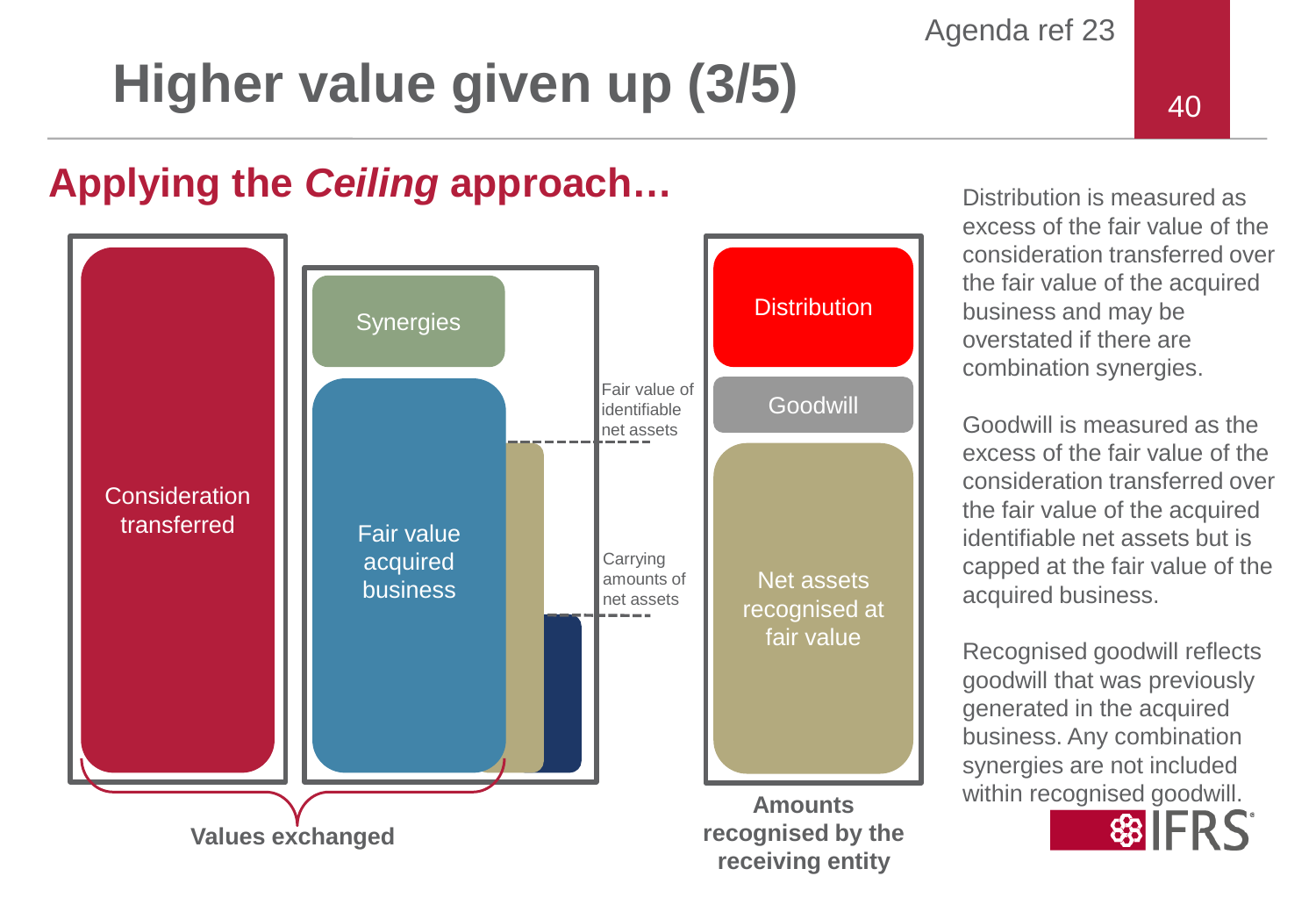# **Higher value given up (4/5)**

### **Applying the** *Revised Ceiling* **approach…**



Goodwill is provisionally measured as the excess of the fair value of the consideration transferred over the fair value of the acquired identifiable net assets and tested as of the acquisition date applying the mechanics of the impairment test in IAS 36 to identify any distribution.

Recognised goodwill might comprise both goodwill that was previously generated in the acquired business and combination synergies.

In our illustration, an equity distribution is identified as higher value is given up. However, the outcome of applying the mechanics of the impairment test in IAS 36 will be affected by how goodwill is allocated to CGUs and the existing headroom.

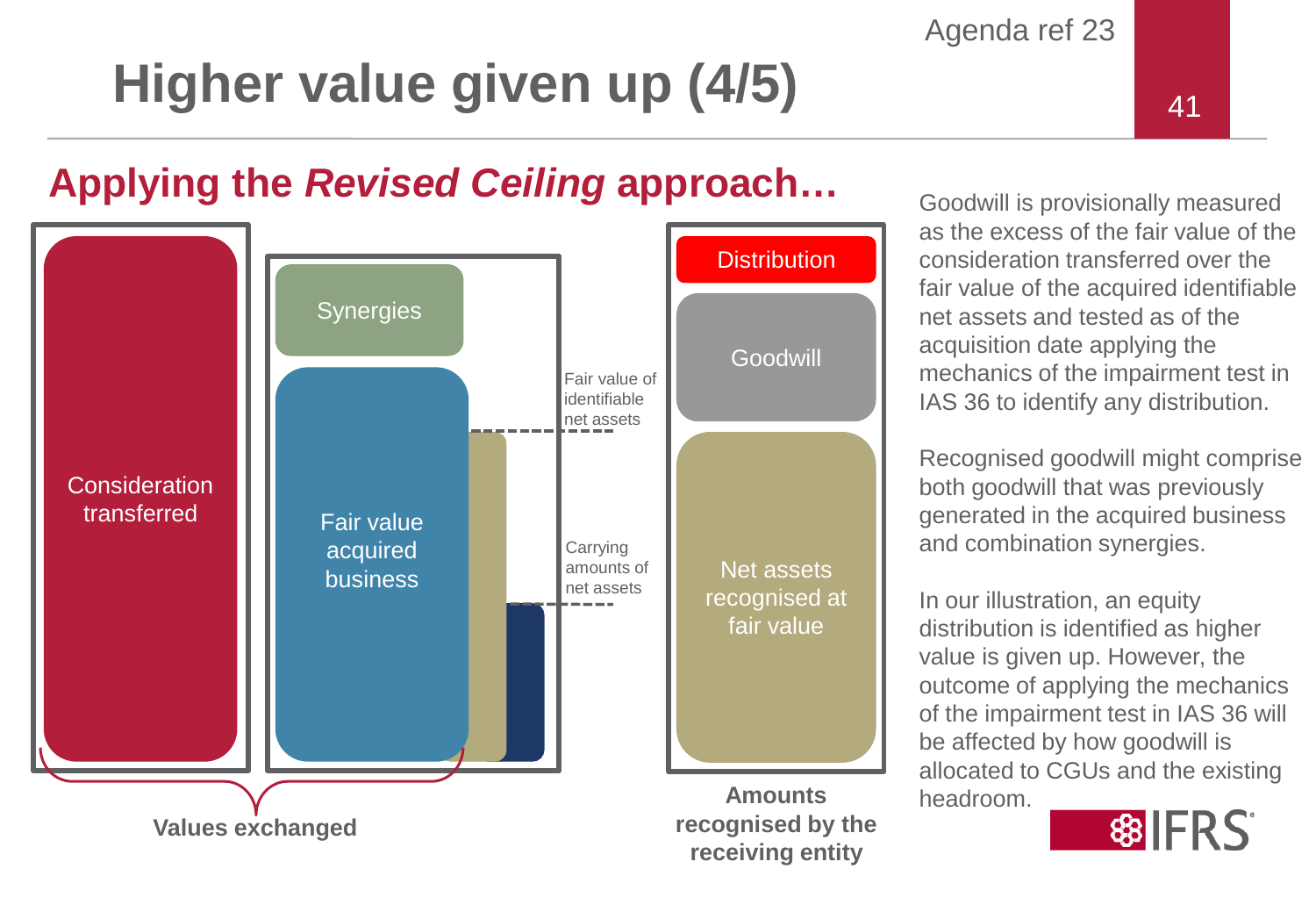# **Higher value given up (5/5)**

#### **Compare the current value approaches…**



When higher value is given up, both the acquisition method and the *Revised Ceiling* approach may fail to reflect that fact. Impairment loss or a distribution from equity respectively may be recognised subsequently depending on the outcome of applying the mechanics of the impairment test in IAS 36.

Agenda ref 23

Both the *Full Fair Value* and the *Ceiling* approaches would reflect a distribution. However, the distribution may be overstated if combination synergies are significant. In such cases, goodwill will be understated.

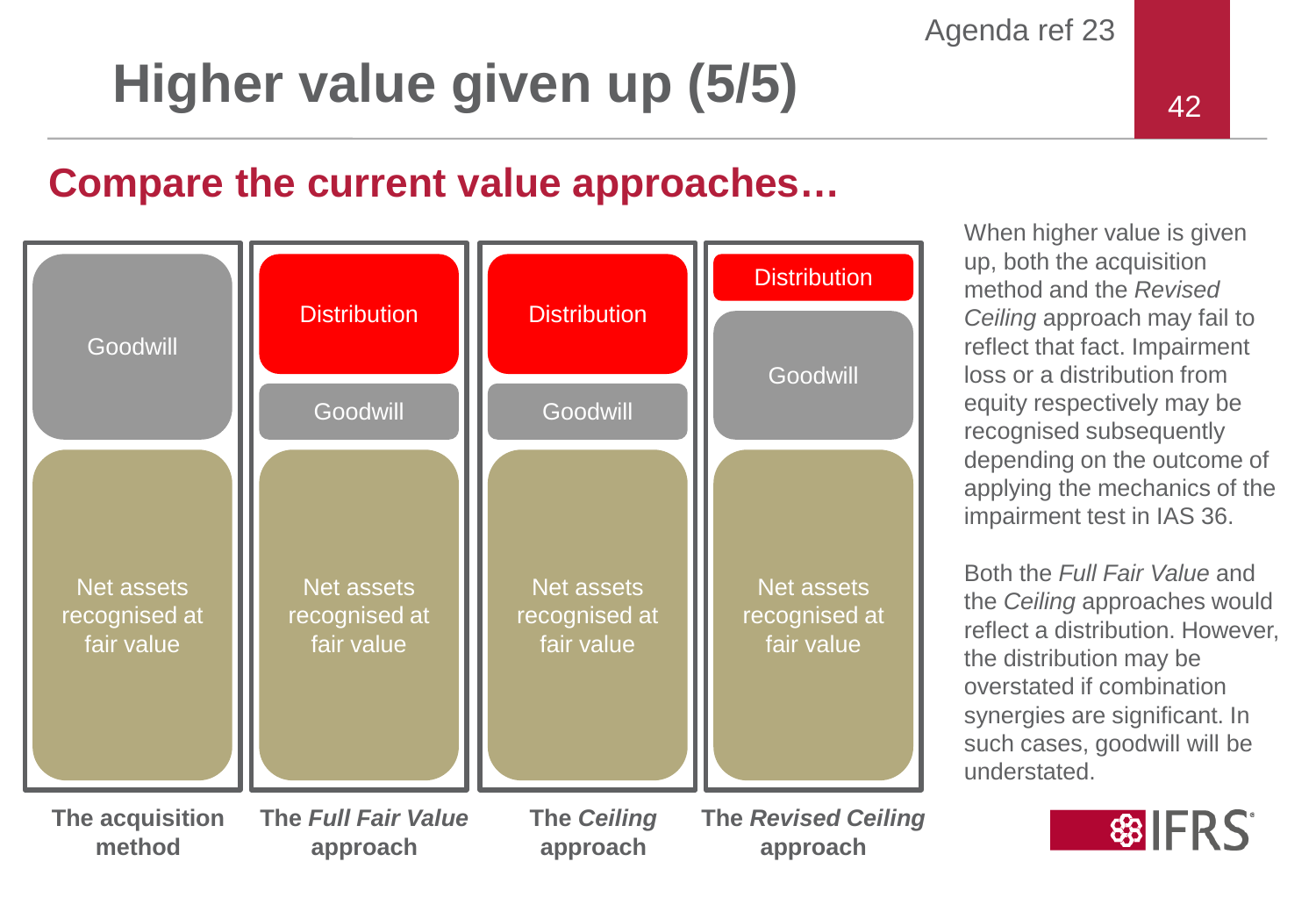### Exploring current value approaches – higher value received (Cases 1-3)

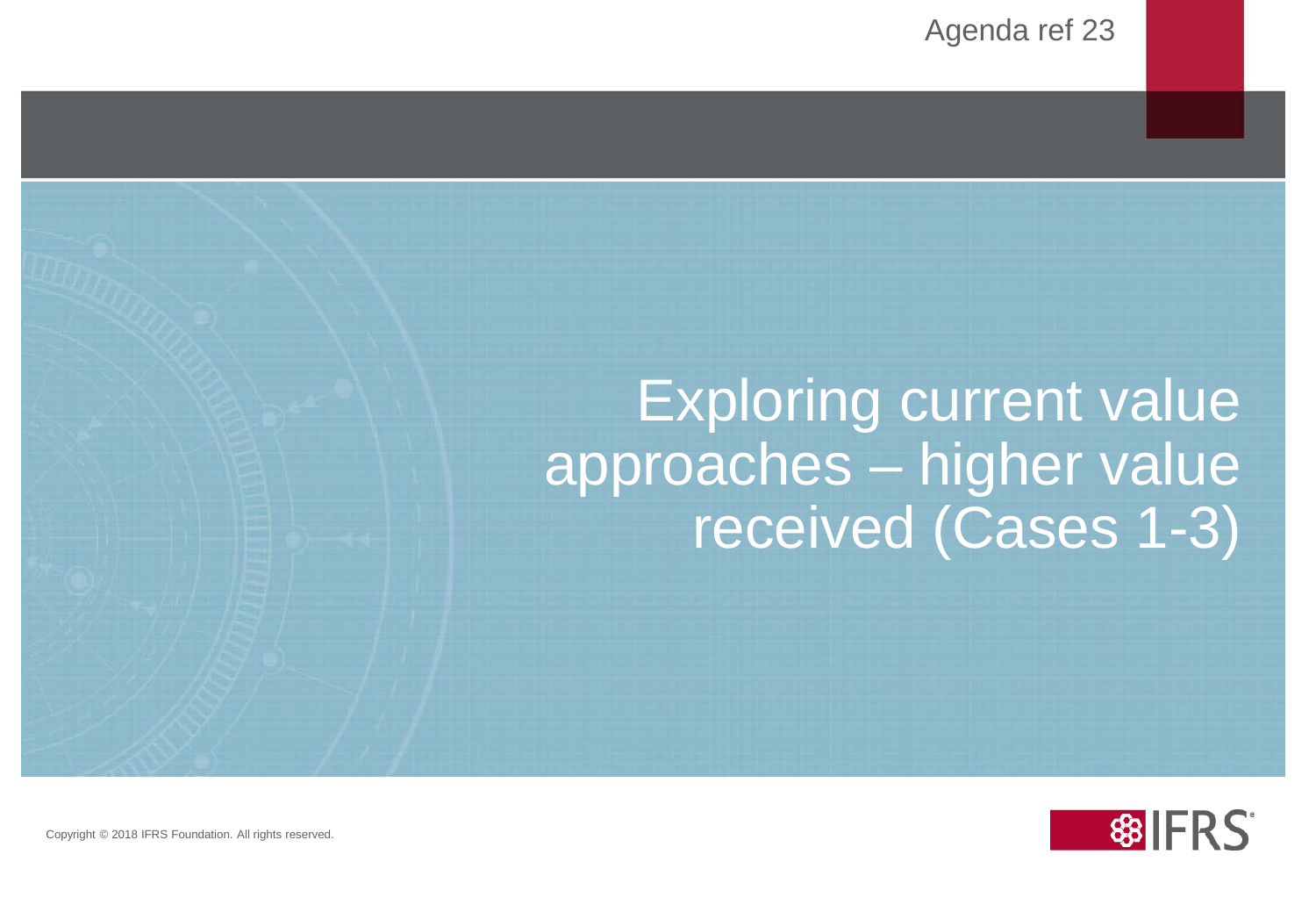### **Higher value received – Case 1 (1/5)**

### **Applying the acquisition method set out in IFRS 3…**



Gain is recognised as the excess of fair value of the acquired identifiable net assets over the fair value of the consideration transferred.

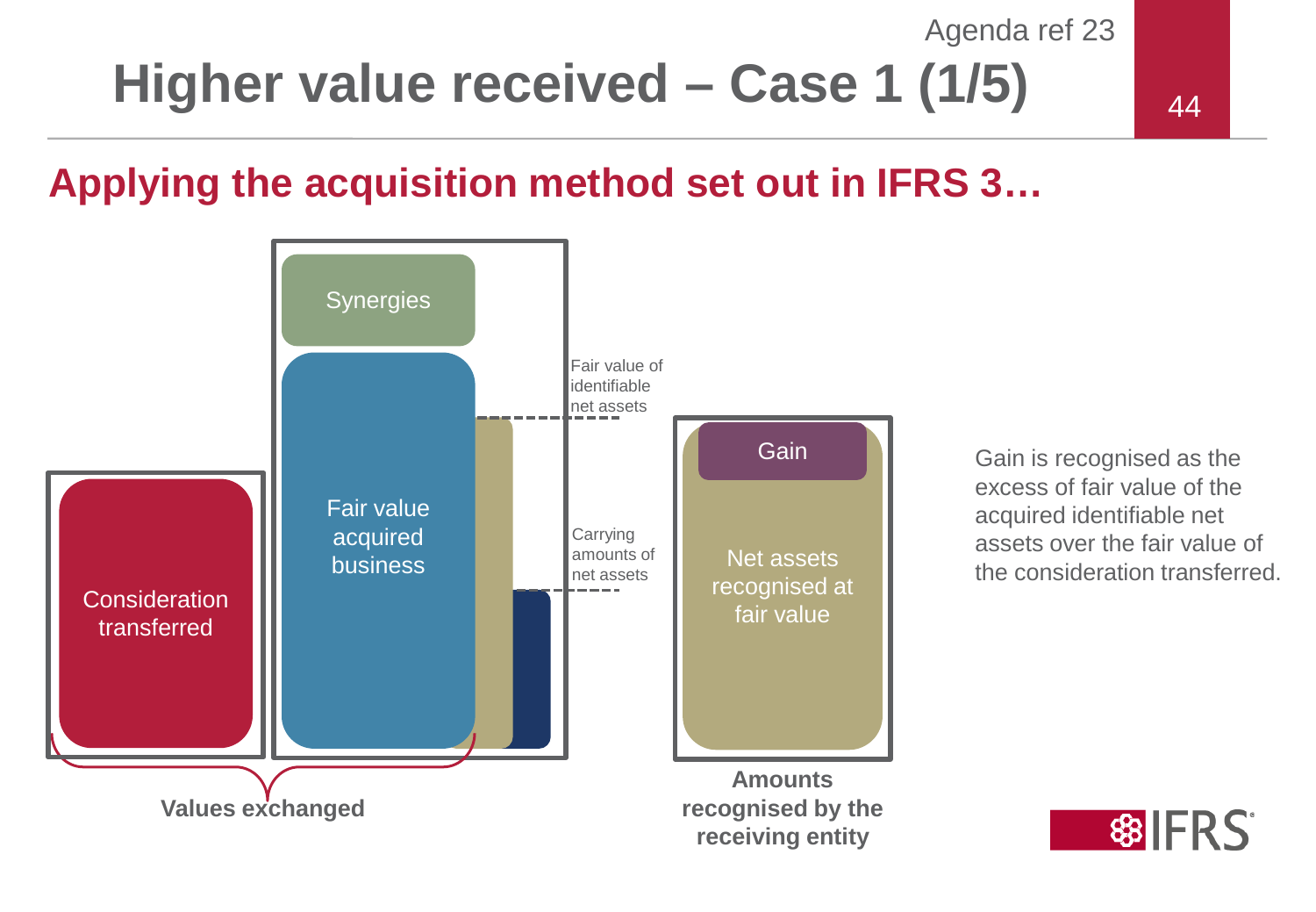**Higher value received – Case 1 (2/5)** 

#### **Applying the** *Full Fair Value* **approach…**



Contribution to equity is measured as the excess of the fair value of the acquired business over the fair value of the consideration transferred and may be understated if there are combination synergies.

#### **Contribution to equity**

Goodwill is measured as the excess of the fair value of the acquired business over the fair value of the acquired identifiable net assets.

Recognised goodwill reflects goodwill that was previously generated in the acquired business. Any combination synergies are not included within recognised goodwill.

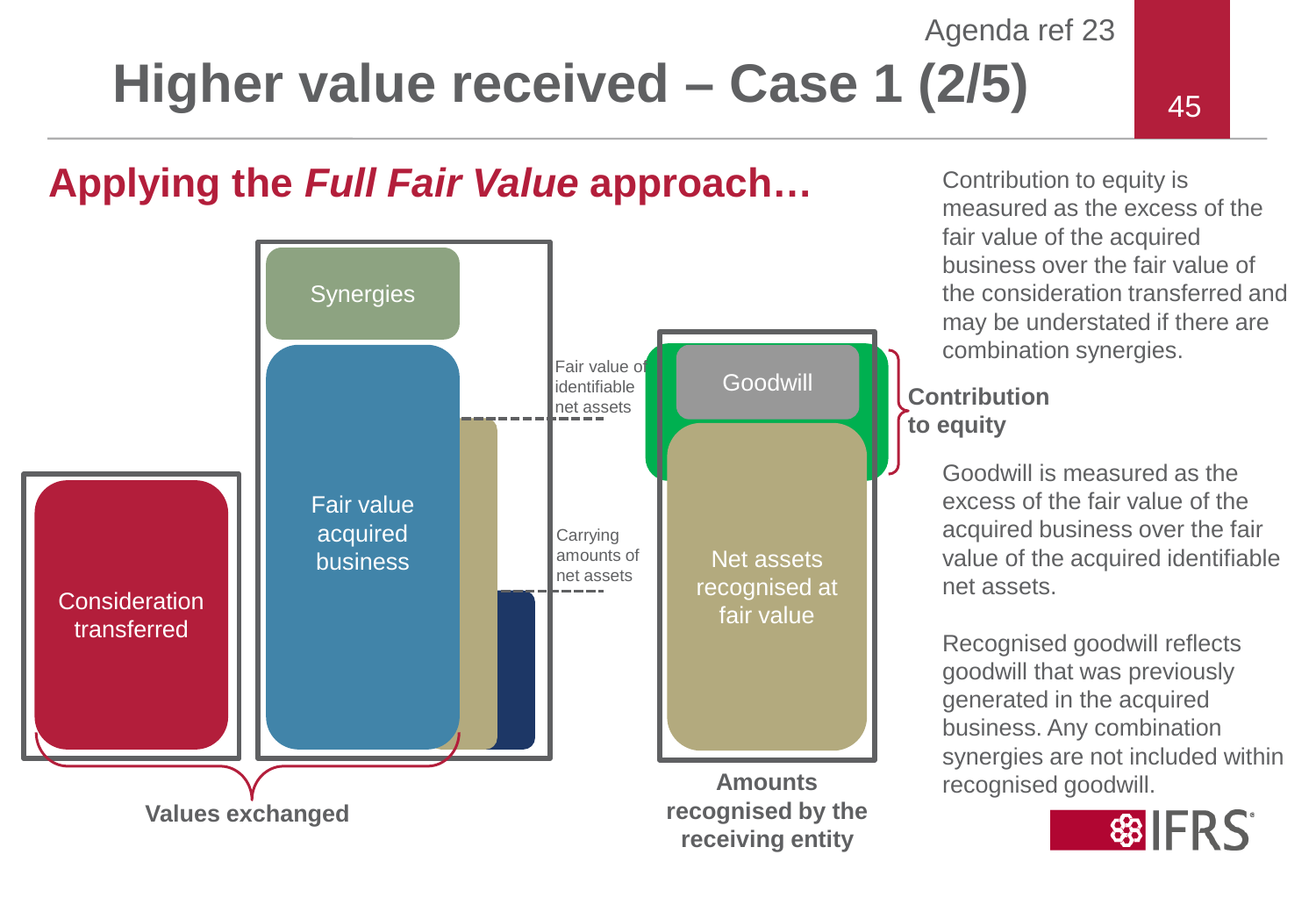**Higher value received – Case 1 (3/5)** 

#### **Applying the** *Ceiling* **approach…**



Contribution to equity is measured as the excess of the fair value of the acquired identifiable net assets over the fair value of the consideration transferred and may be understated by (1) any goodwill that was previously generated in the acquired business and (2) any combination synergies.

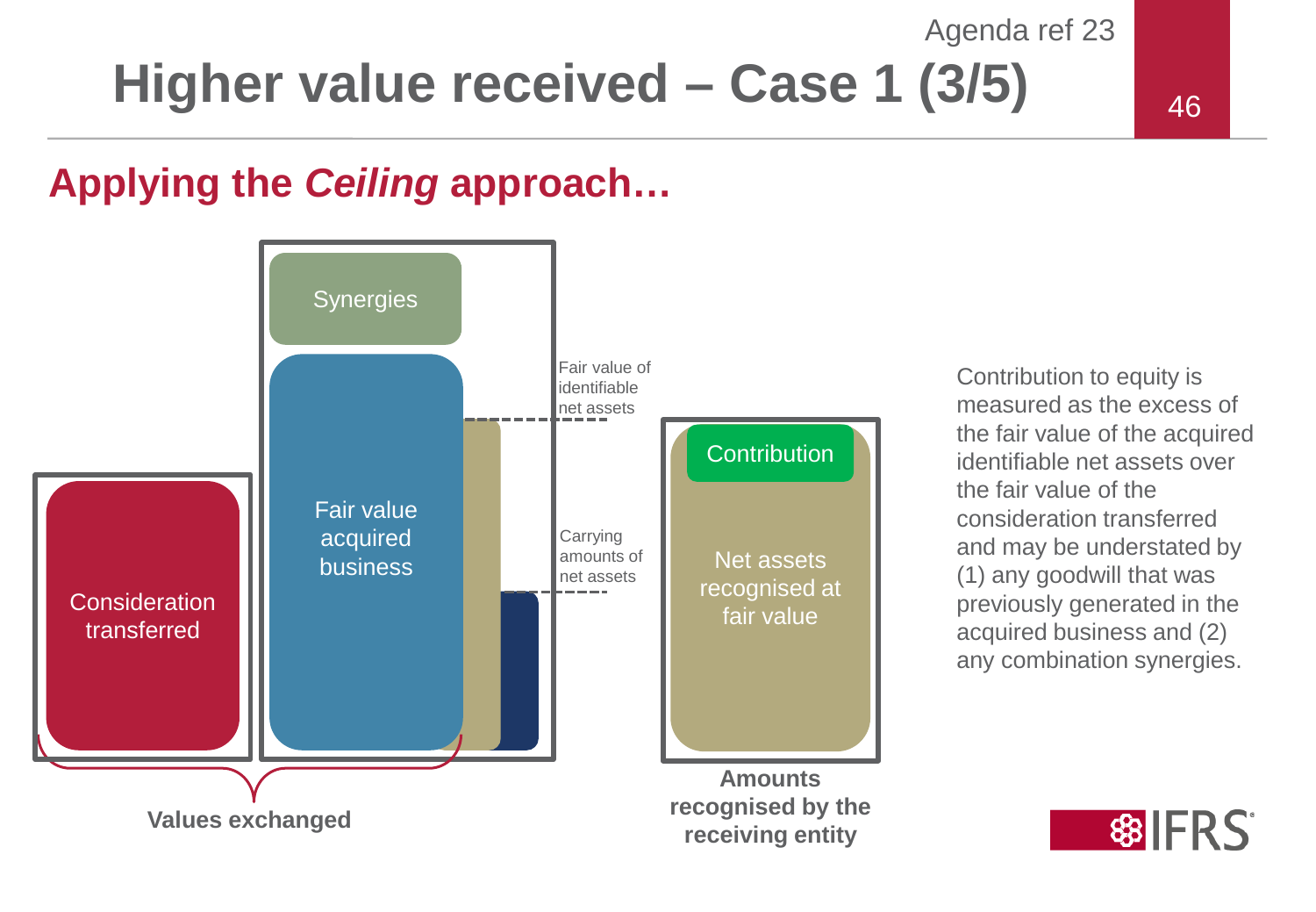**Higher value received – Case 1 (4/5)** 

#### **Applying the** *Revised Ceiling* **approach…**



Contribution to equity is measured as the excess of the fair value of the acquired identifiable net assets over the fair value of the consideration transferred and may be understated by (1) any goodwill that was previously generated in the acquired business and (2) any combination synergies.

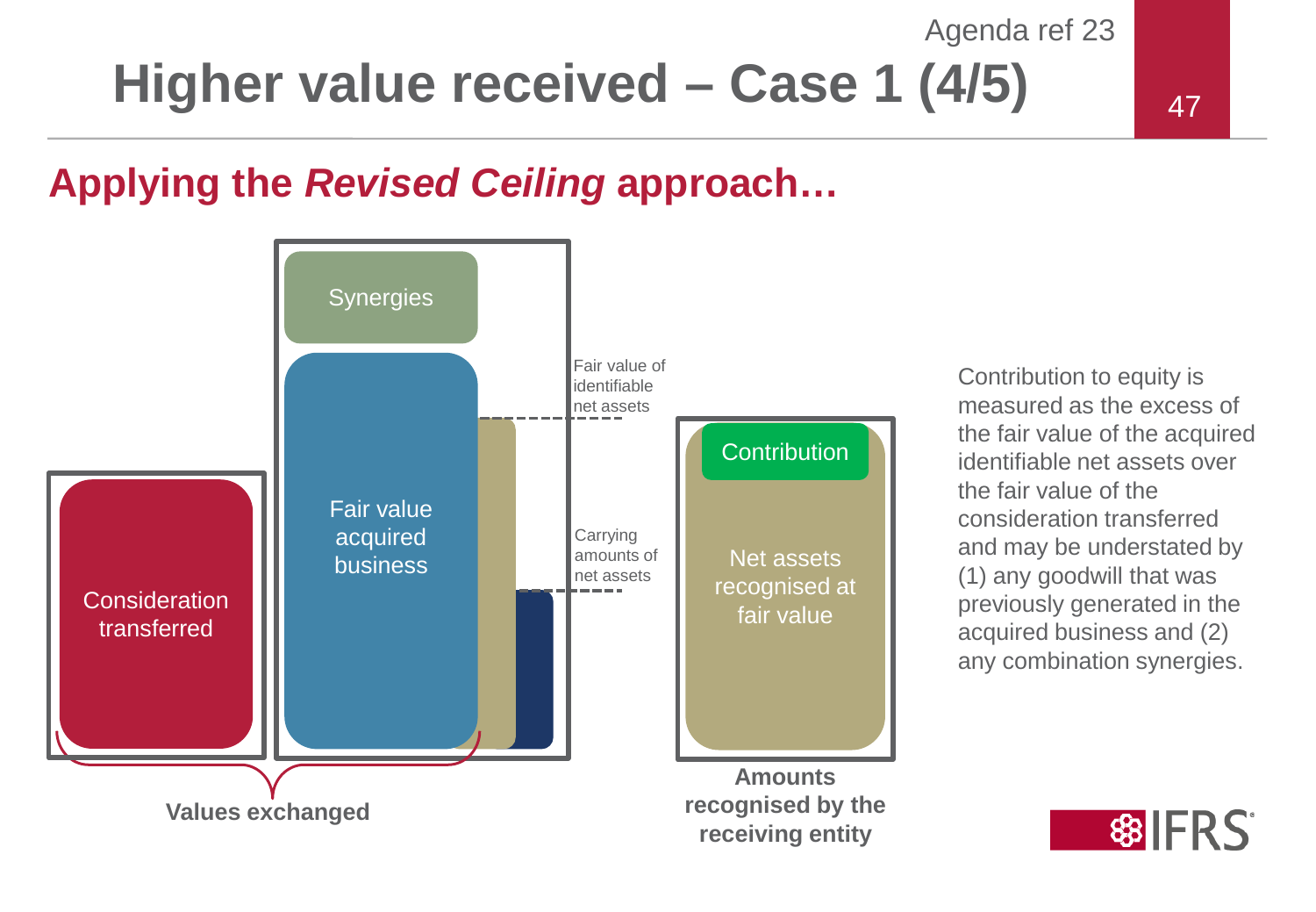**Higher value received – Case 1 (5/5)** 

### **Compare the current value approaches…**

The fair value of the consideration transferred is below the fair value of the acquired identifiable net assets.



The acquisition method, the *Ceiling* and the *Revised Ceiling* approaches would all reflect any excess of the fair value of the acquired identifiable net assets over the fair value of the consideration transferred (as a gain or a distribution).

The *Full Fair Value*  approach would also reflect a contribution as the excess of the fair value of the acquired business over the fair value of the consideration transferred and would reflect goodwill that was previously generated in the acquired business.

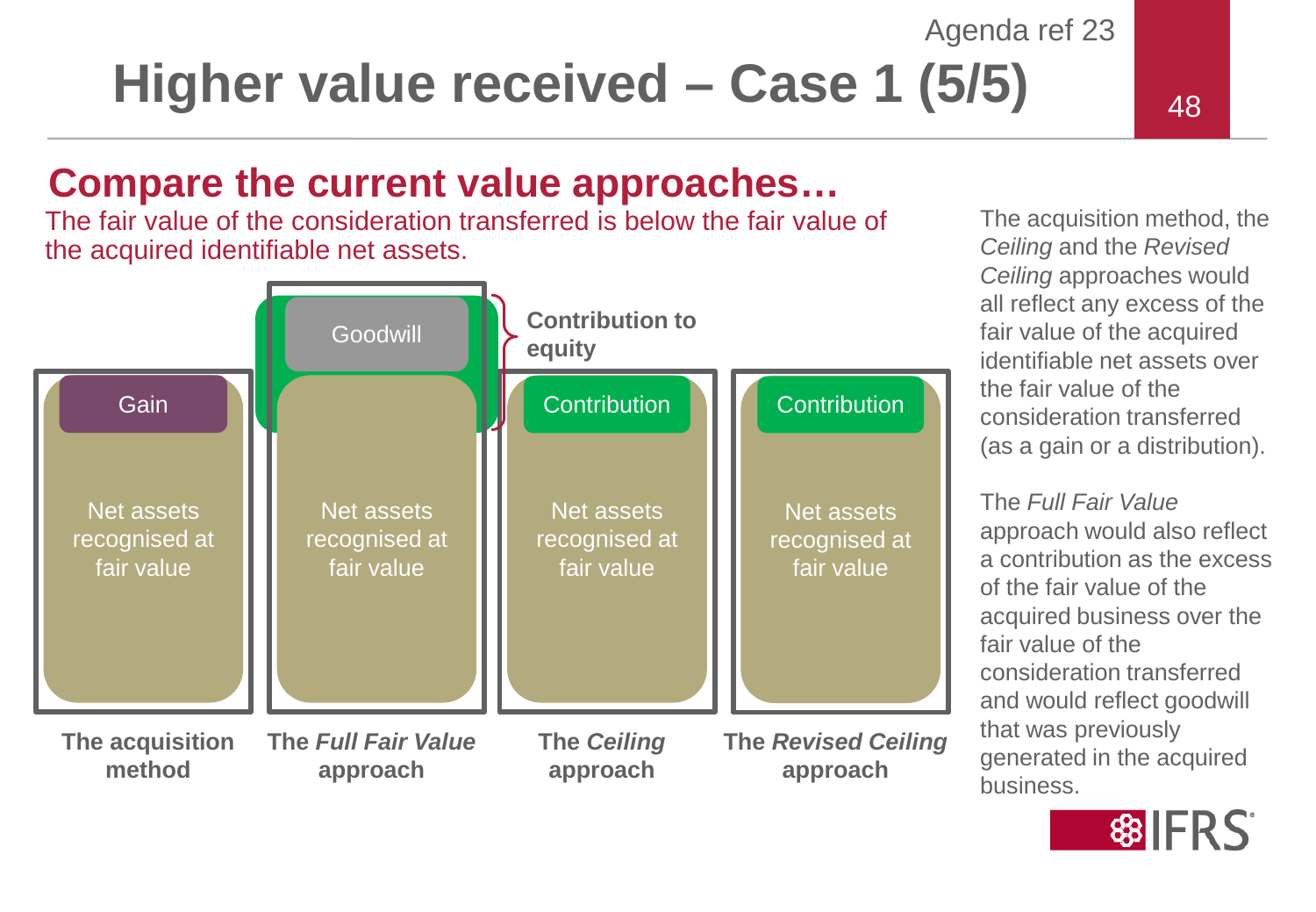### **Higher value received – Case 2 (1/5)**

### **Applying the acquisition method set out in IFRS 3…**



Applying IFRS 3, a gain is only recognised if the fair value of the consideration transferred is below the fair value of the acquired identifiable net assets.

Fair value of the consideration transferred is considered to provide the best evidence of the fair value of the acquirer's interest in the acquiree.

Goodwill is measured as the excess of the fair value of the consideration transferred over the fair value of the acquired identifiable net assets.

Any difference between the fair value of the consideration transferred and the aggregate fair value of the acquired business and of combination synergies is not recognised.

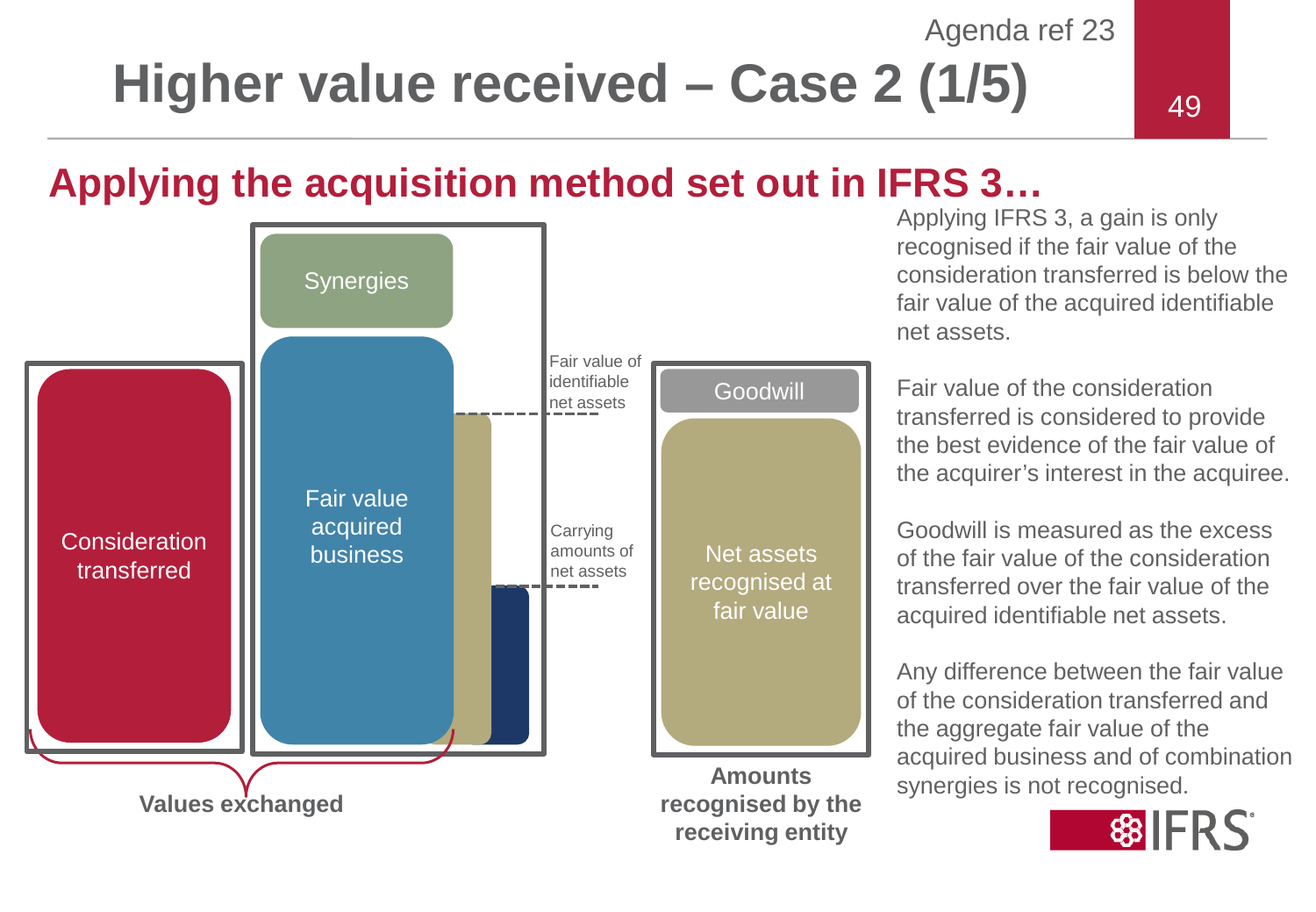**Higher value received – Case 2 (2/5)** 

#### **Applying the** *Full Fair Value* **approach…**



Contribution to equity is measured as the excess of the fair value of the acquired business over the fair value of the consideration transferred.

#### **Contribution to equity**

Goodwill is measured as the excess of the fair value of the acquired business over the fair value of the acquired identifiable net assets.

Recognised goodwill reflects goodwill that was previously generated in the acquired business. Any combination synergies are not included within recognised goodwill.

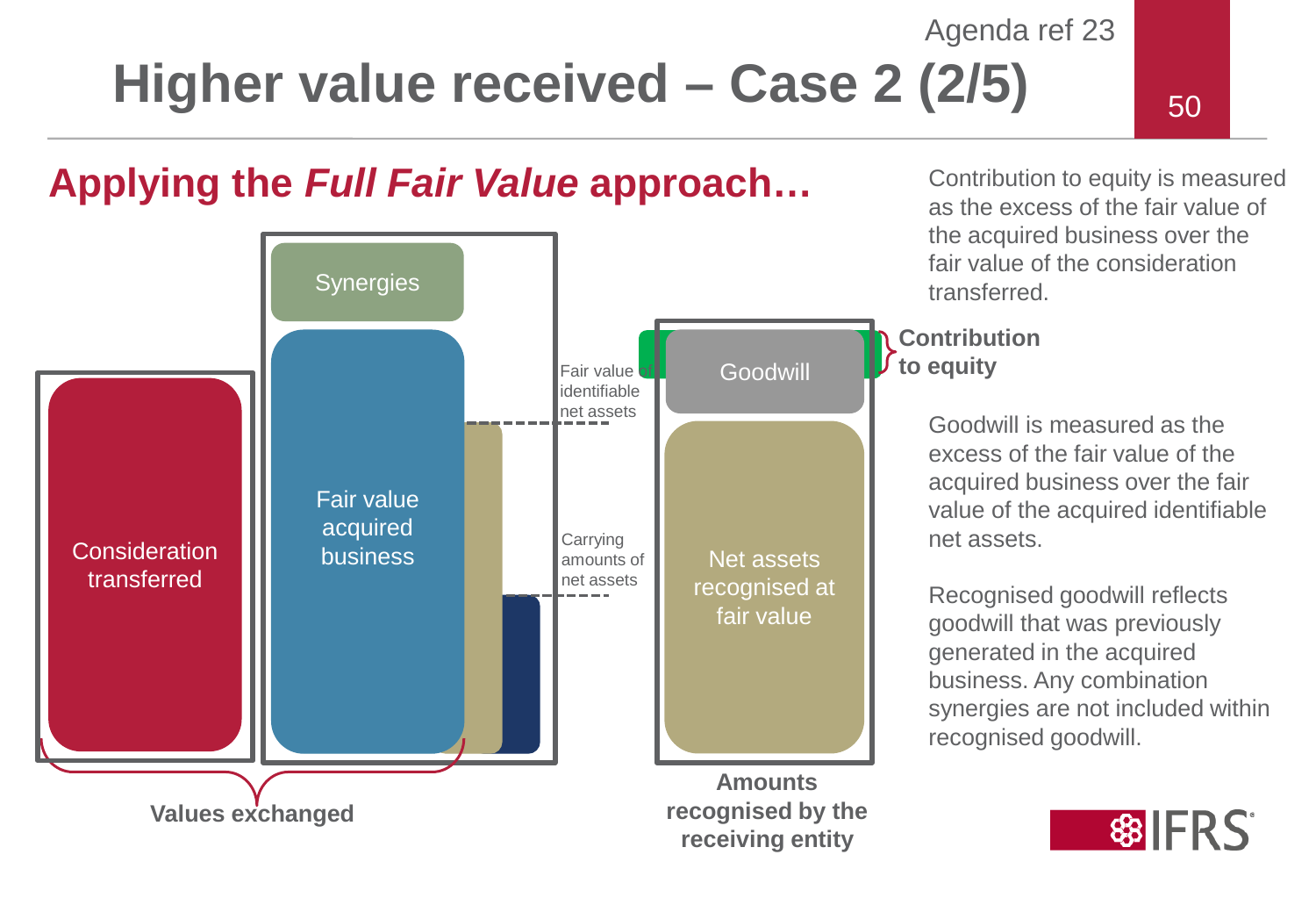### Agenda ref 23 **Higher value received – Case 2 (3/5)**

### **Applying the** *Ceiling* **approach…**



Applying the *Ceiling* approach, contribution to equity is only recognised if the fair value of the consideration transferred is below the fair value of the acquired identifiable net assets.

Goodwill is measured as the excess of the fair value of the consideration transferred over the fair value of the acquired identifiable net assets and capped at the fair value of the acquired business.

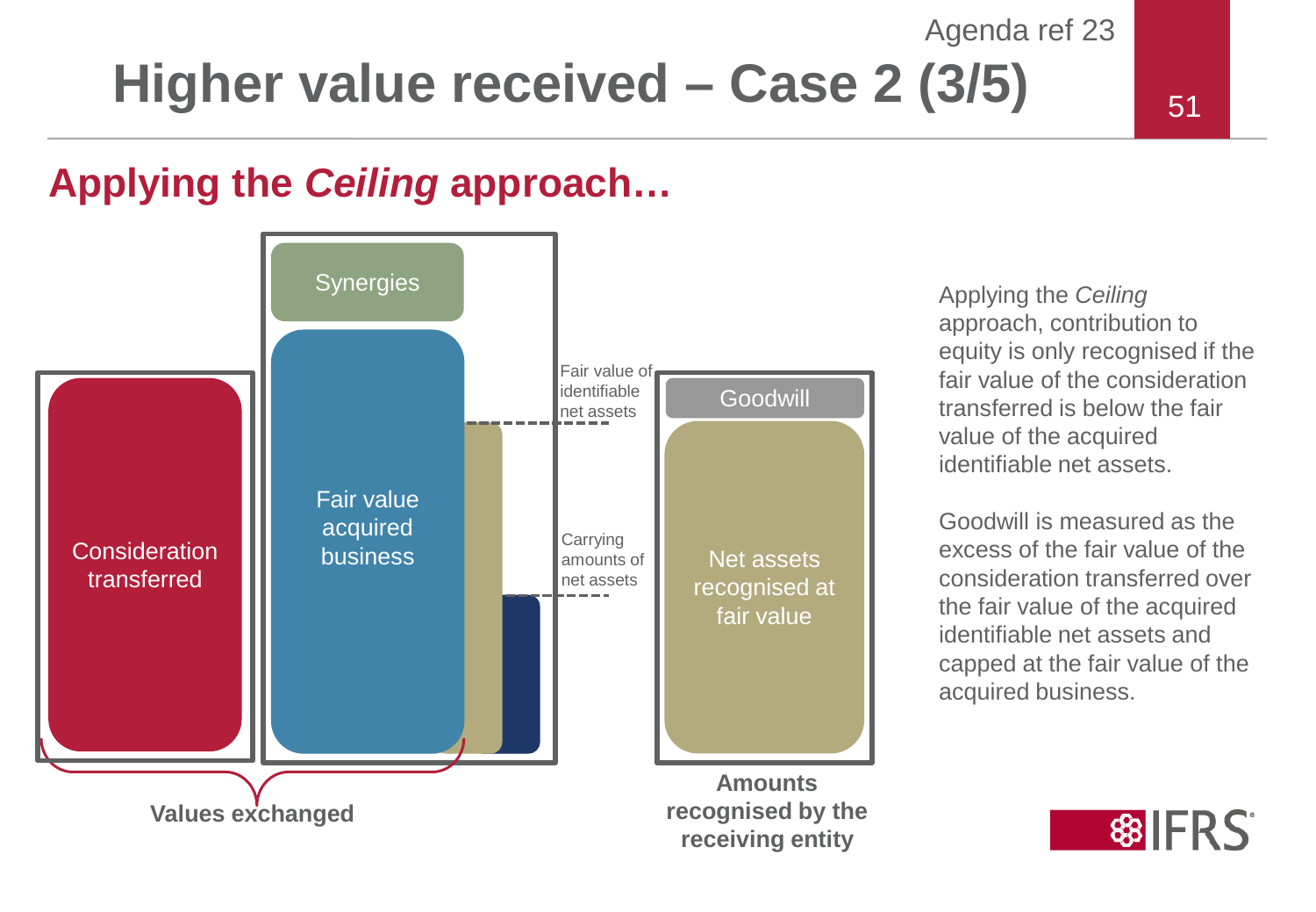**Higher value received – Case 2 (4/5)** 

### **Applying the** *Revised Ceiling* **approach…**



Applying the *Revised Ceiling* approach, contribution to equity is only recognised if the fair value of the consideration transferred is below the fair value of the acquired identifiable net assets.

Goodwill is provisionally measured as the excess of the fair value of the consideration transferred over the fair value of the acquired identifiable net assets and tested as of the acquisition date applying the mechanics of the impairment test in IAS 36 to identify any distribution.

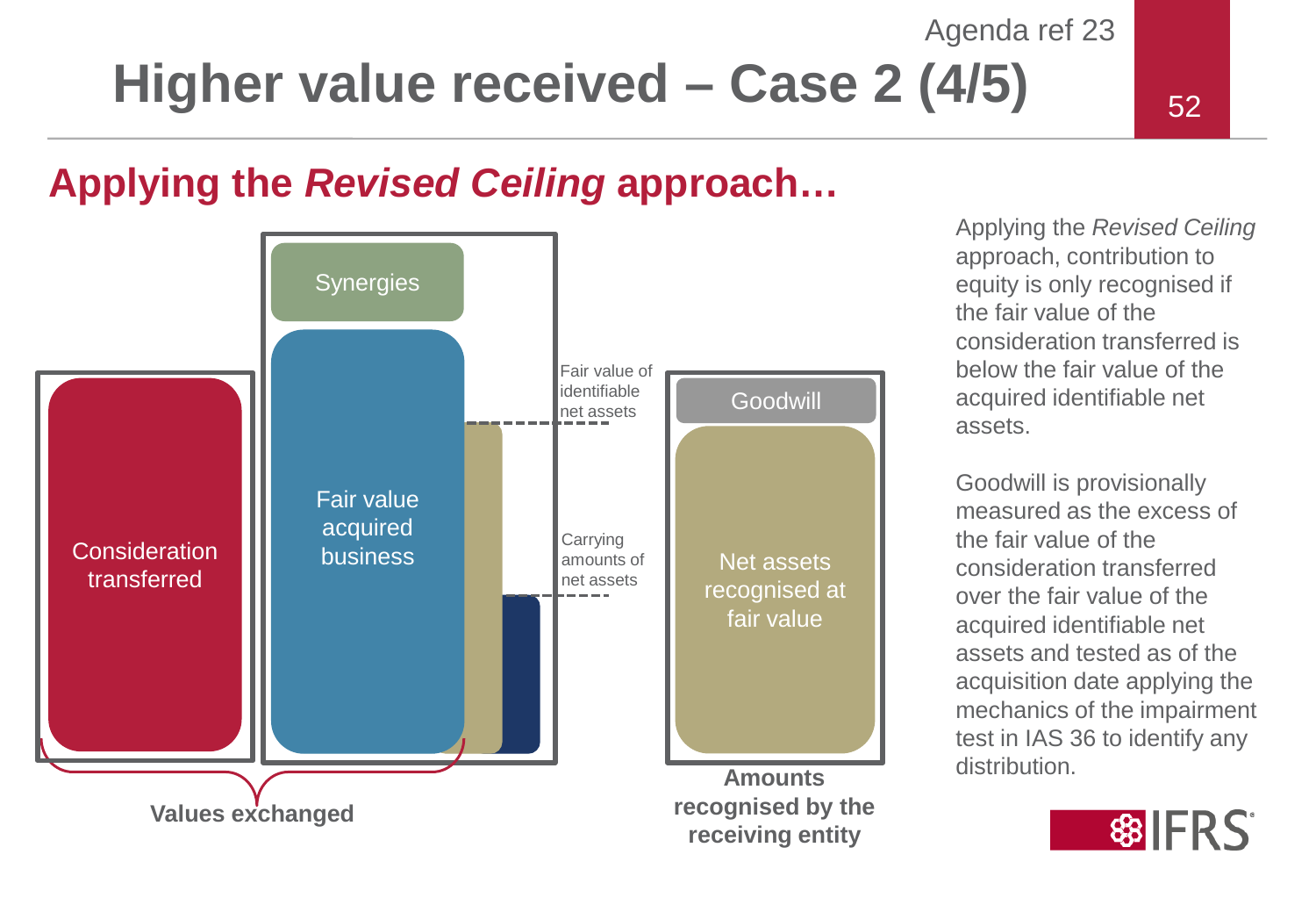**Higher value received – Case 2 (5/5)** 

### **Compare the current value approaches…**

The fair value of the consideration transferred is below the fair value of the acquired business but above the fair value of the acquired identifiable net assets**.**



Only the *Full Fair Value* approach would reflect a contribution measured as the excess of the fair value of the acquired business over the fair value of the consideration transferred.

The *Full Fair Value* approach would also reflect goodwill as the excess of the fair value of the acquired business over the fair value of the acquired identifiable net assets.

The acquisition method, the *Ceiling* and the *Revised Ceiling* approaches would not reflect a contribution.

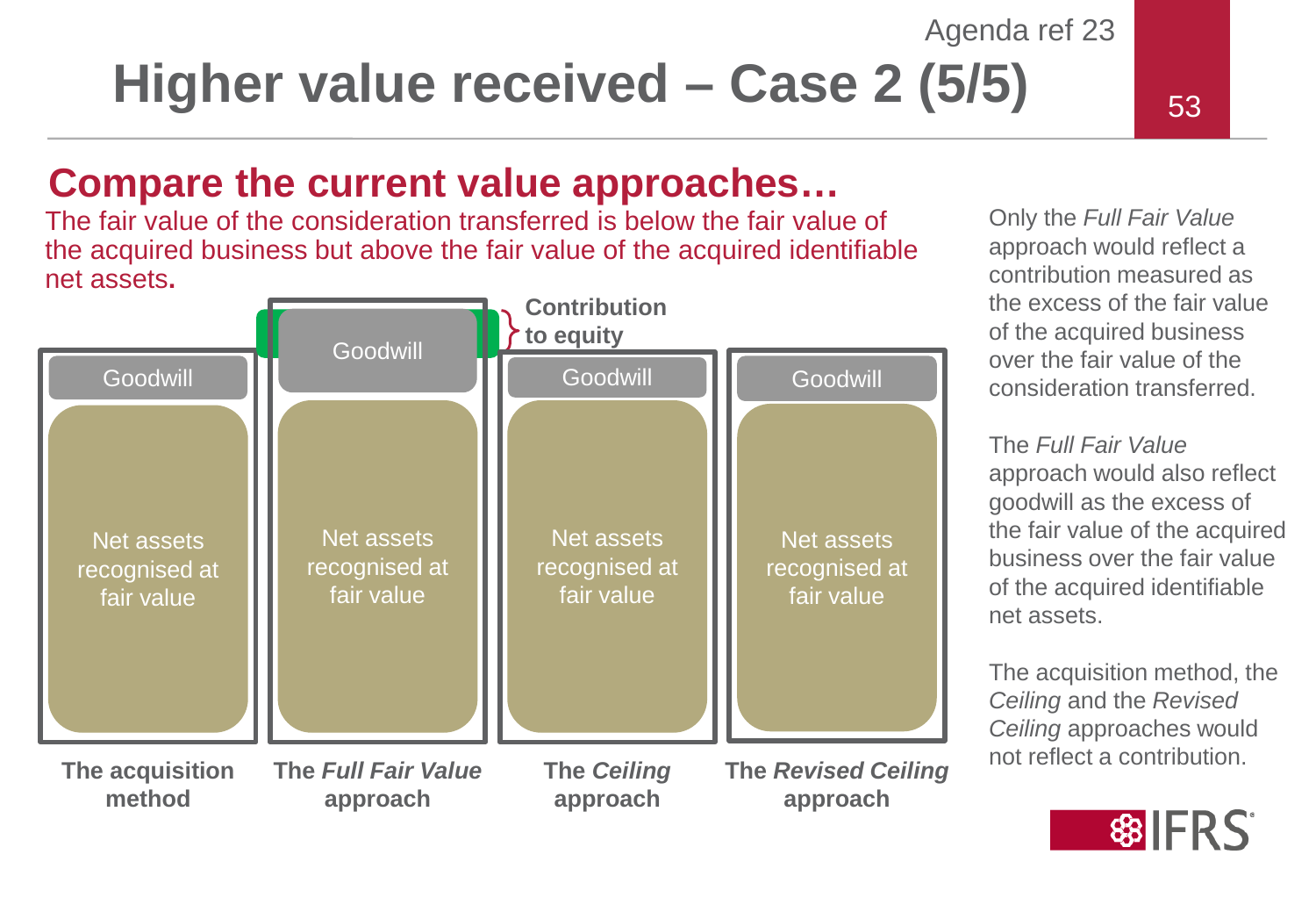**Higher value received – Case 3 (1/5)** 

#### **Applying the acquisition method set out in IFRS 3…**



Applying IFRS 3, a gain is only recognised if the fair value of the consideration transferred is below the fair value of the acquired identifiable net assets.

Fair value of the consideration transferred is considered to provide the best evidence of the fair value of the acquirer's interest in the acquiree.

Goodwill is measured as the excess of the fair value of the consideration transferred over the fair value of the acquired identifiable net assets.

Any difference between the fair value of the consideration transferred and the aggregate fair value of the acquired business and of combination synergies is not recognised.

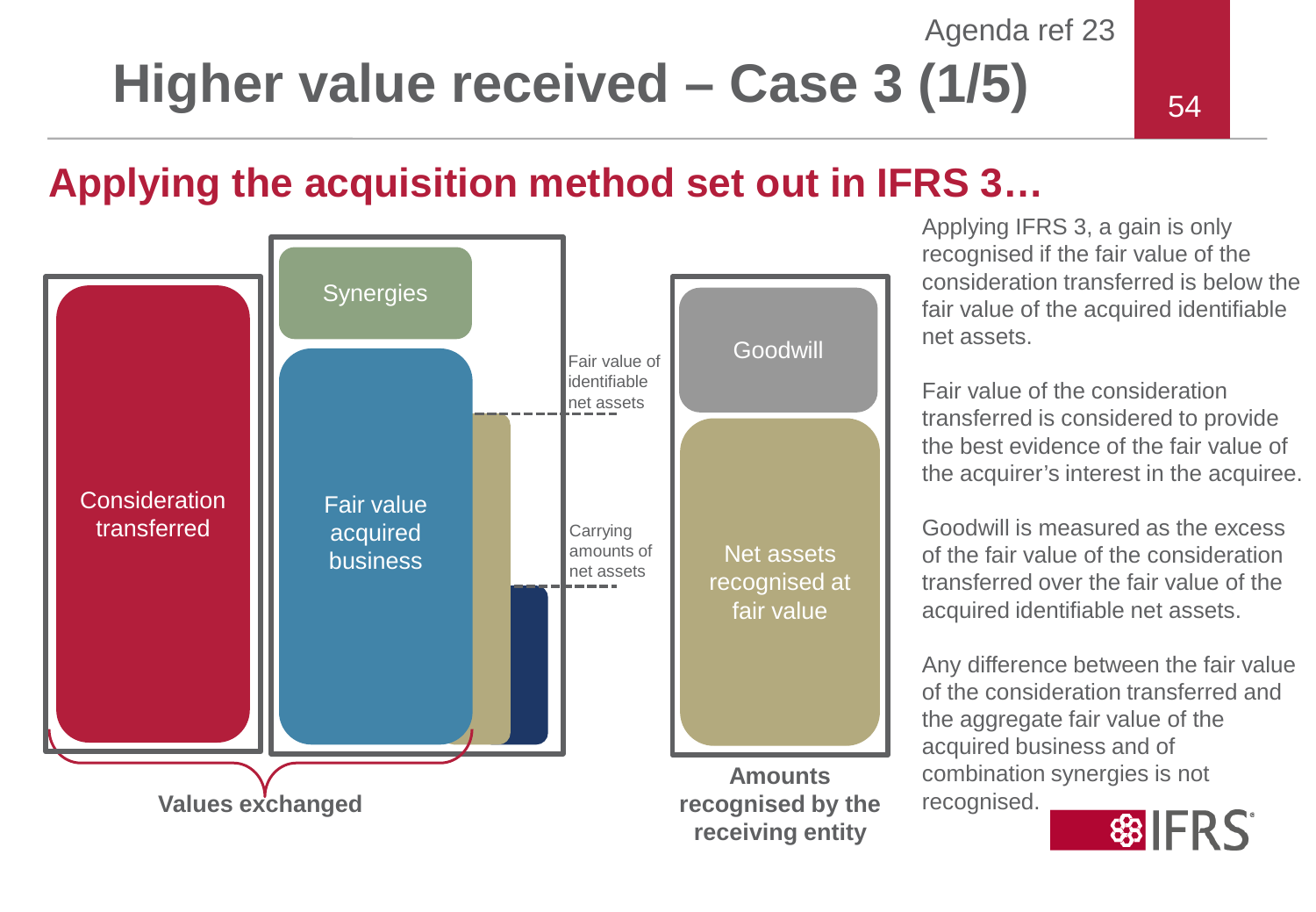### Agenda ref 23 **Higher value received – Case 3 (2/5)**

### **Applying the** *Full Fair Value* **approach…**



Distribution from equity is measured as the excess of the fair value of the consideration transferred over the fair value of the acquired business and may not provide relevant information if there are combination synergies.

Goodwill is measured as the excess of the fair value of the acquired business over the fair value of the acquired identifiable net assets.

Recognised goodwill reflects goodwill that was previously generated in the acquired business. Any combination synergies are not included within recognised goodwill.

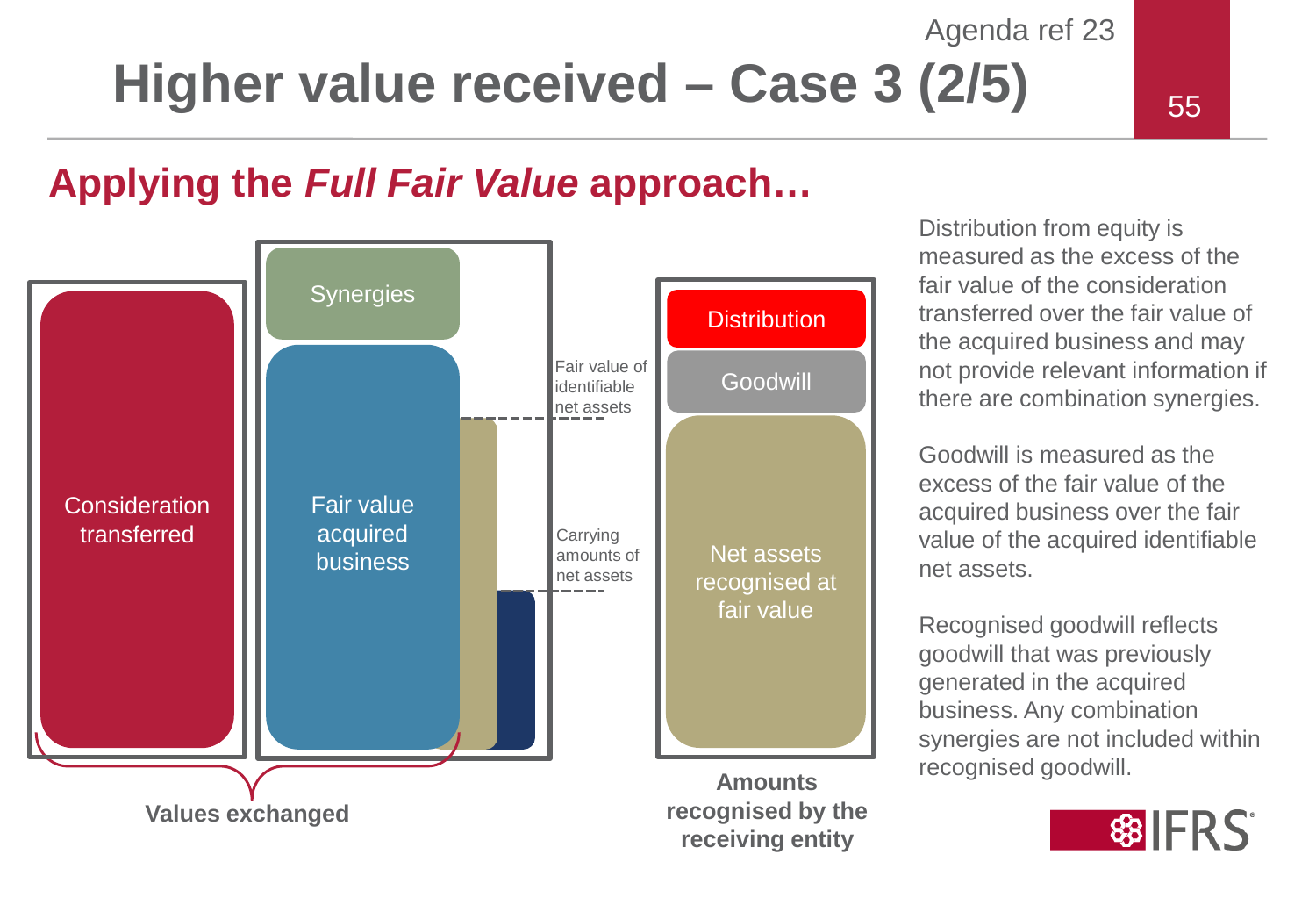### Agenda ref 23 **Higher value received – Case 3 (3/5)**

### **Applying the** *Ceiling* **approach…**



Distribution from equity is measured as the excess of the fair value of the consideration transferred over the fair value of the acquired business and may not provide relevant information if there are any combination synergies.

Goodwill is measured as the excess of the fair value of the consideration transferred over the fair value of the acquired identifiable net assets and capped at the fair value of the acquired business.

Recognised goodwill does not include any combination synergies.

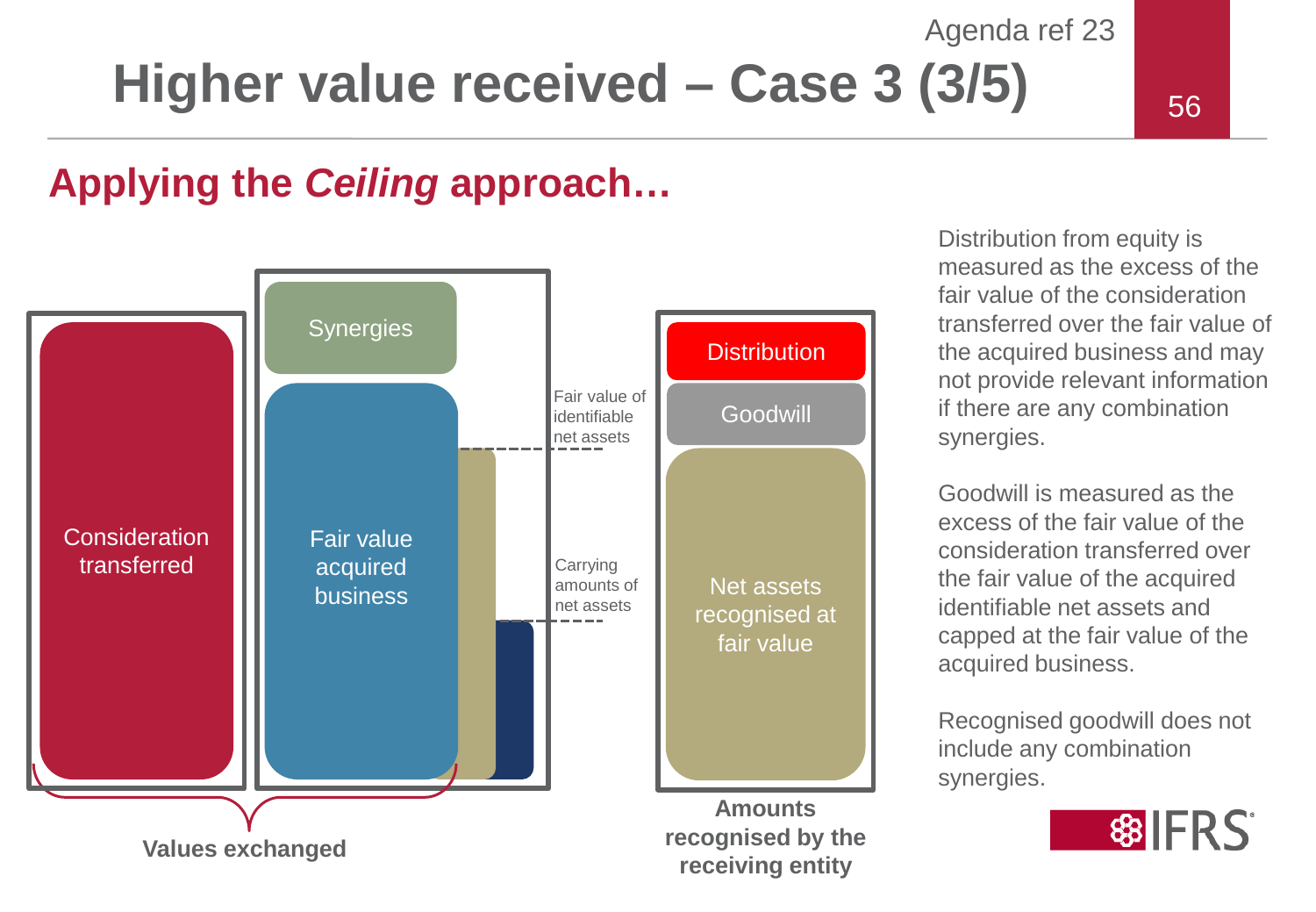# **Higher value received – Case 3 (4/5)**

### **Applying the** *Revised Ceiling* **approach…**



Goodwill is provisionally measured as the excess of the fair value of the consideration transferred over the fair value of the acquired identifiable net assets and tested as of the acquisition date applying the mechanics of the impairment test in IAS 36 to identify any distribution.

Agenda ref 23

In our illustration, no equity distribution is identified applying the mechanics of the impairment test in IAS 36 as the value received in the combination is higher than the value given up.

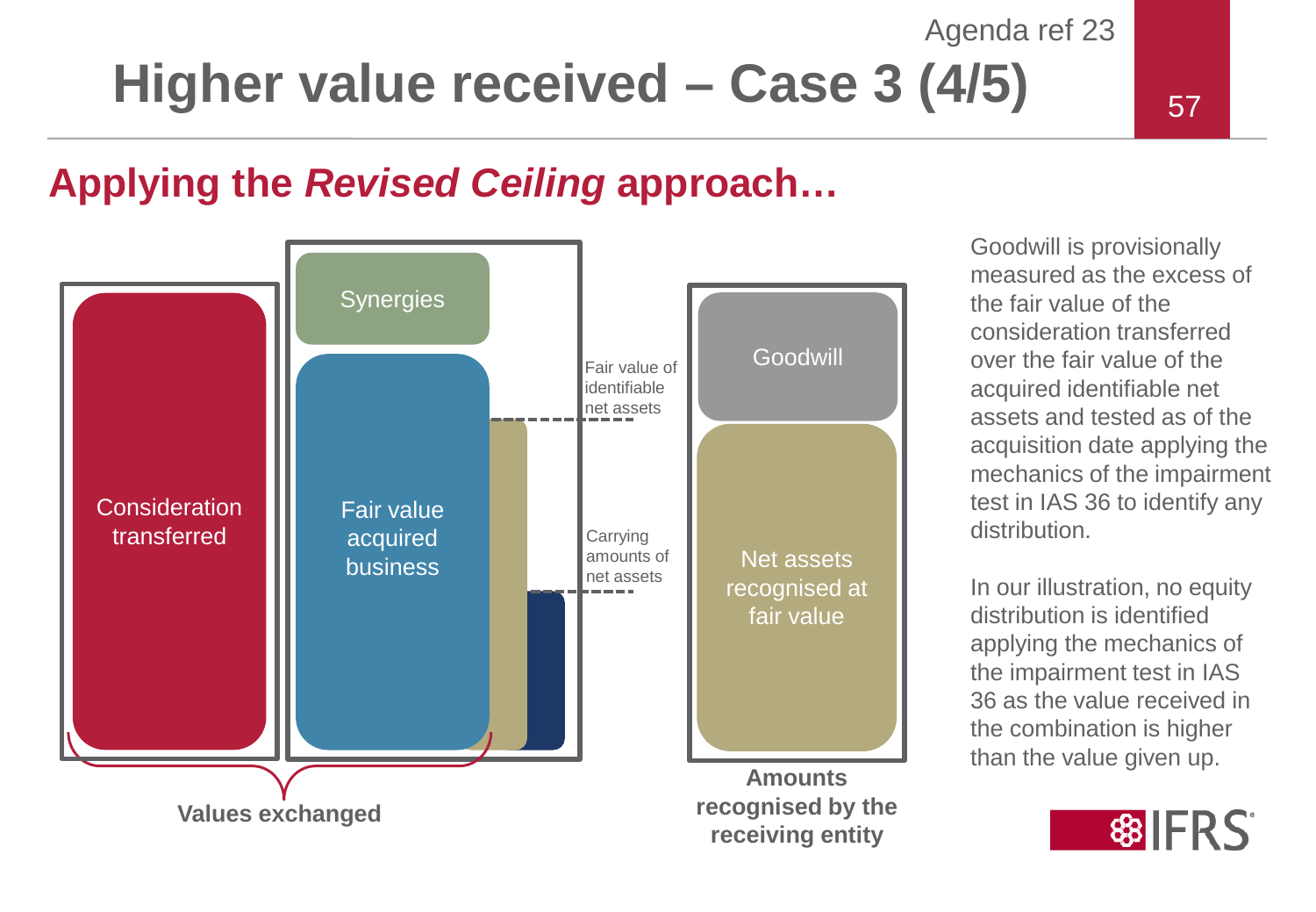### **Higher value received – Case 3 (5/5)**

#### **Compare the current value approaches…**

The fair value of the consideration transferred is below the aggregate fair value of the acquired business and combination synergies but above the fair value of the acquired business**.**

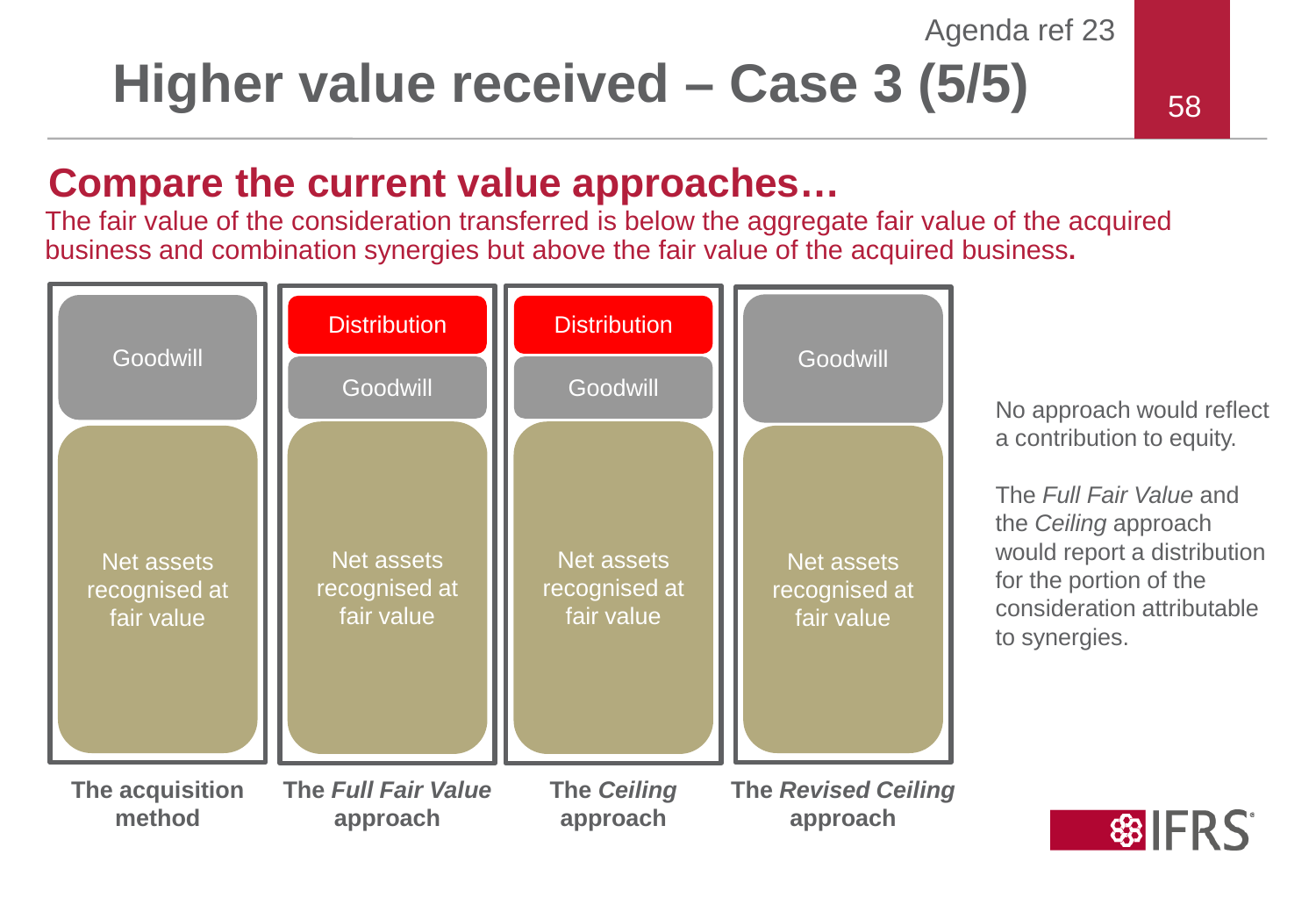### Exploring current value approaches – summary

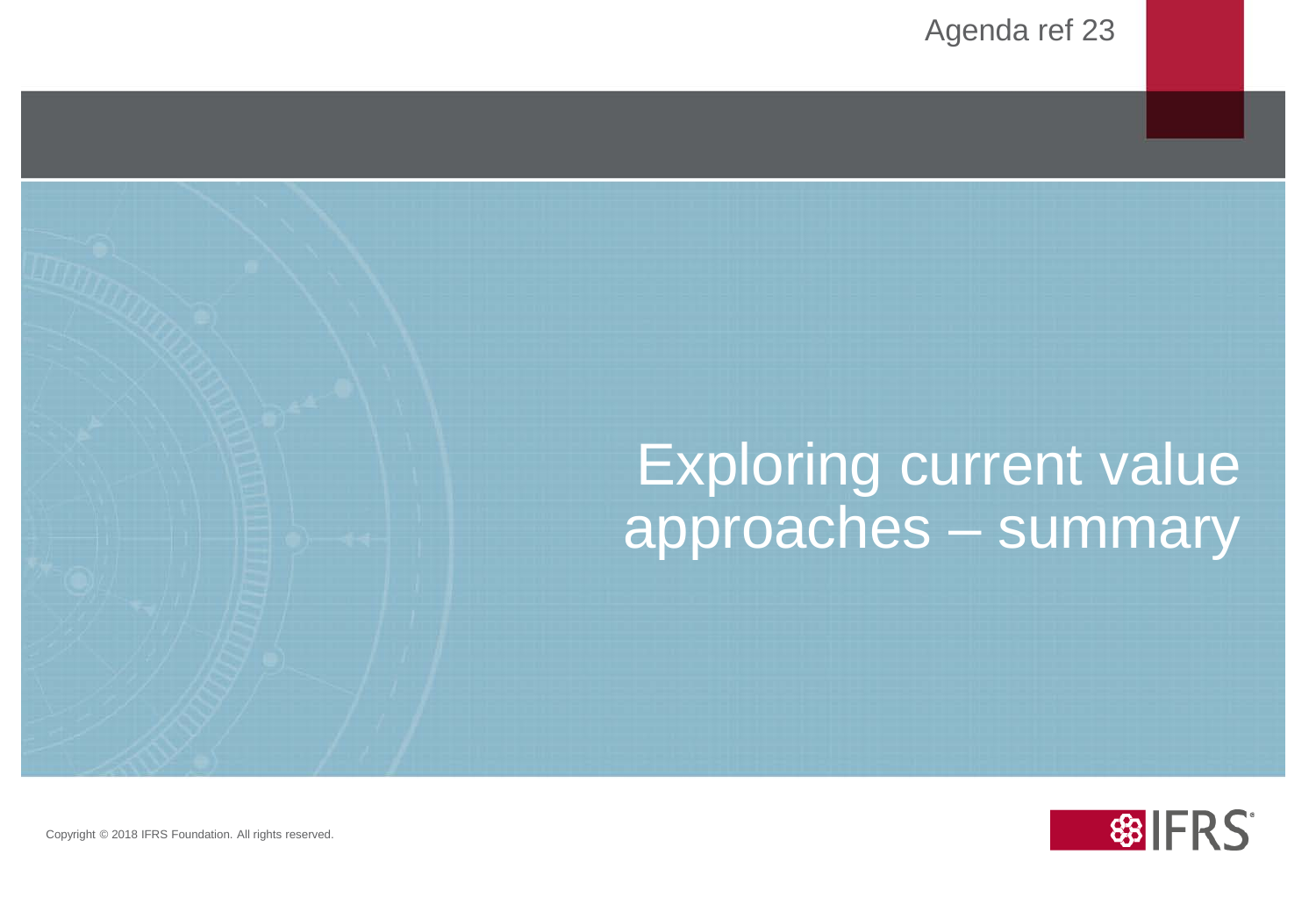#### Agenda ref 23 **Summary of information provided by current value approaches**

60

| <b>Scenario</b>                                                                                                           | <b>Acquisition</b><br>method                                                                             | <b>Full Fair Value</b><br>approach                                                                         | <b>Ceiling approach</b>                                                                                    | <b>Revised Ceiling</b><br>approach                                                                            |
|---------------------------------------------------------------------------------------------------------------------------|----------------------------------------------------------------------------------------------------------|------------------------------------------------------------------------------------------------------------|------------------------------------------------------------------------------------------------------------|---------------------------------------------------------------------------------------------------------------|
| <b>Equal values exchanged</b>                                                                                             | Reflects an equal<br>exchange. Any synergies<br>included in goodwill.                                    | May not reflect an equal<br>exchange. If pricing<br>reflects synergies, they<br>are shown as distribution. | May not reflect an equal<br>exchange. If pricing<br>reflects synergies, they<br>are shown as distribution. | Reflects an equal<br>exchange. Any synergies<br>included in goodwill.                                         |
| Higher value given up                                                                                                     | Overpayment not shown<br>(included in goodwill and<br>may not be captured by<br>IAS 36 impairment test). | Reflects overpayment as<br>distribution (overstated if<br>pricing reflects synergies).                     | Reflects overpayment as<br>distribution (overstated if<br>pricing reflects synergies).                     | Overpayment not shown<br>(included in goodwill and<br>may not be captured by<br>IAS 36 based test).           |
| <b>Higher value received</b><br>(1) (consideration below FV<br>identifiable net assets)                                   | Reports a gain. No<br>goodwill is recognised.                                                            | Reflects the highest<br>contribution of all<br>approaches. Reflects<br>acquiree's goodwill*.               | Reflects contribution. No<br>goodwill is recognised.                                                       | Reflects contribution. No<br>goodwill is recognised.                                                          |
| <b>Higher value received</b><br>(2) (consideration below FV<br>acquired business but above<br>FV identifiable net assets) | Does not report a gain.<br>Measures goodwill as a<br>residual.                                           | Reflects contribution.<br>Reflects acquiree's<br>goodwill*.                                                | Does not reflect a<br>contribution. Goodwill<br>measured as a residual.                                    | Does not reflect a<br>contribution. Goodwill<br>measured as a residual.                                       |
| <b>Higher value received</b><br>(3) (consideration below FV<br>business + synergies but<br>above FV acquired business)    | Does not report a gain.<br>Measures goodwill as a<br>residual (captures<br>acquiree's goodwill*).        | Reflects distribution if<br>pricing reflects synergies.<br>Reflects acquiree's<br>goodwill*.               | Reflects distribution if<br>pricing reflects synergies.<br>Reflects acquiree's<br>goodwill*.               | Does not reflect a<br>contribution. Measures<br>goodwill as a residual<br>(captures acquiree's<br>goodwill*). |

\*Goodwill that was previously generated by the acquired business.

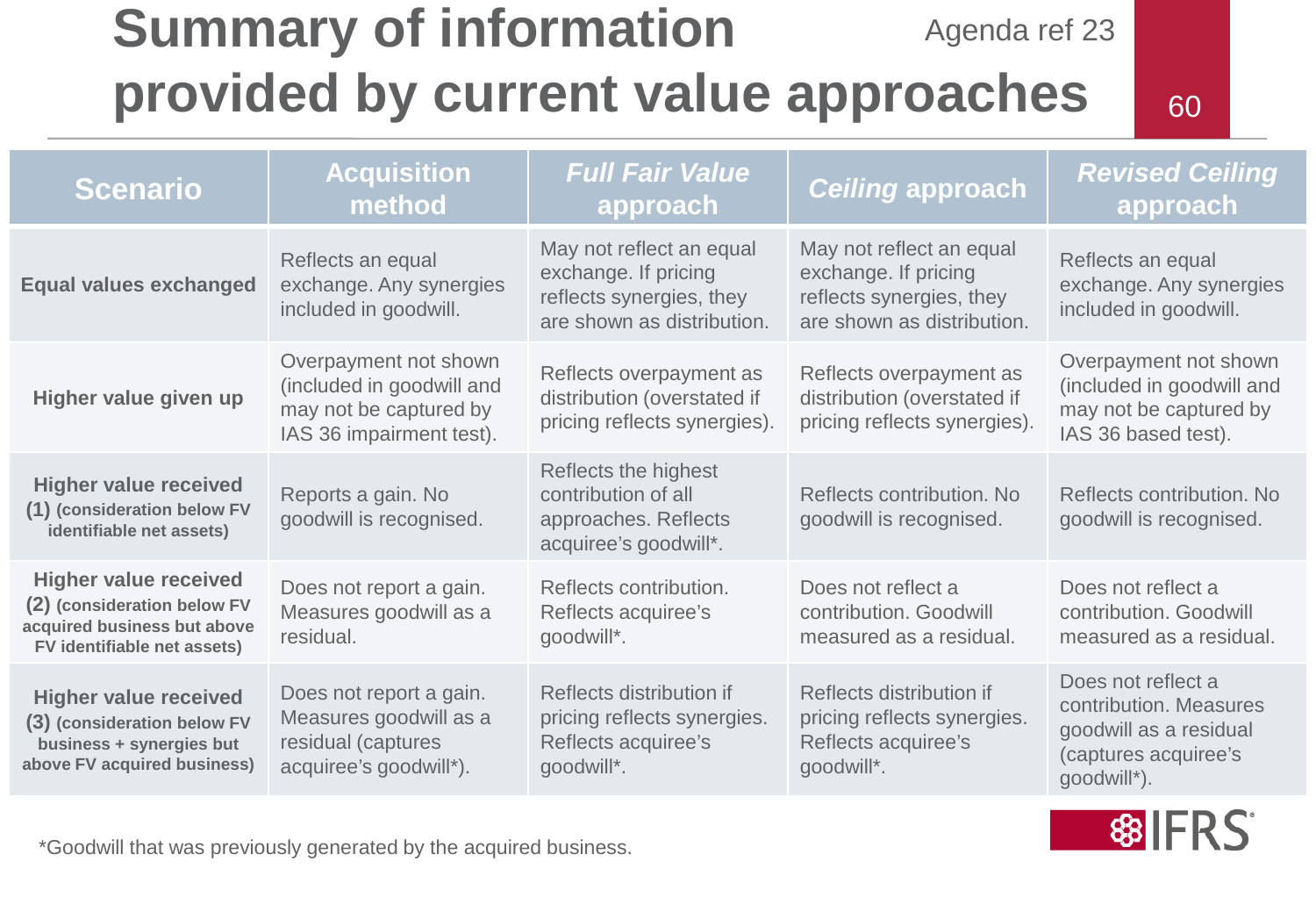### **Staff observations** 61

- The acquisition method and the *Revised Ceiling* approach provide useful information for a transaction where equal values are exchanged. Any combination synergies will be included within goodwill. The *Full Fair Value* and *Ceiling* approaches would provide useful information about such transactions if the pricing does not reflect synergies; if it does, any portion of the consideration attributable to synergies will be shown as distribution instead of being included in goodwill.
- The *Full Fair Value* and *Ceiling* approaches both reflect overpayments as distributions. The acquisition method and the *Revised Ceiling* Approach will fail to reflect an overpayment on a timely basis and may fail to reflect it at all depending on how goodwill is allocated to CGUs.
- All approaches reflect a gain or a contribution where there is an obvious excess of the value received over the value given up. The *Full Fair Value* approach is most likely to capture a contribution.
- The *Full Fair Value* and *Ceiling* approaches do not provide the most useful information for transactions when equal or near equal values are exchanged if pricing of the transaction reflects combination synergies; any portion of the consideration attributable to synergies will be shown as distribution. The acquisition method and the *Revised Ceiling* Approach would work for scenarios where pricing reflects synergies; those synergies will be included within goodwill. However, the latter two approaches would not reflect an overpayment as such.

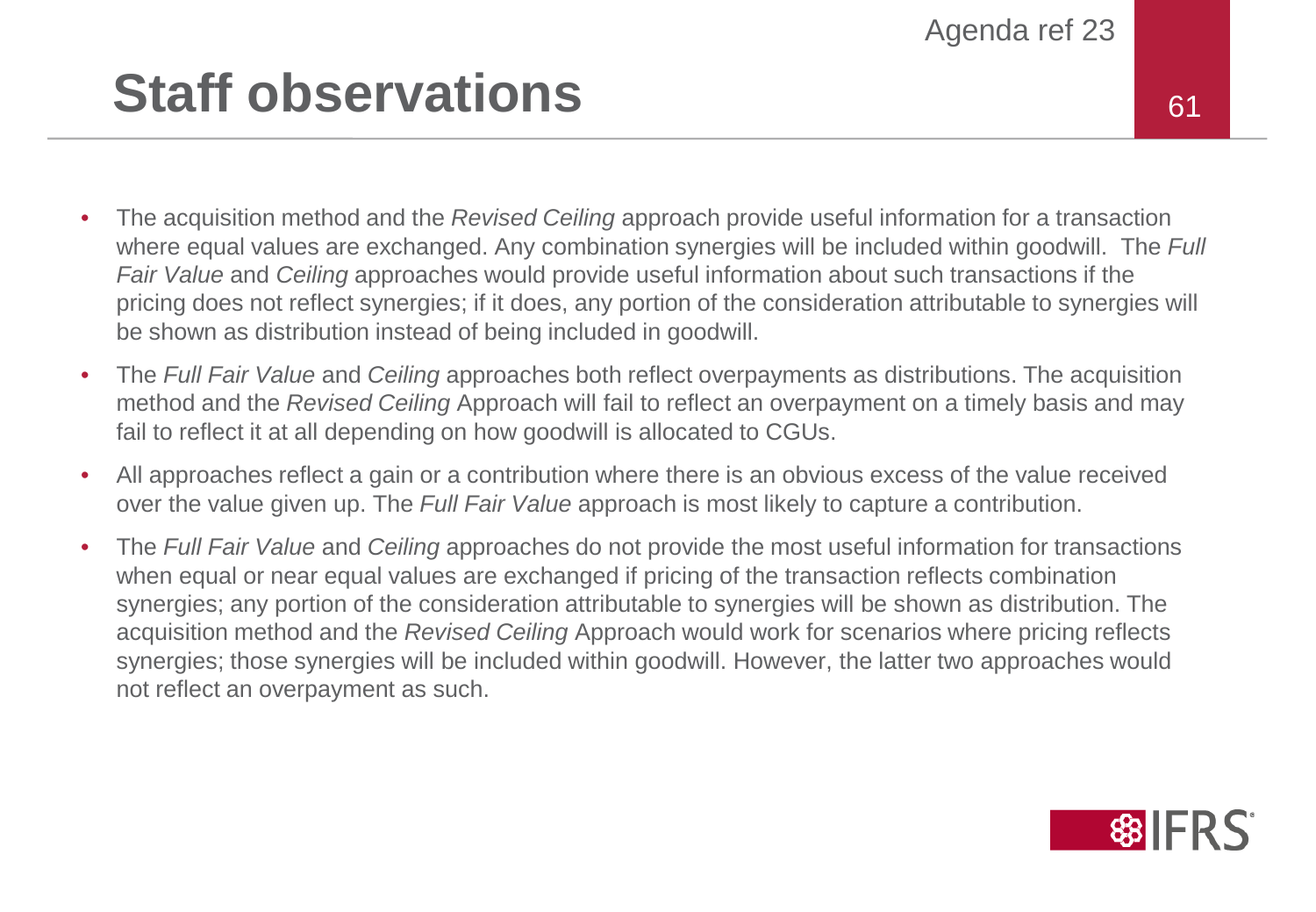#### **Next steps and question for the Board SEE**

- **The staff do not propose taking forward the** *Full Fair Value* **and**  *Revised Ceiling* **approaches. The staff propose exploring the**  *Ceiling* **approach further as well as exploring whether the acquisition method set out in IFRS 3 could be used as the basis for providing the most useful information about BCUCC that affect NCI.**
- **Does the Board agree with the staff's proposed direction? If not, what would the Board like the staff to do instead?**



Agenda ref 23